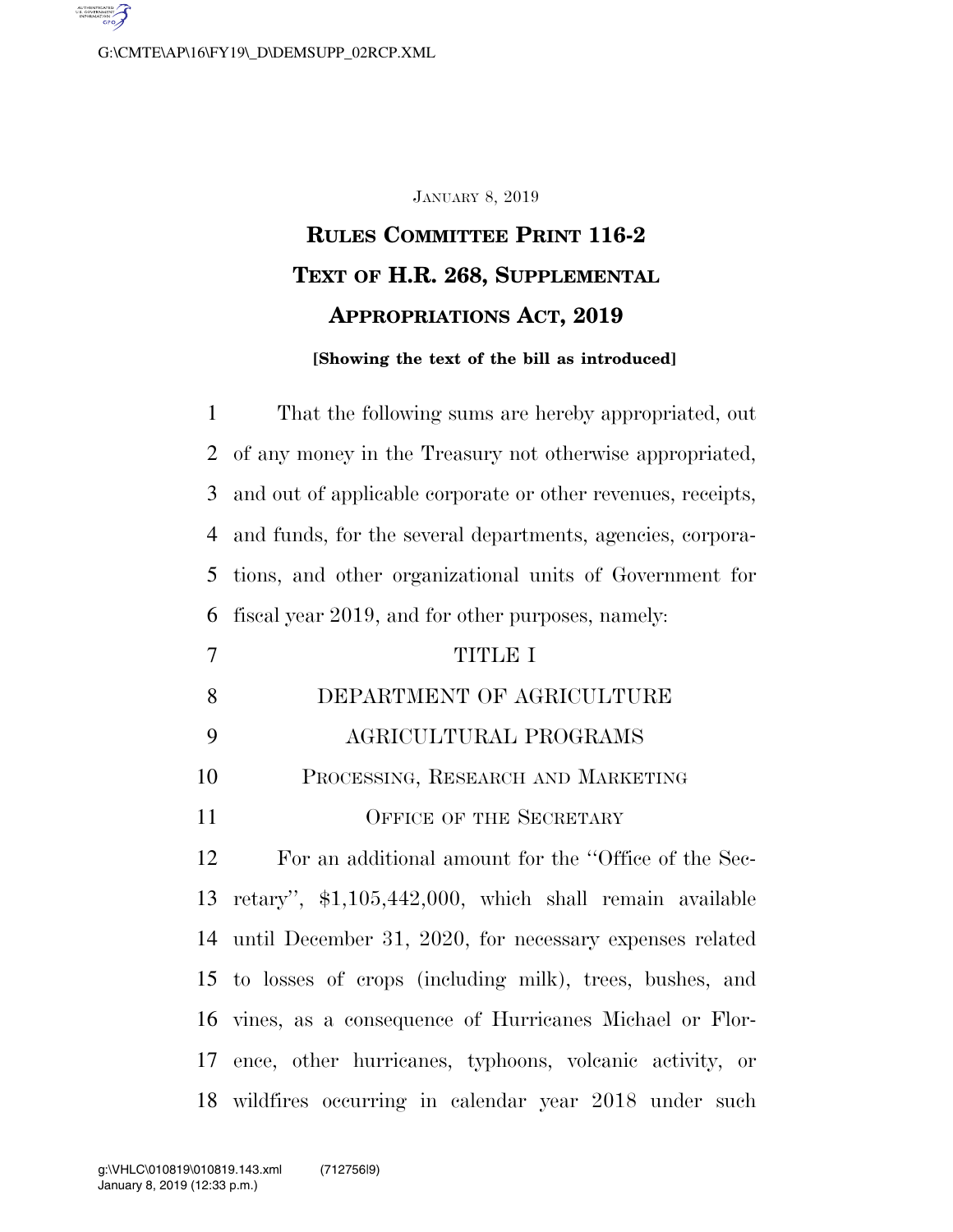terms and conditions as determined by the Secretary: *Pro- vided*, That the Secretary may provide assistance for such losses in the form of block grants to eligible states and territories and such assistance may include compensation to producers, as determined by the Secretary, for past or future crop insurance premiums, forest restoration, and poultry and livestock losses: *Provided further*, That of the amounts provided under this heading, tree assistance pay- ments may be made under section 1501(e) of the Agricul- tural Act of 2014 (7 U.S.C. 9081(e)) to eligible orchard- ists or nursery tree growers (as defined in such section) of pecan trees with a tree mortality rate that exceeds 7.5 percent (adjusted for normal mortality) and is less than 15 percent (adjusted for normal mortality), to be available until expended, for losses incurred during the period be- ginning January 1, 2018, and ending December 31, 2018: *Provided further*, That in the case of producers impacted by volcanic activity that resulted in the loss of crop land, or access to crop land, the Secretary shall consider all measures available, as appropriate, to bring replacement land into production: *Provided further*, That the total amount of payments received under this heading and ap- plicable policies of crop insurance under the Federal Crop Insurance Act (7 U.S.C. 1501 et seq.) or the Noninsured Crop Disaster Assistance Program (NAP) under section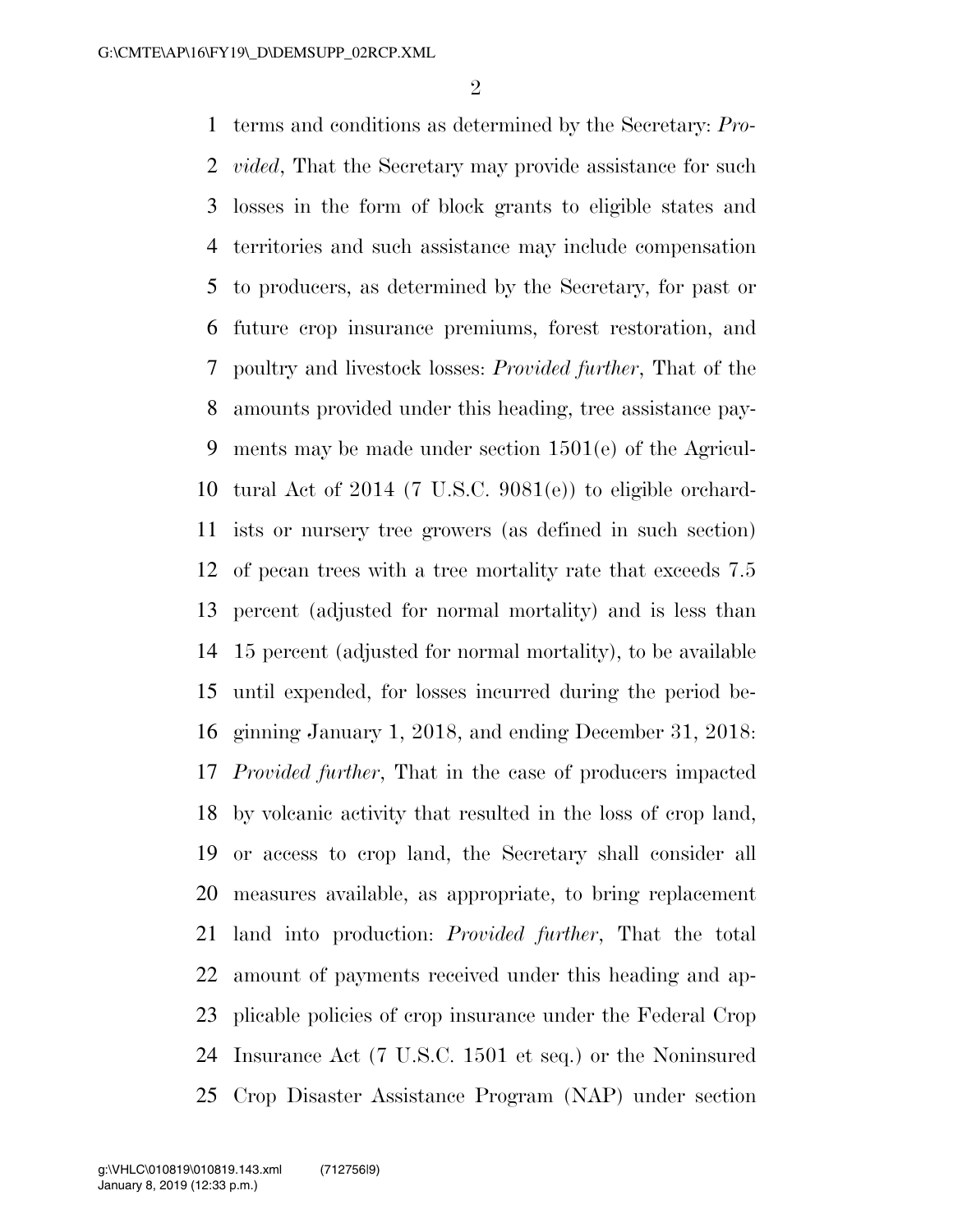196 of the Federal Agriculture Improvement and Reform Act of 1996 (7 U.S.C. 7333) shall not exceed 90 percent of the loss as determined by the Secretary: *Provided fur- ther*, That the total amount of payments received under this heading for producers who did not obtain a policy or plan of insurance for an insurable commodity for the ap- plicable crop year under the Federal Crop Insurance Act (7 U.S.C. 1501 et seq.) for the crop incurring the losses or did not file the required paperwork and pay the service fee by the applicable State filing deadline for a noninsur- able commodity for the applicable crop year under NAP for the crop incurring the losses shall not exceed 70 per- cent of the loss as determined by the Secretary: *Provided further*, That producers receiving payments under this heading, as determined by the Secretary, shall be required to purchase crop insurance where crop insurance is avail- able for the next two available crop years, excluding tree insurance policies, and producers receiving payments under this heading shall be required to purchase coverage under NAP where crop insurance is not available in the next two available crop years, as determined by the Sec- retary: *Provided further*, That, not later than 120 days after the end of fiscal year 2019, the Secretary shall sub- mit a report to the Congress specifying the type, amount, and method of such assistance by state and territory: *Pro-*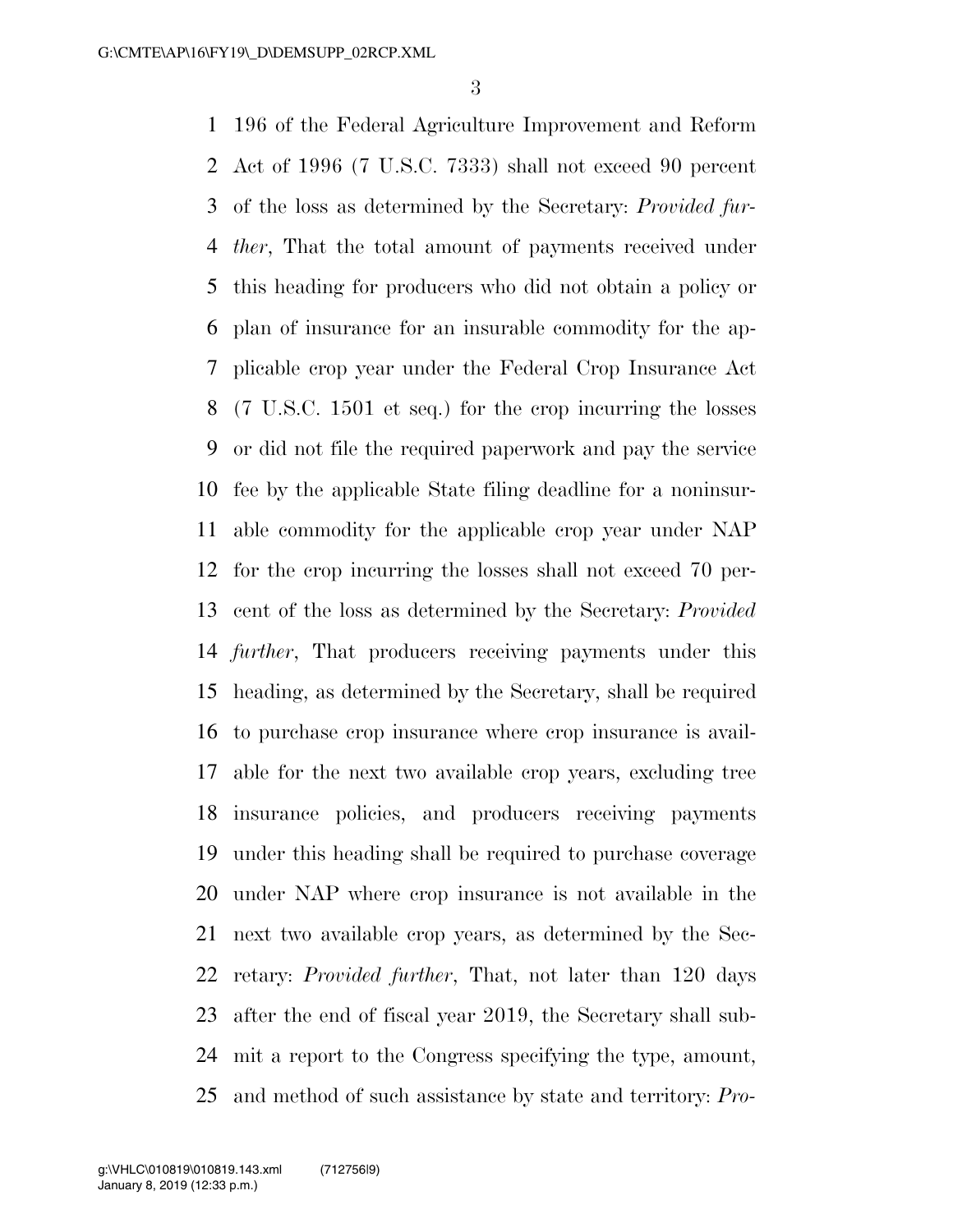*vided further*, That such amount is designated by the Con- gress as being for an emergency requirement pursuant to section 251(b)(2)(A)(i) of the Balanced Budget and Emergency Deficit Control Act of 1985.

- **FARM SERVICE AGENCY**
- EMERGENCY FOREST RESTORATION PROGRAM

 For an additional amount for the ''Emergency Forest Restoration Program'', for necessary expenses related to the consequences of Hurricanes Michael and Florence and wildfires occurring in calendar year 2018, and other nat- ural disasters, \$480,000,000, to remain available until ex- pended: *Provided*, That such amount is designated by the Congress as being for an emergency requirement pursuant 14 to section  $251(b)(2)(A)(i)$  of the Balanced Budget and Emergency Deficit Control Act of 1985.

NATURAL RESOURCES CONSERVATION SERVICE

WATERSHED AND FLOOD PREVENTION OPERATIONS

 For an additional amount for ''Watershed and Flood Prevention Operations'', for necessary expenses for the Emergency Watershed Protection Program related to the consequences of Hurricanes Michael and Florence and wildfires occurring in calendar year 2018, and other nat- ural disasters, \$125,000,000, to remain available until ex- pended: *Provided*, That such amount is designated by the Congress as being for an emergency requirement pursuant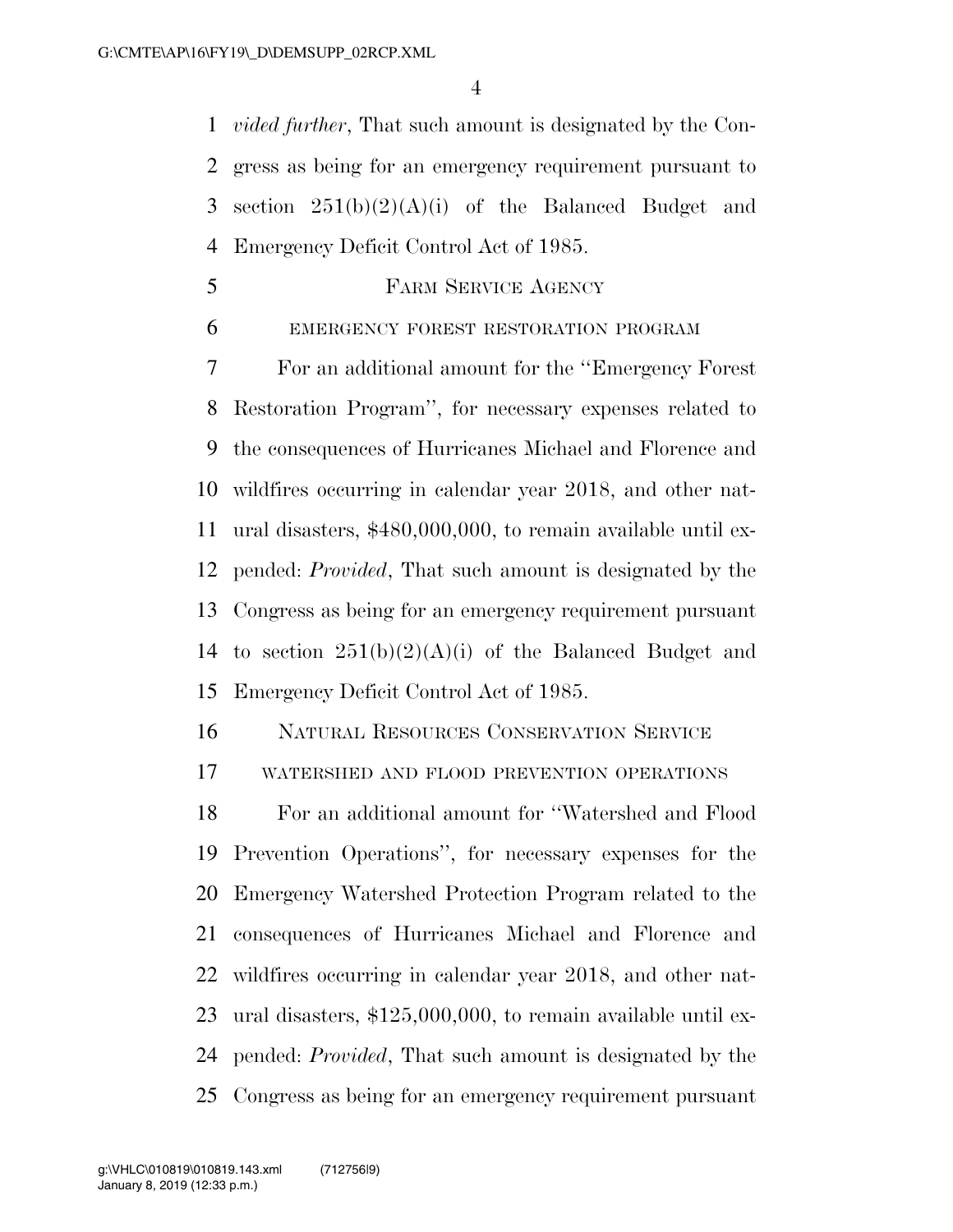1 to section  $251(b)(2)(A)(i)$  of the Balanced Budget and Emergency Deficit Control Act of 1985.

# RURAL DEVELOPMENT

RURAL COMMUNITY FACILITIES PROGRAM ACCOUNT

 For an additional amount for the cost of grants for rural community facilities programs as authorized by sec- tion 306 and described in section 381E(d)(1) of the Con- solidated Farm and Rural Development Act, for necessary expenses related to the consequences of Hurricanes Mi- chael and Florence and wildfires occurring in calendar year 2018, and other natural disasters, \$150,000,000, to remain available until expended: *Provided*, That sections 381E-H and 381N of the Consolidated Farm and Rural Development Act are not applicable to the funds made available under this heading: *Provided further*, That such amount is designated by the Congress as being for an emergency requirement pursuant to section  $251(b)(2)(A)(i)$  of the Balanced Budget and Emergency Deficit Control Act of 1985.

# GENERAL PROVISIONS—THIS TITLE

 SEC. 101. In addition to other amounts made avail- able by section 309 of Public Law 115-72, there is hereby appropriated \$600,000,000 for the Secretary of Agri- culture to provide a grant to the Commonwealth of Puerto Rico for disaster nutrition assistance in response to Presi-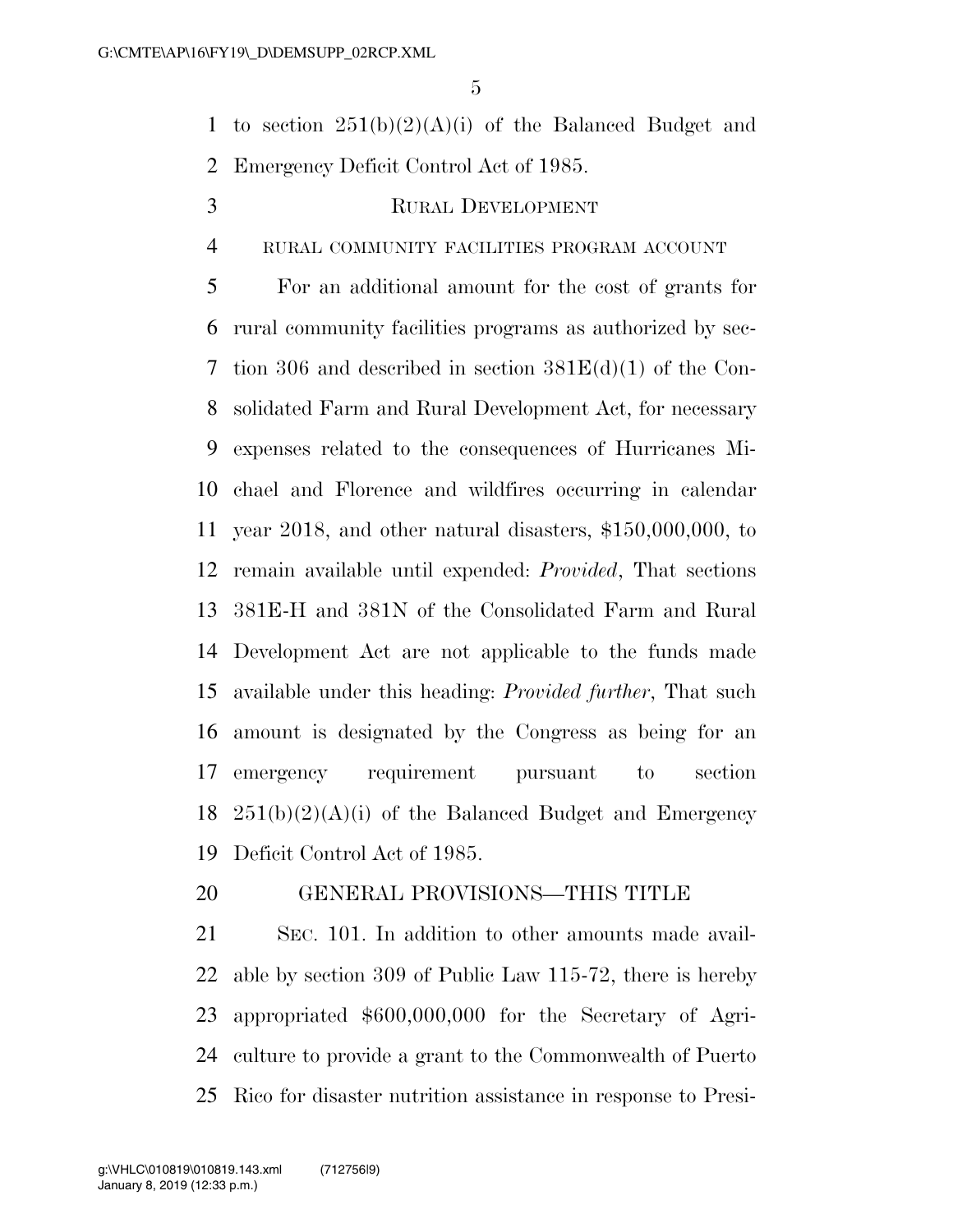dentially declared major disasters and emergencies: *Pro- vided*, That the funds made available to the Common- wealth of Puerto Rico under this section shall remain available for obligation by the Commonwealth until Sep- tember 30, 2020, and shall be in addition to funds other- wise made available: *Provided further*, That such amount is designated by the Congress as being for an emergency 8 requirement pursuant to section  $251(b)(2)(A)(i)$  of the Balanced Budget and Emergency Deficit Control Act of 1985.

 SEC. 102. In addition to amounts otherwise made available, out of the funds made available under section 18 of Food and Nutrition Act of 2008, \$10,200,000 shall be available for the Secretary to provide a grant to the Commonwealth of the Northern Mariana Islands for dis- aster nutrition assistance in response to the Presidentially declared major disasters and emergencies: *Provided*, That funds made available to the Commonwealth of the North- ern Mariana Islands under this section shall remain avail- able for obligation by the Commonwealth until September 30, 2020: *Provided further*, That such amount is des- ignated by the Congress as being for an emergency re-23 quirement pursuant to section  $251(b)(2)(A)(i)$  of the Bal-anced Budget and Emergency Deficit Control Act of 1985.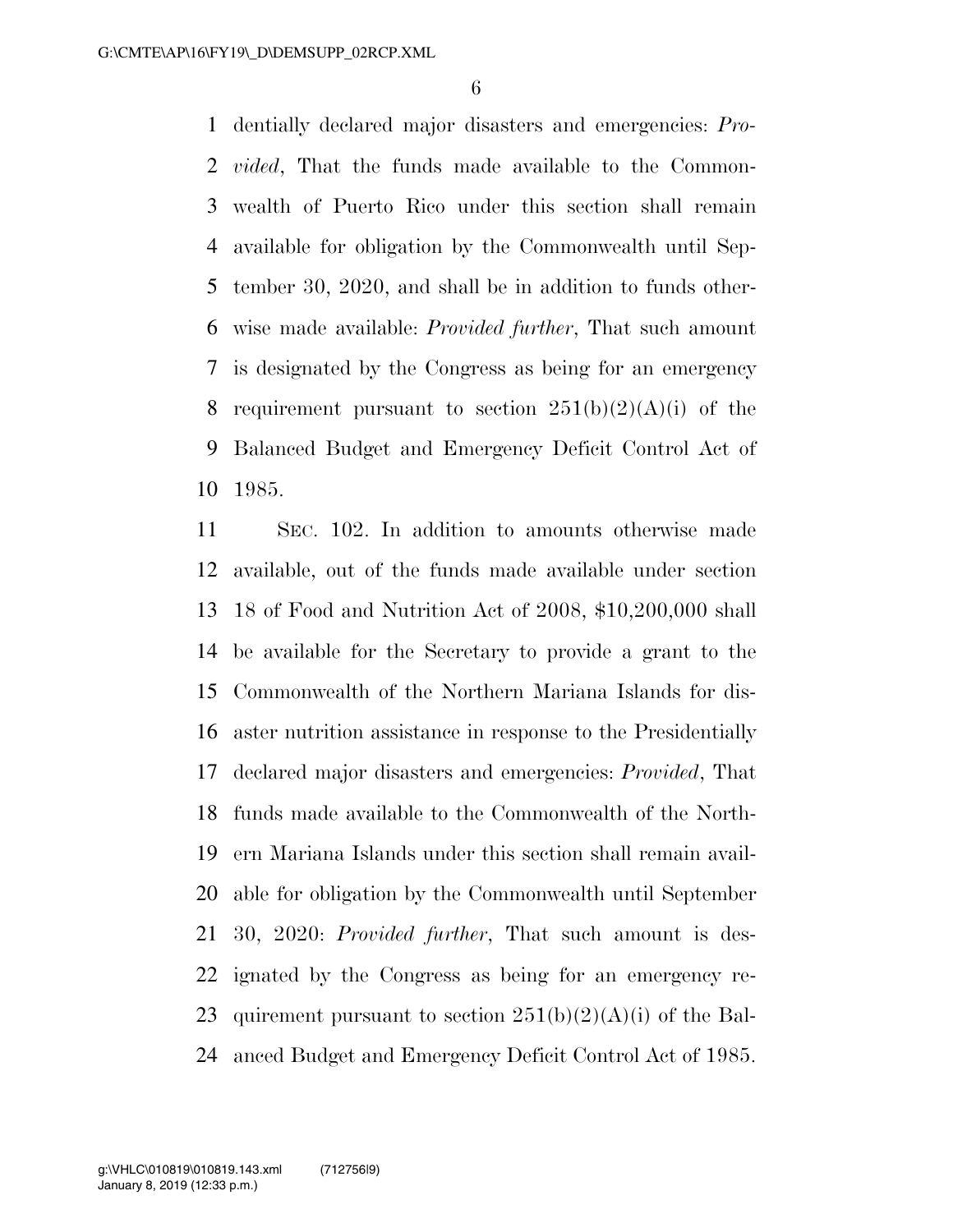SEC. 103. For purposes of administering title I of subdivision 1 of division B of the Bipartisan Budget Act of 2018 (Public Law 115–123), losses to agricultural pro- ducers resulting from hurricanes shall also include losses of peach and blueberry crops in calendar year 2017 due to extreme cold: *Provided*, That the amounts provided by this section are designated by the Congress as being for an emergency requirement pursuant to section  $251(b)(2)(A)(i)$  of the Balanced Budget and Emergency Deficit Control Act of 1985: *Provided further*, That amounts repurposed under this heading that were pre- viously designated by the Congress as an emergency re- quirement pursuant to the Balanced Budget and Emer- gency Deficit Control Act of 1985 are designated by the Congress as an emergency requirement pursuant to sec-16 tion  $251(b)(2)(A)(i)$  of the Balanced Budget and Emer-gency Deficit Control Act of 1985.

 SEC. 104. (a)(1) Except as provided in paragraph (2), a person or legal entity is not eligible to receive a payment under the Market Facilitation Program estab- lished pursuant to the Commodity Credit Corporation Charter Act (15 U.S.C. 714 et seq.) if the average ad- justed gross income of such person or legal entity is great-er than \$900,000.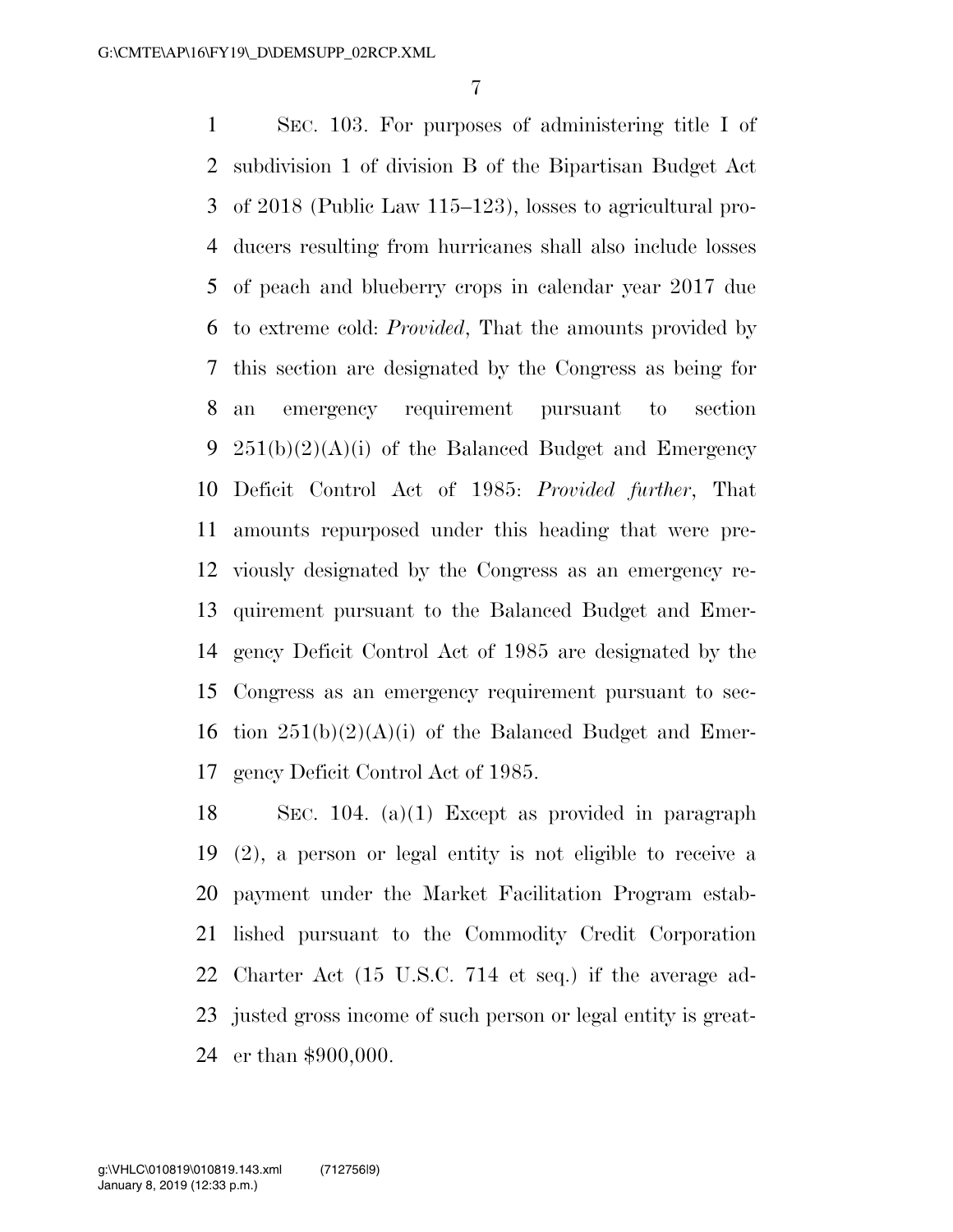(2) Paragraph (1) shall not apply to a person or legal entity if at least 75 percent of the adjusted gross income of such person or legal entity is derived from farming, ranching, or forestry related activities.

 (b) A person or legal entity may not receive a pay- ment under the Market Facilitation Program described in subsection (a)(1), directly or indirectly, of more than \$125,000.

 (c) In this section, the term ''average adjusted gross income'' has the meaning given the term defined in section 760.1502 of title 7 Code of Federal Regulations (as in effect July 18, 2018).

 (d) The amount provided by this section is designated by the Congress as being for an emergency requirement 15 pursuant to section  $251(b)(2)(A)(i)$  of the Balanced Budg-et and Emergency Deficit Control Act of 1985.

- 17 TITLE II DEPARTMENT OF COMMERCE ECONOMIC DEVELOPMENT ADMINISTRATION ECONOMIC DEVELOPMENT ASSISTANCE PROGRAMS 21 (INCLUDING TRANSFERS OF FUNDS) Pursuant to section 703 of the Public Works and Economic Development Act (42 U.S.C. 3233), for an addi-tional amount for ''Economic Development Assistance
- Programs'' for necessary expenses related to flood mitiga-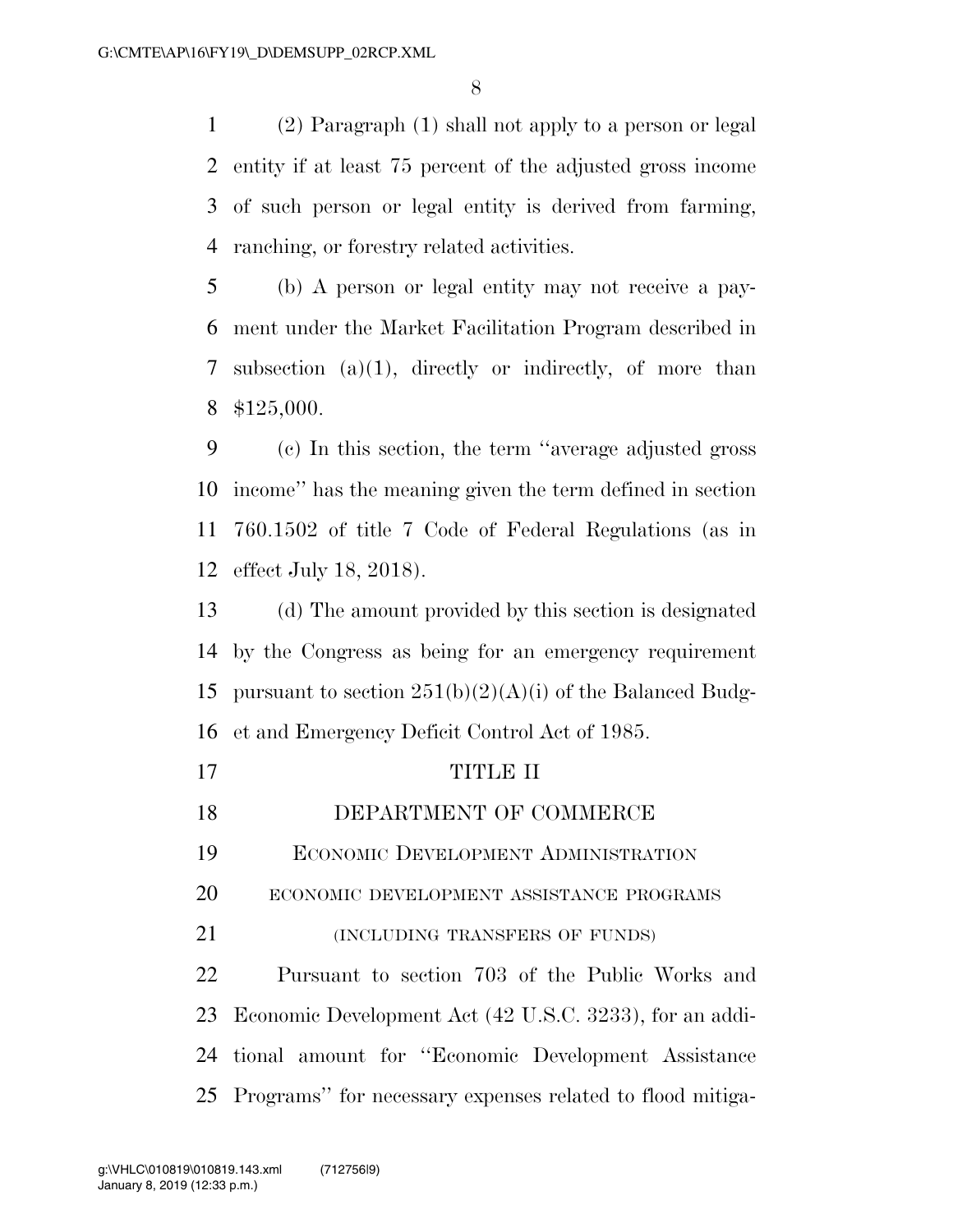tion, disaster relief, long-term recovery, and restoration of infrastructure in areas that received a major disaster des- ignation as a result of Hurricanes Florence, Michael, and Lane, Typhoons Yutu and Mangkhut, and of wildfires, vol- canic eruptions, earthquakes, and other natural disasters occurring in calendar year 2018 under the Robert T. Staf- ford Disaster Relief and Emergency Assistance Act (42 U.S.C. 5121 et seq.), \$600,000,000, to remain available until expended: *Provided*, That such amount is designated by the Congress as being for an emergency requirement 11 pursuant to section  $251(b)(2)(A)(i)$  of the Balanced Budg- et and Emergency Deficit Control Act of 1985: *Provided further*, That within the amount appropriated, up to 2 per- cent of funds may be transferred to the ''Salaries and Ex- penses'' account for administration and oversight activi- ties: *Provided further*, That within the amount appro- priated, \$1,000,000 shall be transferred to the ''Office of Inspector General'' account for carrying out investigations and audits related to the funding provided under this heading.

| 21 | NATIONAL OCEANIC AND ATMOSPHERIC                              |
|----|---------------------------------------------------------------|
| 22 | <b>ADMINISTRATION</b>                                         |
| 23 | OPERATIONS, RESEARCH, AND FACILITIES                          |
| 24 | For an additional amount for "Operations, Research,           |
|    | 25 and Facilities" for necessary expenses related to the con- |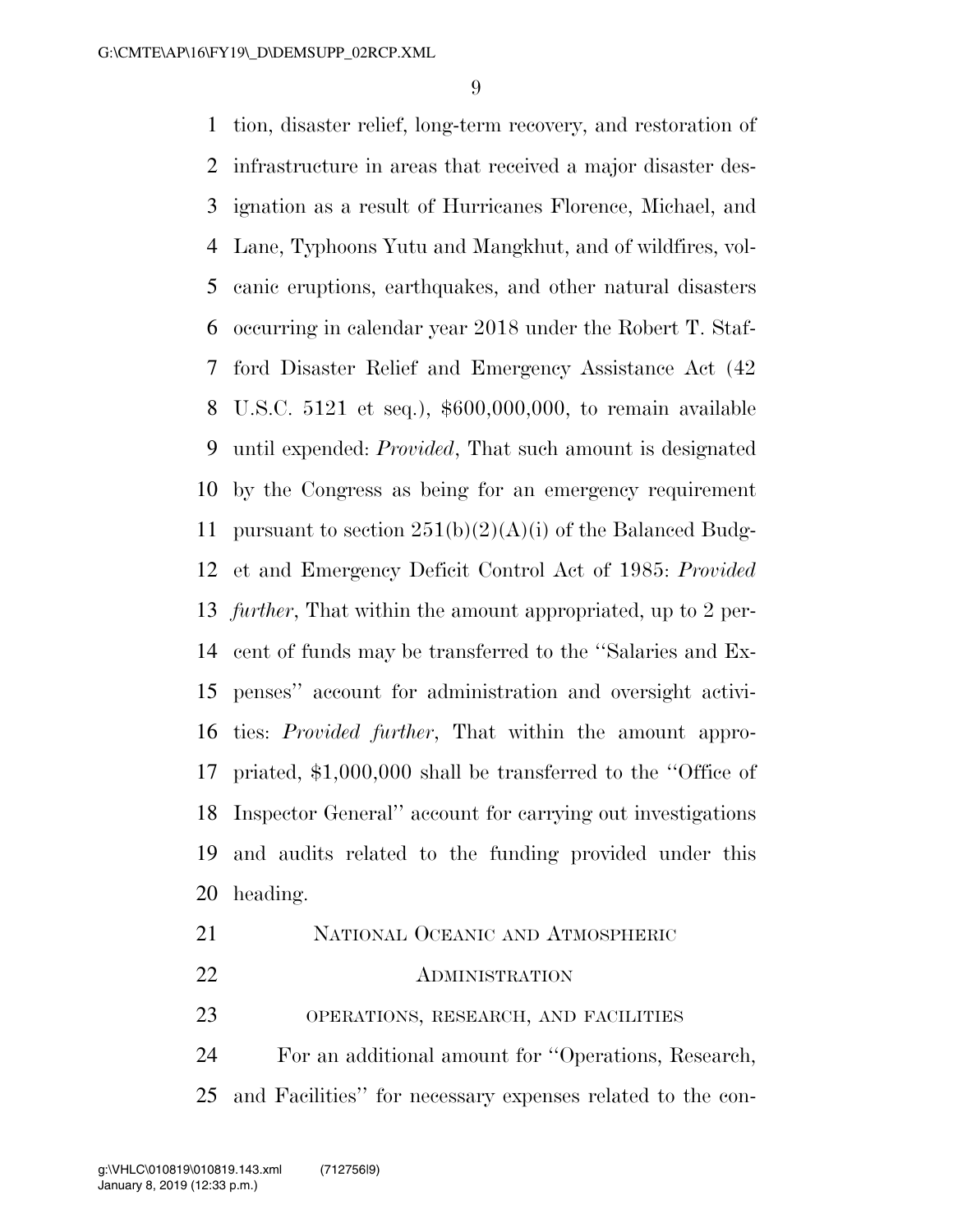sequences of Hurricanes Florence and Michael, Typhoon Yutu, and of wildfires, \$120,570,000, to remain available until September 30, 2020, as follows: (1) \$3,000,000 for repair and replacement of observing assets, real property, and equipment; (2) \$11,000,000 for marine debris assessment and removal; 8 (3)  $$31,570,000$  for mapping, charting, and ge- odesy services; (4) \$25,000,000 to improve: (a) hurricane in- tensity forecasting, including through deployment of unmanned ocean observing platforms and enhanced data assimilation; (b) flood prediction, forecasting, and mitigation capabilities; and (c) wildfire pre- diction, detection, and forecasting; and (5) \$50,000,000 for Title IX Fund grants as authorized under section 906(c) of division O of Public Law 114–113: *Provided*, That such amount is designated by the Congress as being for an emergency requirement pursuant to sec-21 tion  $251(b)(2)(A)(i)$  of the Balanced Budget and Emer- gency Deficit Control Act of 1985: *Provided further*, That the National Oceanic and Atmospheric Administration shall submit a spending plan to the Committees on Appro-priations of the House of Representatives and the Senate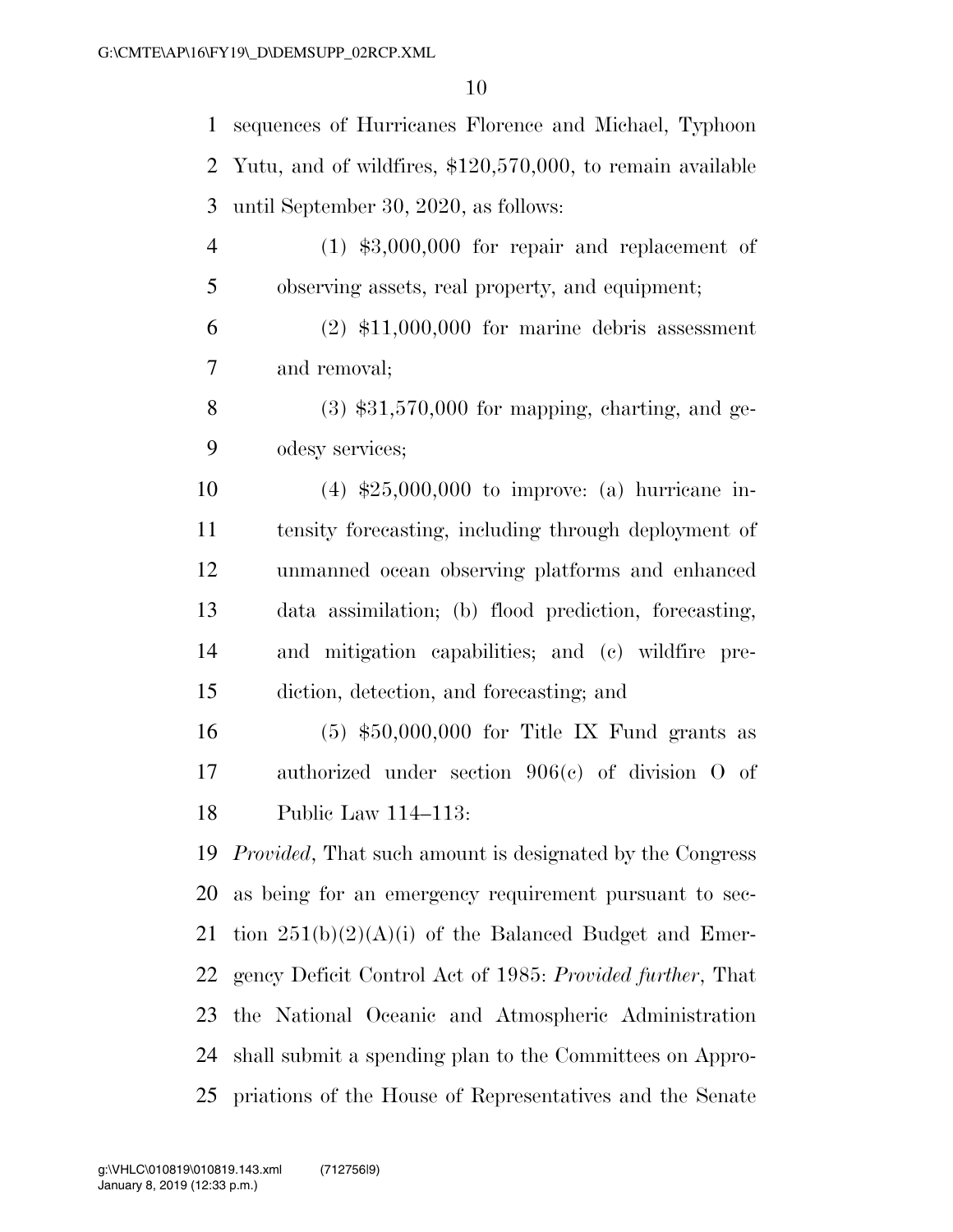for funding provided under subsection (4) of this heading within 45 days after the date of enactment of this Act.

PROCUREMENT, ACQUISITION AND CONSTRUCTION

 For an additional amount for ''Procurement, Acquisi- tion and Construction'', \$25,000,000, to remain available until September 30, 2021, for improvements to oper- ational and research weather supercomputing infrastruc- ture and satellite ground services used for hurricane inten- sity and track prediction; flood prediction, forecasting, and mitigation; and wildfire prediction, detection, and fore- casting: *Provided*, That such amount is designated by the Congress as being for an emergency requirement pursuant 13 to section  $251(b)(2)(A)(i)$  of the Balanced Budget and Emergency Deficit Control Act of 1985: *Provided further*, That the National Oceanic and Atmospheric Administra- tion shall submit a spending plan to the Committees on Appropriations of the House of Representatives and the Senate within 45 days after the date of enactment of this Act.

20 FISHERIES DISASTER ASSISTANCE

 For an additional amount for ''Fisheries Disaster As- sistance'' for necessary expenses associated with the miti- gation of fishery disasters, \$150,000,000, to remain avail- able until expended: *Provided*, That funds shall be used for mitigating the effects of commercial fishery failures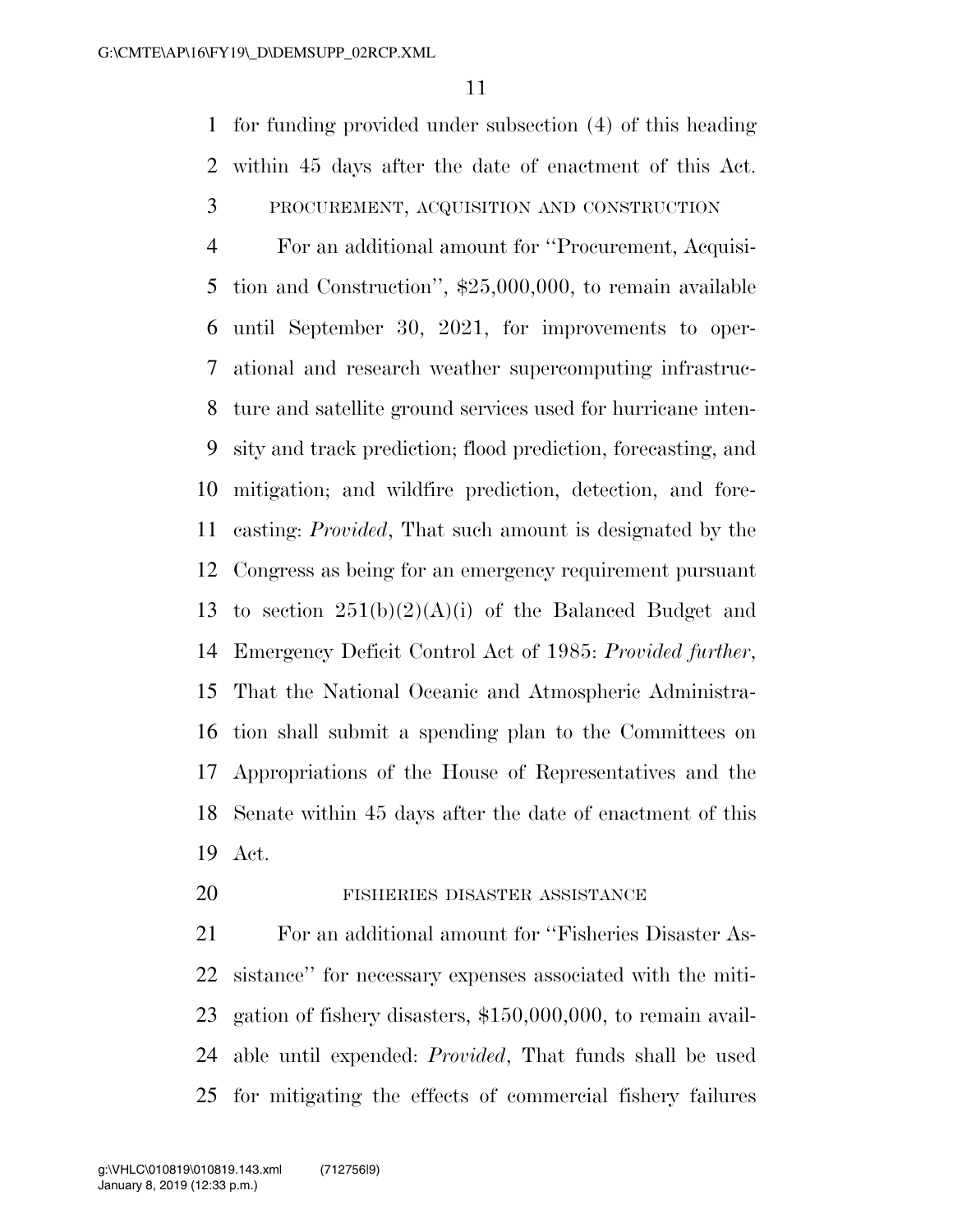and fishery resource disasters declared by the Secretary of Commerce, including those declared by the Secretary to be a direct result of Hurricanes Florence and Michael and Typhoons Yutu and Mangkhut: *Provided further*, That such amount is designated by the Congress as being for an emergency requirement pursuant to section  $251(b)(2)(A)(i)$  of the Balanced Budget and Emergency Deficit Control Act of 1985.

- DEPARTMENT OF JUSTICE UNITED STATES MARSHALS SERVICE
- 

#### SALARIES AND EXPENSES

 For an additional amount for ''Salaries and Ex- penses'' for necessary expenses related to the con- sequences of Hurricanes Florence and Michael and Ty- phoon Yutu, \$1,336,000: *Provided*, That such amount is designated by the Congress as being for an emergency re-17 quirement pursuant to section  $251(b)(2)(A)(i)$  of the Bal-anced Budget and Emergency Deficit Control Act of 1985.

- FEDERAL PRISON SYSTEM
- BUILDINGS AND FACILITIES

 For an additional amount for ''Buildings and Facili- ties'' for necessary expenses related to the consequences of Hurricanes Florence and Michael and Typhoon Yutu, \$28,400,000, to remain available until expended: *Pro-vided*, That such amount is designated by the Congress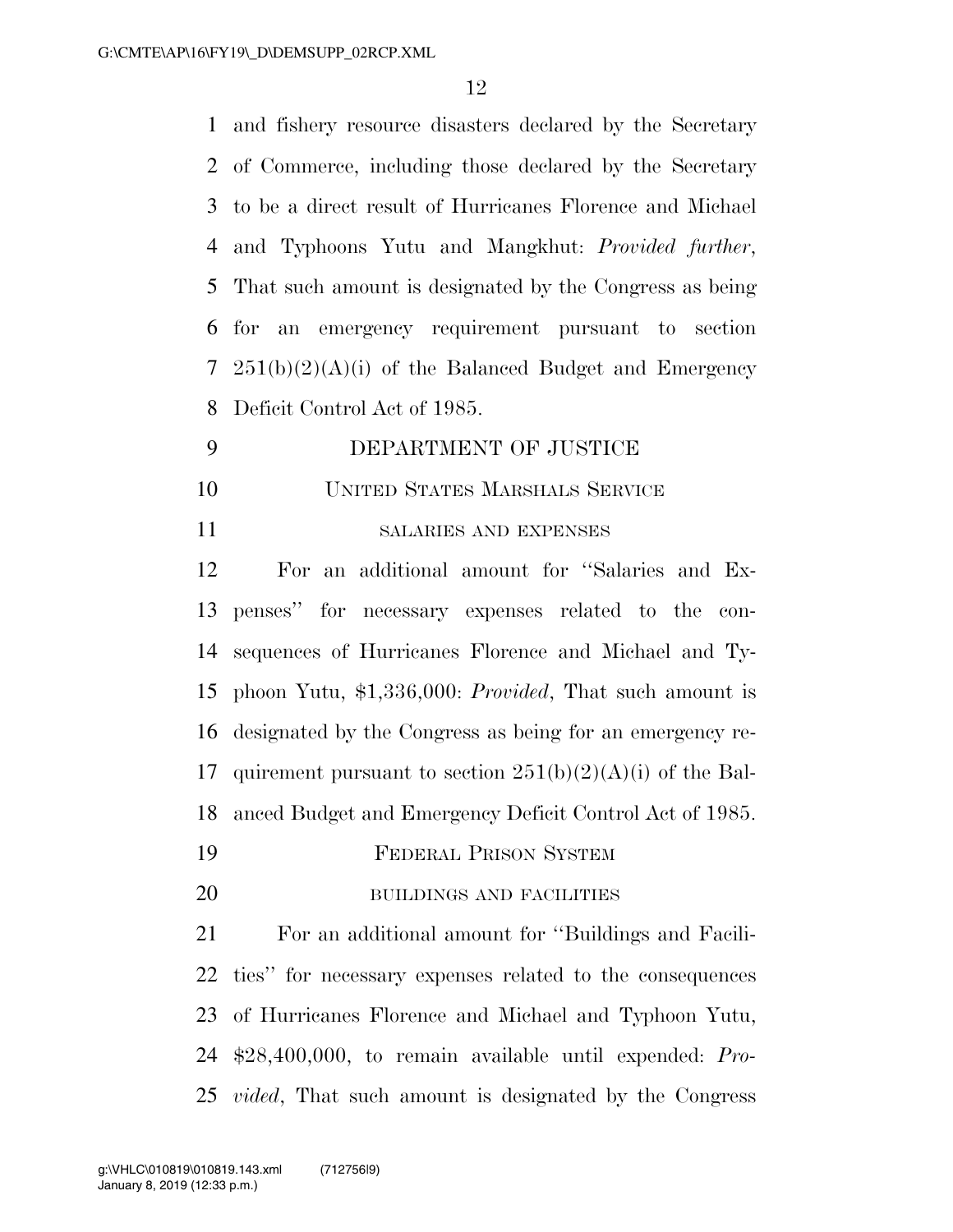as being for an emergency requirement pursuant to sec-2 tion  $251(b)(2)(A)(i)$  of the Balanced Budget and Emer-gency Deficit Control Act of 1985.

# RELATED AGENCIES

#### LEGAL SERVICES CORPORATION

PAYMENT TO THE LEGAL SERVICES CORPORATION

 For an additional amount for ''Payment to the Legal Services Corporation'' to carry out the purposes of the Legal Services Corporation Act by providing for necessary expenses related to the consequences of Hurricanes Flor- ence, Michael, and Lane, Typhoons Yutu and Mangkhut, and calendar year 2018 wildfires, volcanic eruptions, and earthquakes, \$15,000,000: *Provided*, That such amount is designated by the Congress as being for an emergency re-15 quirement pursuant to section  $251(b)(2)(A)(i)$  of the Bal- anced Budget and Emergency Deficit Control Act of 1985: *Provided further*, That none of the funds appropriated in this Act to the Legal Services Corporation shall be ex- pended for any purpose prohibited or limited by, or con- trary to any of the provisions of, sections 501, 502, 503, 504, 505, and 506 of Public Law 105–119, and all funds appropriated in this Act to the Legal Services Corporation shall be subject to the same terms and conditions set forth in such sections, except that all references in sections 502 and 503 to 1997 and 1998 shall be deemed to refer in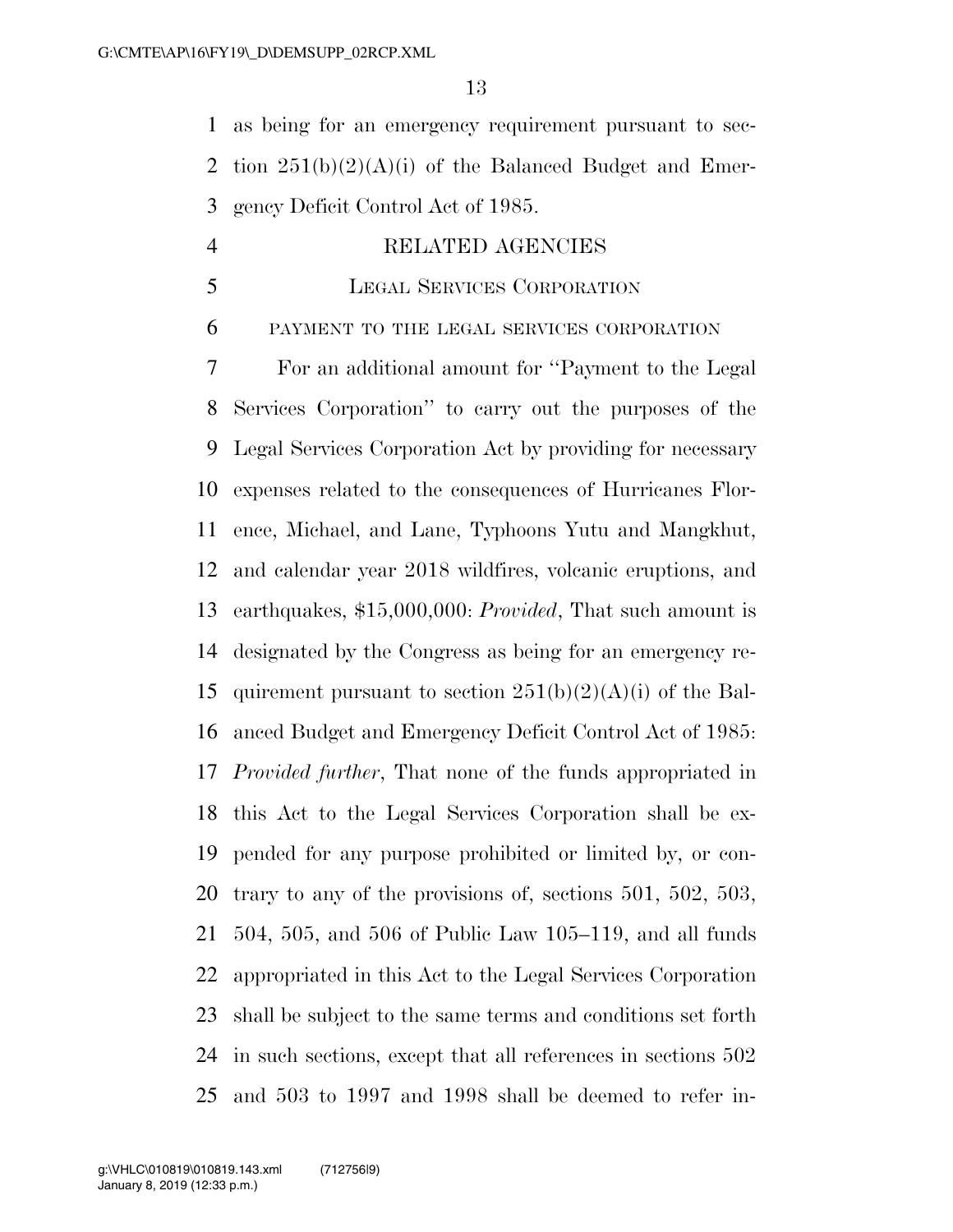stead to 2018 and 2019, respectively, and except that sec- tions 501 and 503 of Public Law 104–134 (referenced by Public Law 105–119) shall not apply to the amount made available under this heading: *Provided further*, That, for the purposes of this Act, the Legal Services Corporation shall be considered an agency of the United States Gov-ernment.

8 TITLE III DEPARTMENT OF DEFENSE OPERATION AND MAINTENANCE, MARINE CORPS For an additional amount for ''Operation and Main- tenance, Marine Corps'', \$200,000,000, for necessary ex- penses related to the consequences of Hurricanes Michael and Florence: *Provided*, That such amount is designated by the Congress as being for an emergency requirement 16 pursuant to section  $251(b)(2)(A)(i)$  of the Balanced Budg- et and Emergency Deficit Control Act of 1985. OPERATION AND MAINTENANCE, AIR FORCE For an additional amount for ''Operation and Main-

 tenance, Air Force'', \$400,000,000, for necessary ex- penses related to the consequences of Hurricanes Michael and Florence: *Provided*, That such amount is designated by the Congress as being for an emergency requirement 24 pursuant to section  $251(b)(2)(A)(i)$  of the Balanced Budg-et and Emergency Deficit Control Act of 1985.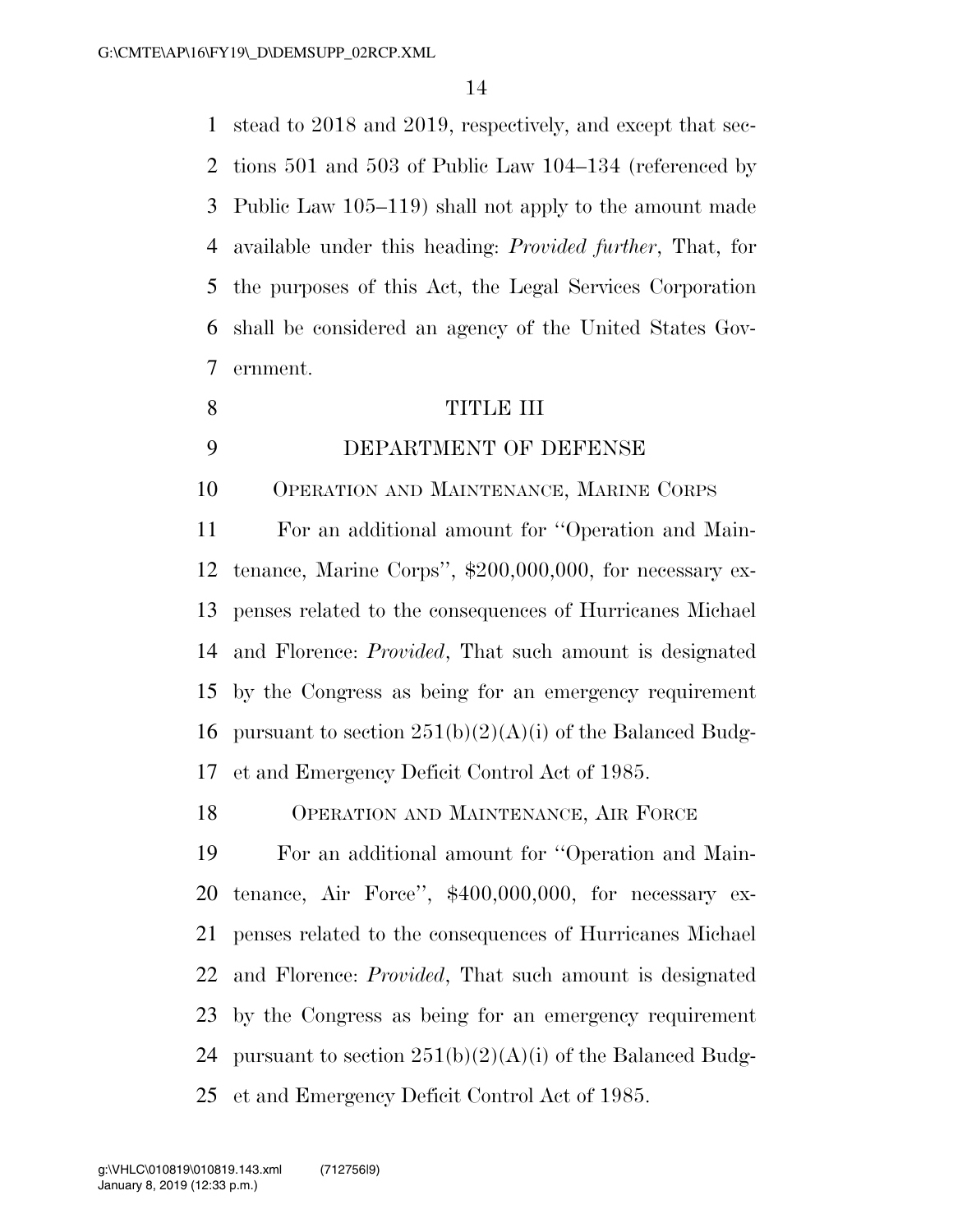# TITLE IV CORPS OF ENGINEERS—CIVIL DEPARTMENT OF THE ARMY INVESTIGATIONS

 For an additional amount for ''Investigations'' for necessary expenses related to the completion, or initiation and completion, of flood and storm damage reduction, in- cluding shore protection, studies which are currently au- thorized or which are authorized after the date of enact- ment of this Act, to reduce risk from future floods and hurricanes, at full Federal expense, \$35,000,000, to re- main available until expended, in States and insular areas that were impacted by Hurricanes Florence and Michael, Typhoon Mangkhut, Super Typhoon Yutu, and Tropical Storm Gita: *Provided*, That such amount is designated by the Congress as being for an emergency requirement pur-17 suant to section  $251(b)(2)(A)(i)$  of the Balanced Budget and Emergency Deficit Control Act of 1985: *Provided fur- ther*, That the Assistant Secretary of the Army for Civil Works shall provide a monthly report directly to the Com- mittees on Appropriations of the House and the Senate detailing the allocation and obligation of these funds, in- cluding new studies selected to be initiated using funds provided under this heading, beginning not later than 60 days after the enactment of this Act.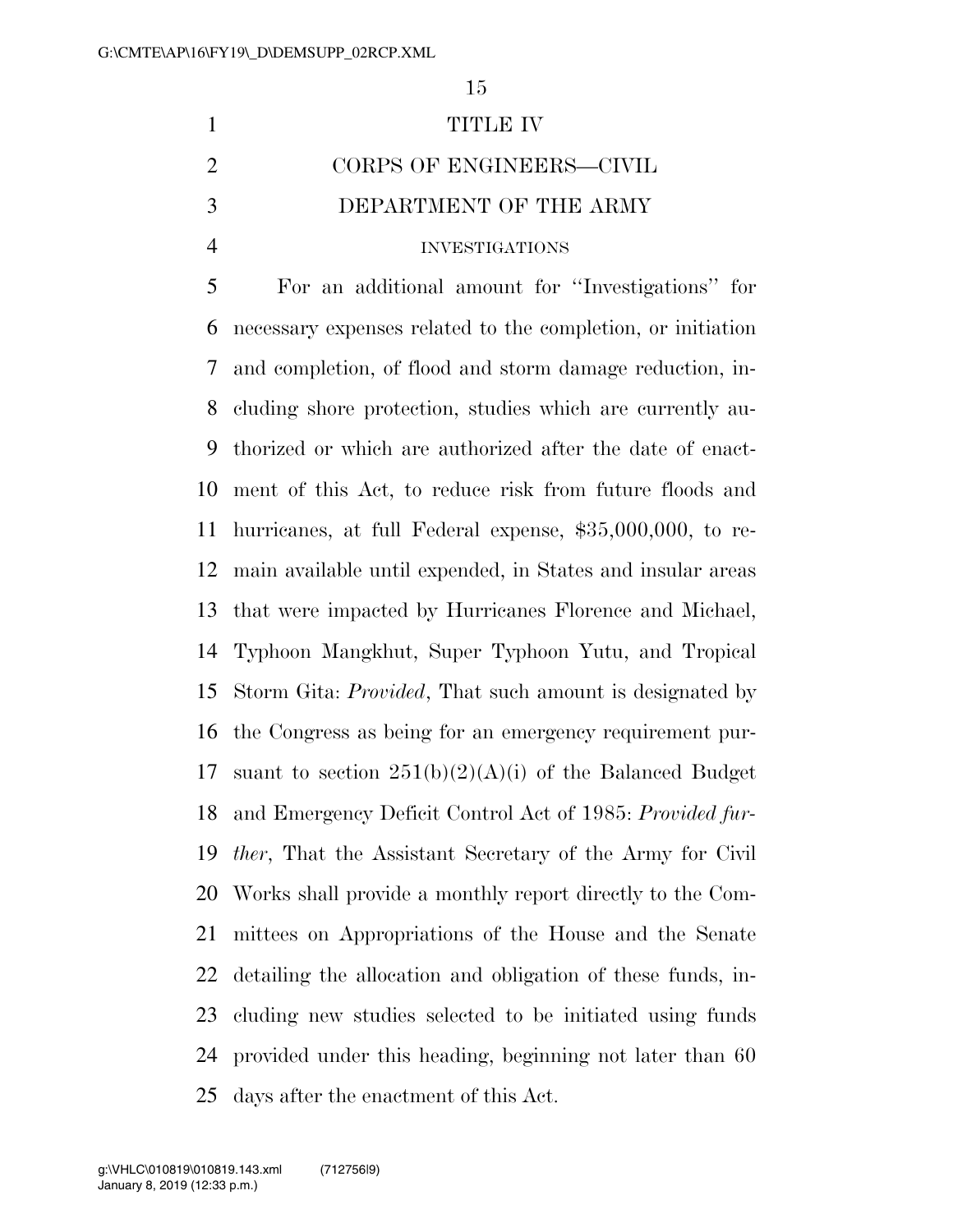#### CONSTRUCTION

 For an additional amount for ''Construction'' for nec- essary expenses, \$715,000,000, to remain available until expended, to construct flood and storm damage reduction, including shore protection, projects which are currently authorized or which are authorized after the date of enact- ment of this Act, and flood and storm damage reduction, including shore protection, projects which have signed Chief's Reports as of the date of enactment of this Act or which are studied using funds provided under the head- ing ''Investigations'' if the Secretary determines such projects to be technically feasible, economically justified, and environmentally acceptable, in States and insular areas that were impacted by Hurricanes Florence and Mi- chael, Typhoon Mangkhut, Super Typhoon Yutu, and Tropical Storm Gita: *Provided*, That projects receiving funds provided in Public Law 115–123 shall not be eligible for funding provided under this heading: *Provided further*, That for projects receiving funding under this heading, the provisions of Section 902 of the Water Resources Act of 1986 shall not apply to these funds: *Provided further*, That the completion of ongoing construction projects receiving funds provided under this heading shall be at full Federal expense with respect to such funds: *Provided further*, That using funds provided under this heading, the non-Federal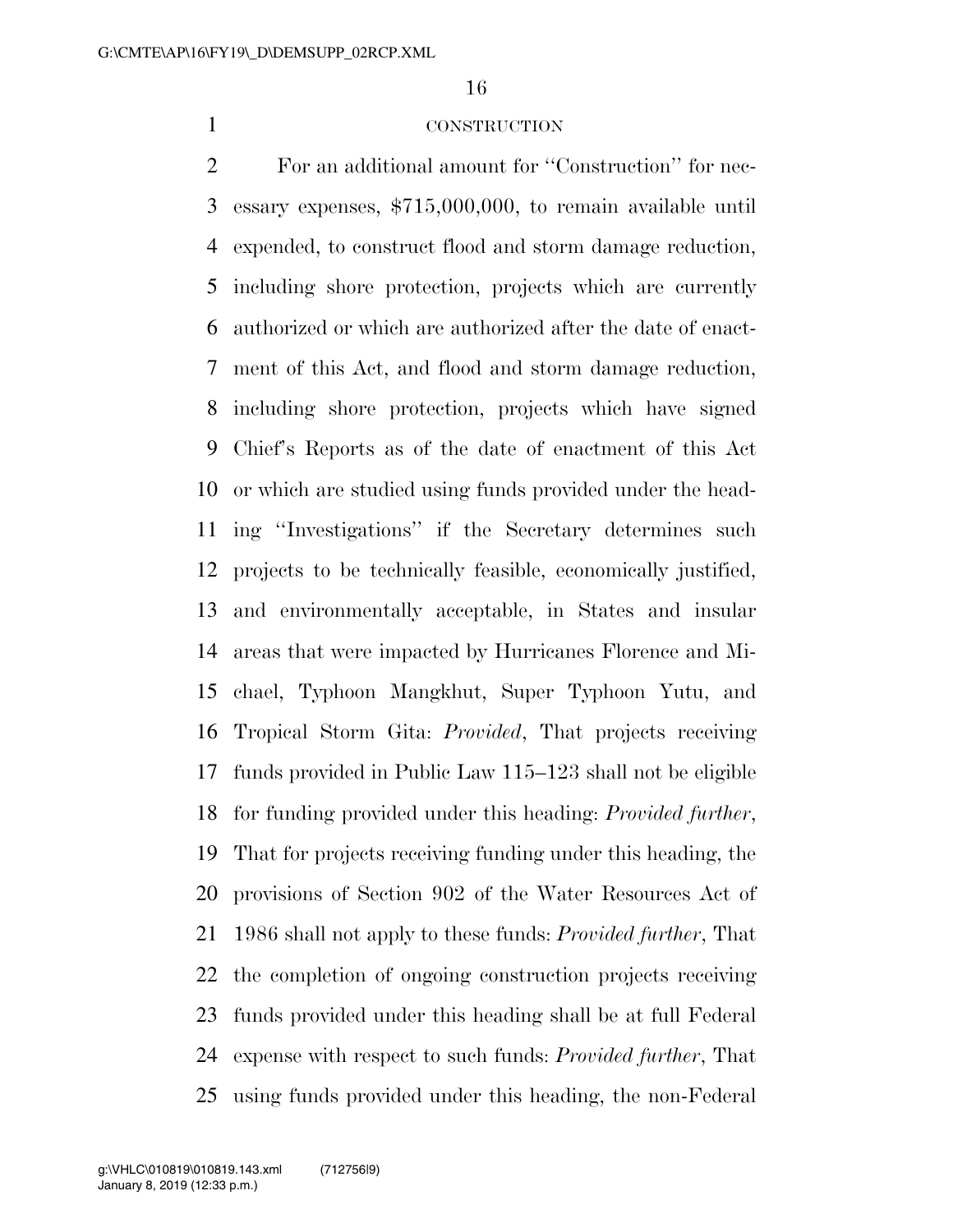cash contribution for projects not eligible as ongoing con- struction projects shall be financed in accordance with the provisions of section 103(k) of Public Law 99–662 over a period of 30 years from the date of completion of the project or separable element: *Provided further*, That up to \$25,000,000 of the funds made available under this head- ing shall be used for continuing authorities projects to re- duce the risk of flooding and storm damage: *Provided fur- ther*, That any projects using funds appropriated under this heading shall be initiated only after non-Federal inter- ests have entered into binding agreements with the Sec- retary requiring, where applicable, the non-Federal inter- ests to pay 100 percent of the operation, maintenance, re- pair, replacement, and rehabilitation costs of the project and to hold and save the United States free from damages due to the construction or operation and maintenance of the project, except for damages due to the fault or neg- ligence of the United States or its contractors: *Provided further*, That such amount is designated by the Congress as being for an emergency requirement pursuant to sec-21 tion  $251(b)(2)(A)(i)$  of the Balanced Budget and Emer- gency Deficit Control Act of 1985: *Provided further*, That the Assistant Secretary of the Army for Civil Works shall provide a monthly report directly to the Committees on Appropriations of the House of Representatives and the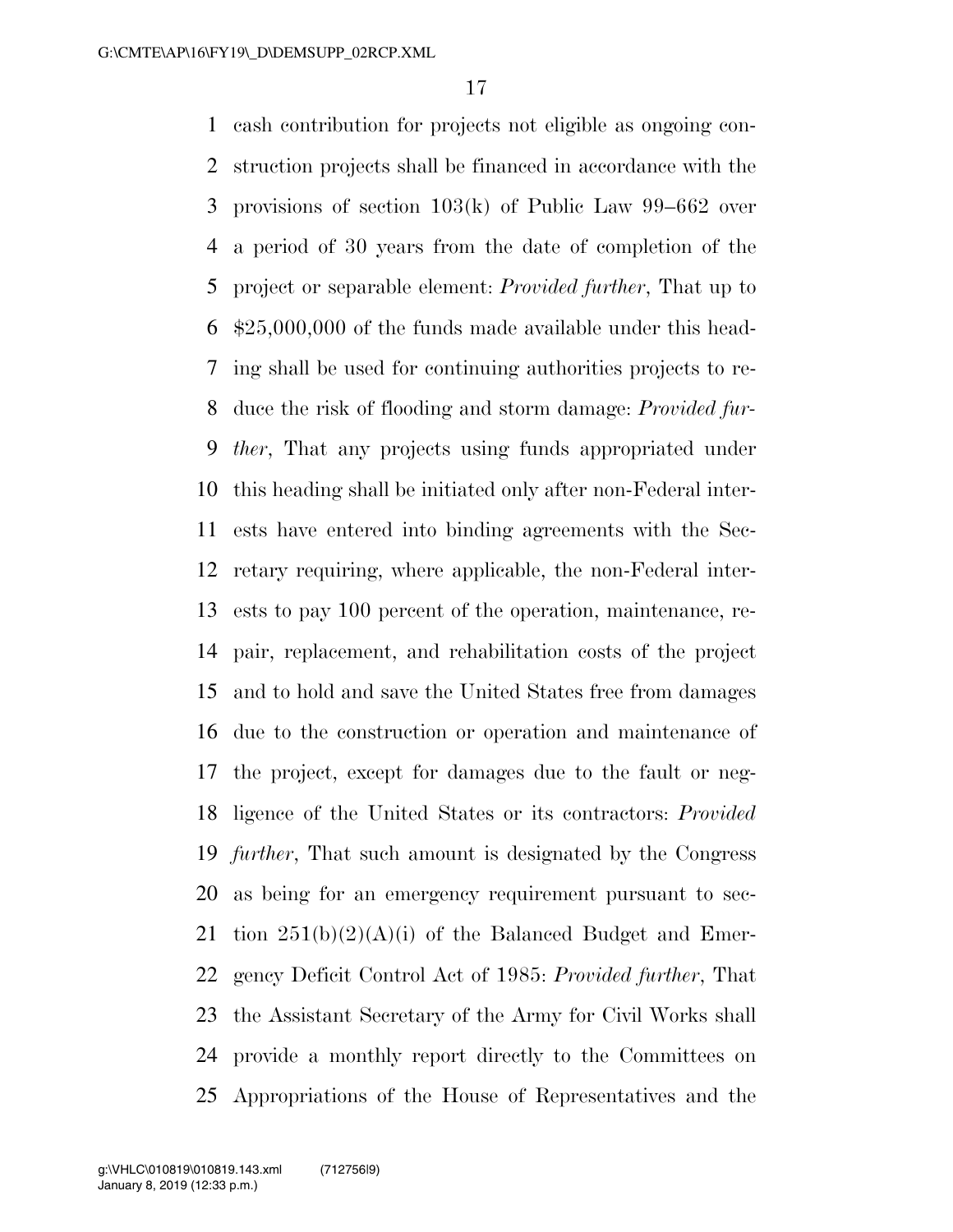Senate detailing the allocation and obligation of these funds, beginning not later than 60 days after the date of the enactment of this Act.

### MISSISSIPPI RIVER AND TRIBUTARIES

 For an additional amount for ''Mississippi River and Tributaries'' for necessary expenses to address emergency situations at Corps of Engineers projects and rehabilitate and repair damages to Corps of Engineers projects, caused by natural disasters, \$225,000,000, to remain available until expended: *Provided*, That such amount is designated by the Congress as being for an emergency re-12 quirement pursuant to section  $251(b)(2)(A)(i)$  of the Bal- anced Budget and Emergency Deficit Control Act of 1985: *Provided further*, That the Assistant Secretary of the Army for Civil Works shall provide a monthly report di- rectly to the Committees on Appropriations of the House of Representatives and the Senate detailing the allocation and obligation of these funds, beginning not later than 60 days after the enactment of this Act.

OPERATION AND MAINTENANCE

 For an additional amount for ''Operation and Main- tenance'' for necessary expenses to dredge Federal naviga- tion projects in response to, and repair damages to Corps of Engineers Federal projects caused by, natural disasters, \$245,000,000, to remain available until expended, of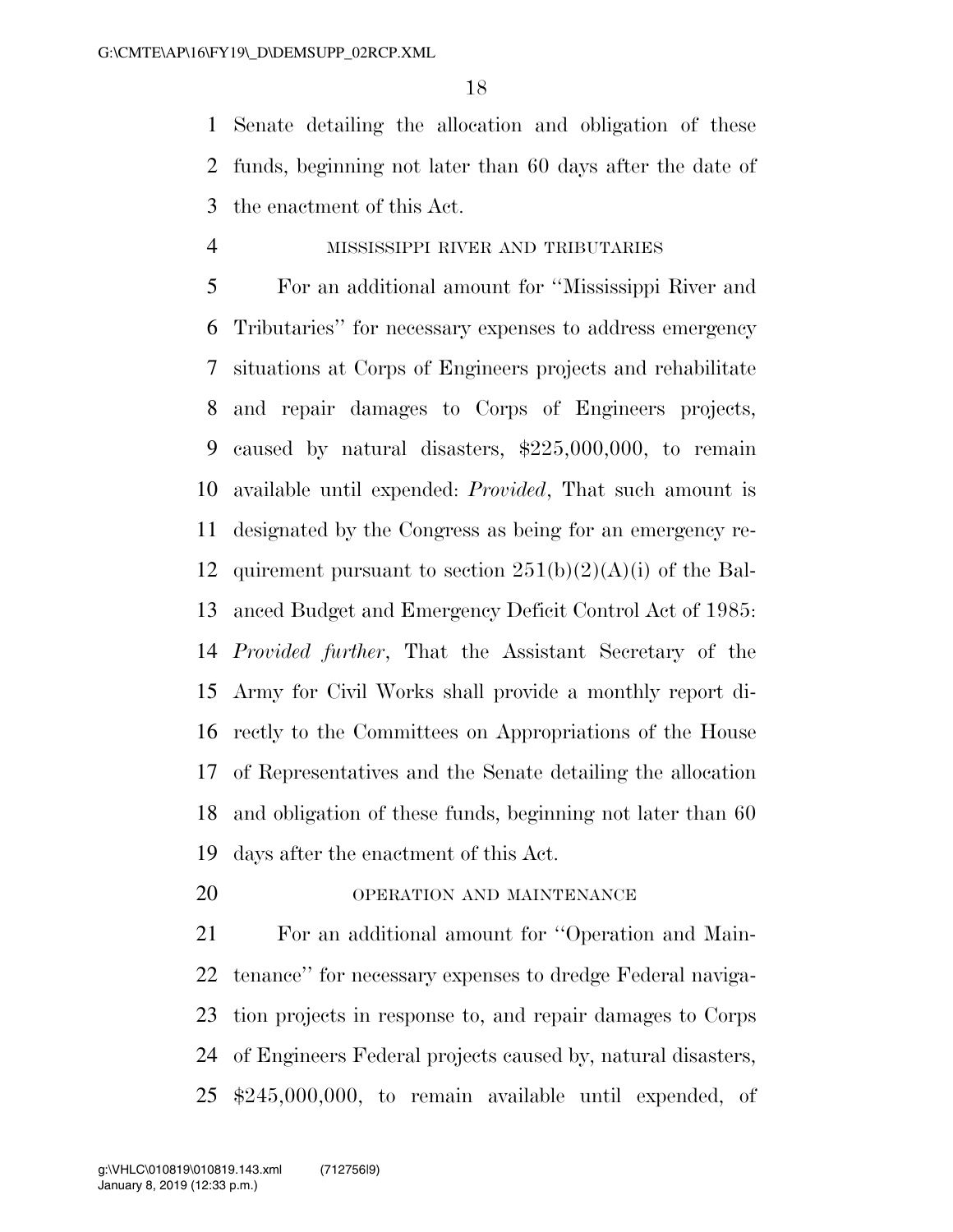which such sums as are necessary to cover the Federal share of eligible operation and maintenance costs for coastal harbors and channels, and for inland harbors shall be derived from the Harbor Maintenance Trust Fund: *Provided*, That such amount is designated by the Congress as being for an emergency requirement pursuant to sec- tion 251(b)(2)(A)(i) of the Balanced Budget and Emer- gency Deficit Control Act of 1985: *Provided further*, That the Assistant Secretary of the Army for Civil Works shall provide a monthly report directly to the Committees on Appropriations of the House of Representatives and the Senate detailing the allocation and obligation of these funds, beginning not later than 60 days after the enact-ment of this Act.

- DEPARTMENT OF THE INTERIOR
- 

#### CENTRAL UTAH PROJECT

CENTRAL UTAH PROJECT COMPLETION ACCOUNT

 For an additional amount for ''Central Utah Project Completion Account'', \$350,000, to be deposited into the Utah Reclamation Mitigation and Conservation Account for use by the Utah Reclamation Mitigation and Conserva- tion Commission, to remain available until expended, for expenses necessary in carrying out fire remediation activi- ties related to wildfires in 2018: *Provided*, That such amount is designated by the Congress as being for an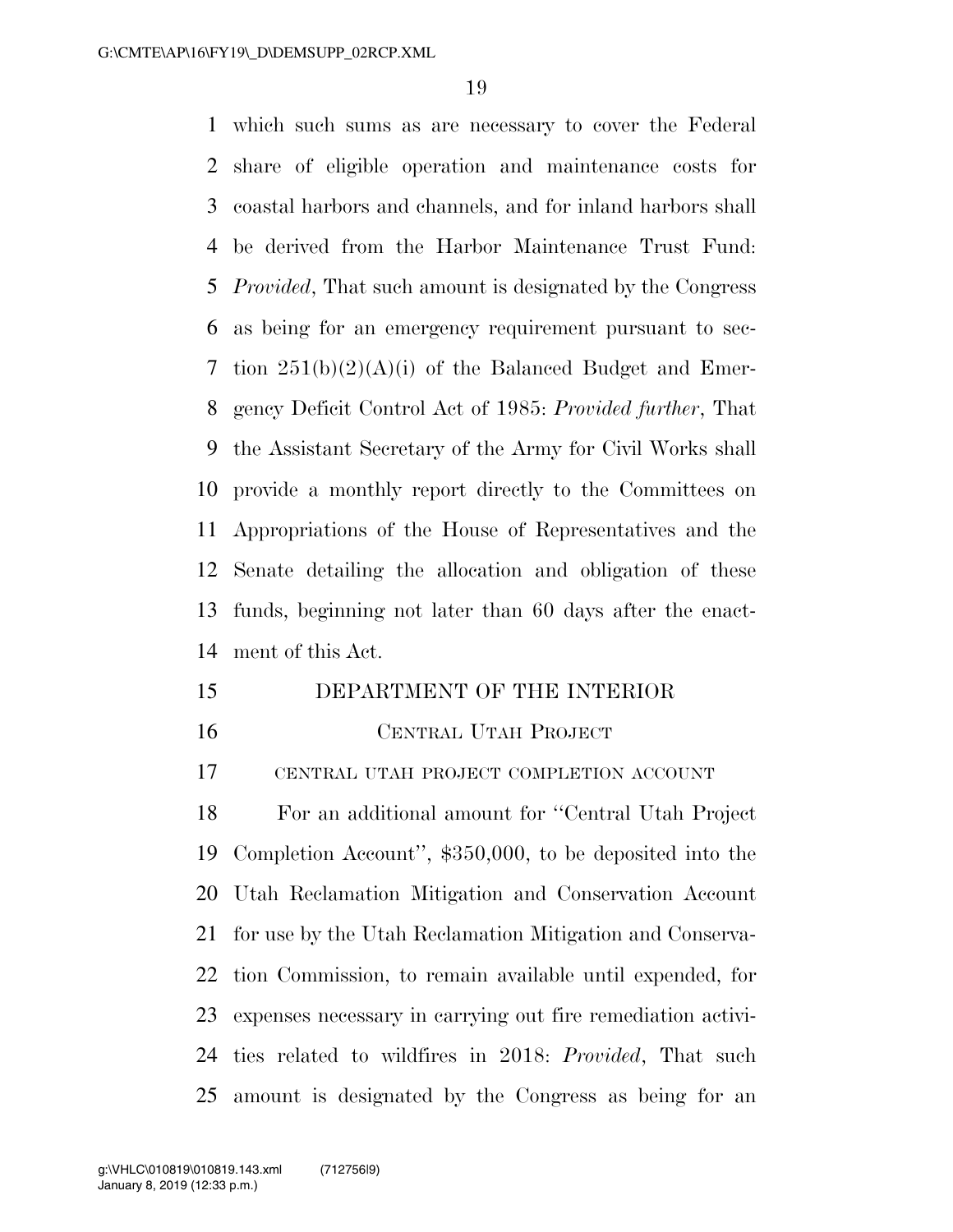emergency requirement pursuant to section 2  $251(b)(2)(A)(i)$  of the Balanced Budget and Emergency Deficit Control Act of 1985.

- BUREAU OF RECLAMATION
- WATER AND RELATED RESOURCES

 For an additional amount for ''Water and Related Resources'', \$15,500,000, to remain available until ex- pended, for fire remediation and suppression emergency assistance related to wildfires in 2017 and 2018: *Provided*, That such amount is designated by the Congress as being for an emergency requirement pursuant to section  $251(b)(2)(A)(i)$  of the Balanced Budget and Emergency Deficit Control Act of 1985.

- 14 DEPARTMENT OF ENERGY ENERGY PROGRAMS
- 16 ELECTRICITY DELIVERY

 For an additional amount for ''Electricity Delivery'', \$15,500,000, to remain available until expended, for nec- essary expenses related to the consequences of Hurricanes Harvey, Irma, and Maria, and Super Typhoon Yutu, in- cluding technical assistance related to electric grids: *Pro- vided*, That such amount is designated by the Congress as being for an emergency requirement pursuant to sec-24 tion  $251(b)(2)(A)(i)$  of the Balanced Budget and Emer-gency Deficit Control Act of 1985: *Provided further*, That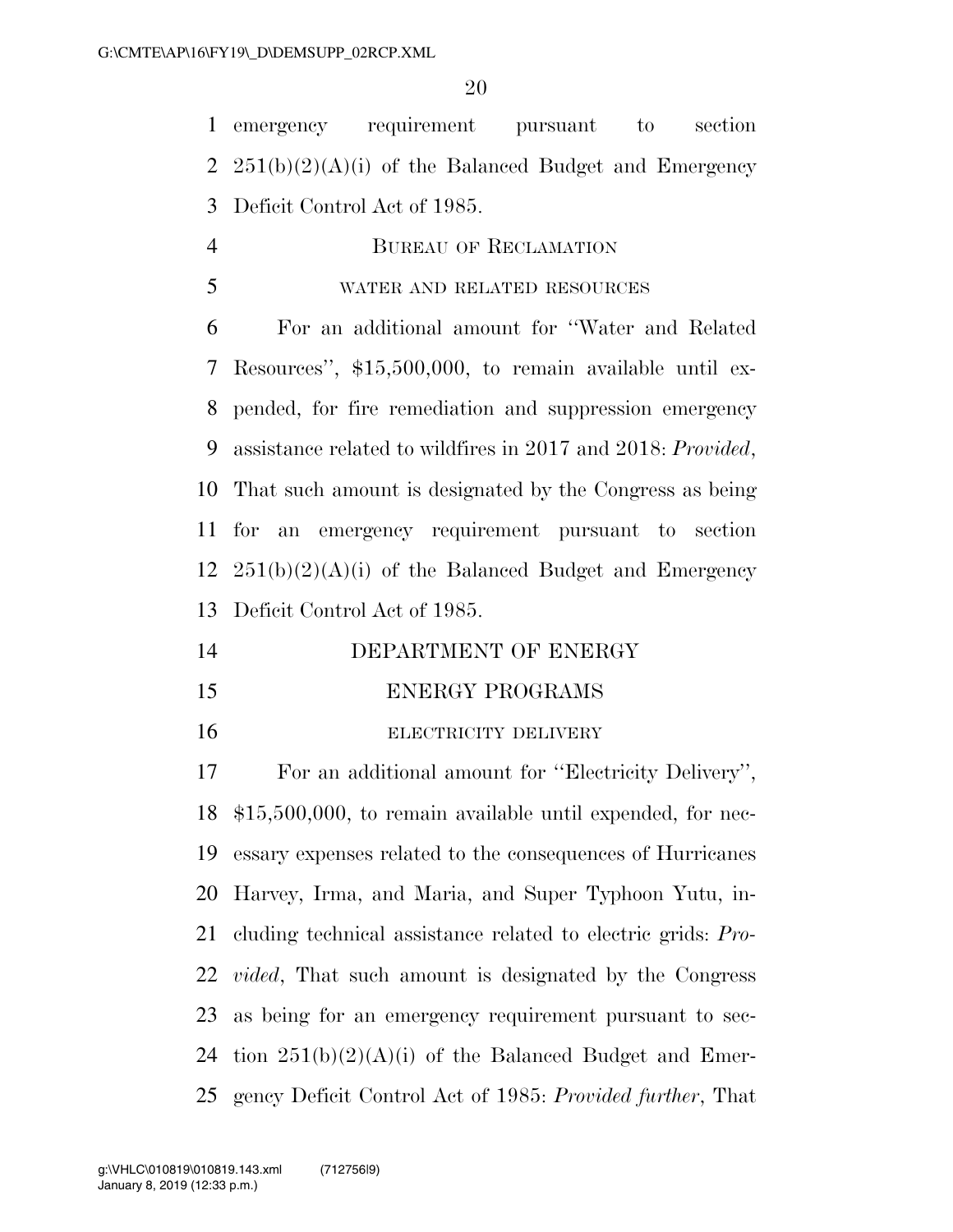the Assistant Secretary of Electricity Delivery shall pro- vide a monthly report to the Committees on Appropria- tions of the House of Representatives and the Senate de- tailing the allocation and obligation of these funds, begin- ning not later than 60 days after the enactment of this Act.

|    | <b>TITLE V</b>                  |
|----|---------------------------------|
| 8  | DEPARTMENT OF HOMELAND SECURITY |
|    | SECURITY, ENFORCEMENT, AND      |
| 10 | <b>INVESTIGATIONS</b>           |
| 11 | COAST GUARD                     |
| 12 | OPERATIONS AND SUPPORT          |

 For an additional amount for ''Operations and Sup- port'' for necessary expenses related to the consequences of Hurricanes Michael, Florence, and Lane, Tropical Storm Gordon, and Typhoon Mangkhut, \$46,977,000, to remain available until September 30, 2020: *Provided*, That such amount is designated by the Congress as being for an emergency requirement pursuant to section  $251(b)(2)(A)(i)$  of the Balanced Budget and Emergency Deficit Control Act of 1985.

PROCUREMENT, CONSTRUCTION, AND IMPROVEMENTS

 For an additional amount for ''Procurement, Con- struction, and Improvements'' for necessary expenses re-lated to the consequences of Hurricanes Michael, Flor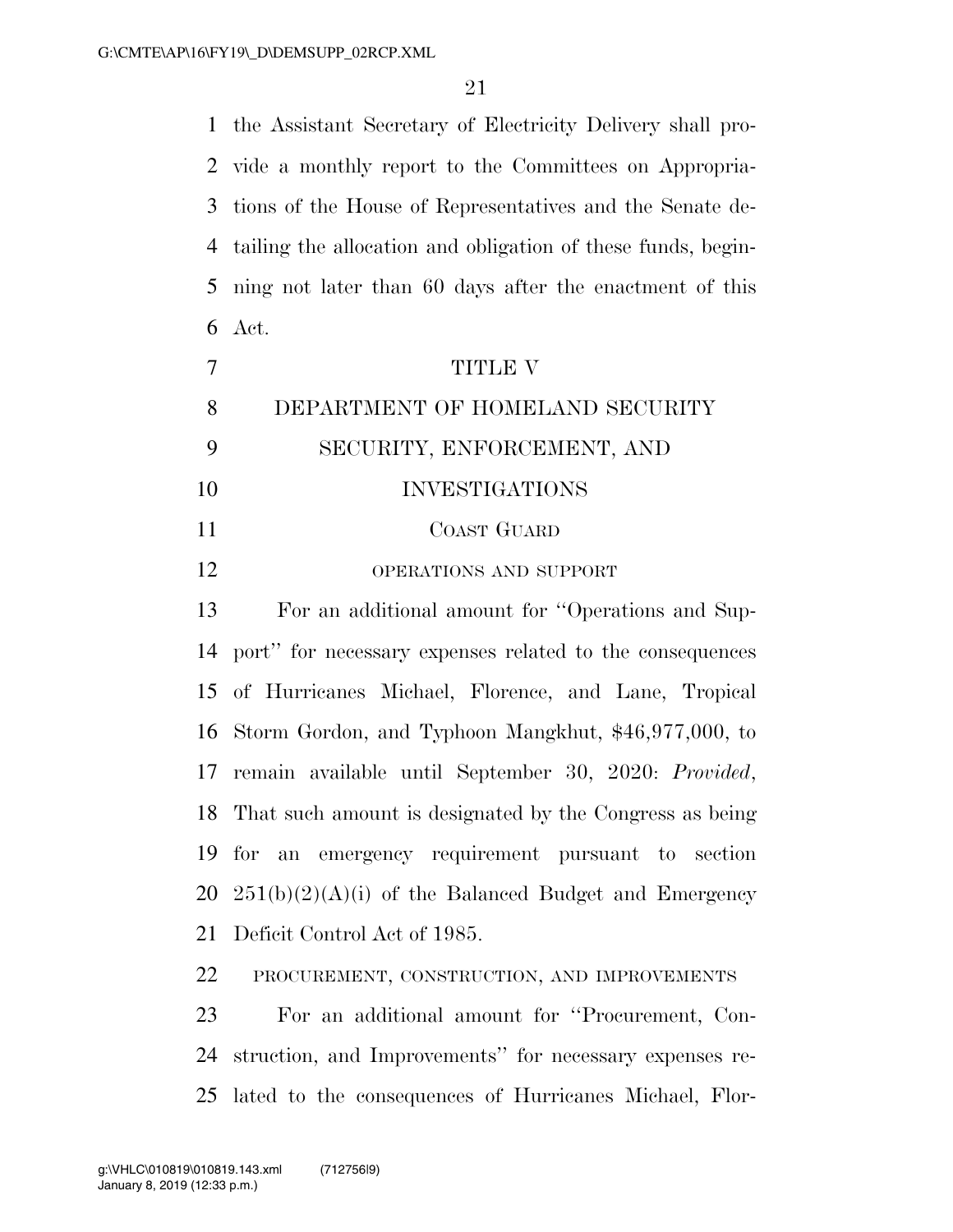ence, and Lane, Tropical Storm Gordon, and Typhoon Mangkhut, \$476,755,000, to remain available until Sep- tember 30, 2023: *Provided*, That such amount is des- ignated by the Congress as being for an emergency re-5 quirement pursuant to section  $251(b)(2)(A)(i)$  of the Bal-anced Budget and Emergency Deficit Control Act of 1985.

ENVIRONMENTAL COMPLIANCE AND RESTORATION

 For an additional amount for ''Environmental Com- pliance and Restoration'' for necessary expenses related to the consequences of Hurricanes Michael and Florence, \$2,000,000, to remain available until September 30, 2023: *Provided*, That such amount is designated by the Congress as being for an emergency requirement pursuant to sec-14 tion  $251(b)(2)(A)(i)$  of the Balanced Budget and Emer-gency Deficit Control Act of 1985.

#### GENERAL PROVISIONS—THIS TITLE

 SEC. 501. (a) IN GENERAL.—The Federal share of assistance provided for DR–4336–PR, DR–4339–PR, DR–4340–USVI and DR–4335–USVI under sections 403, 406 and 407 of the Robert T. Stafford Disaster Re- lief and Emergency Assistance Act (42 U.S.C. 5170b and 5173) shall be 100 percent of the eligible costs under such sections.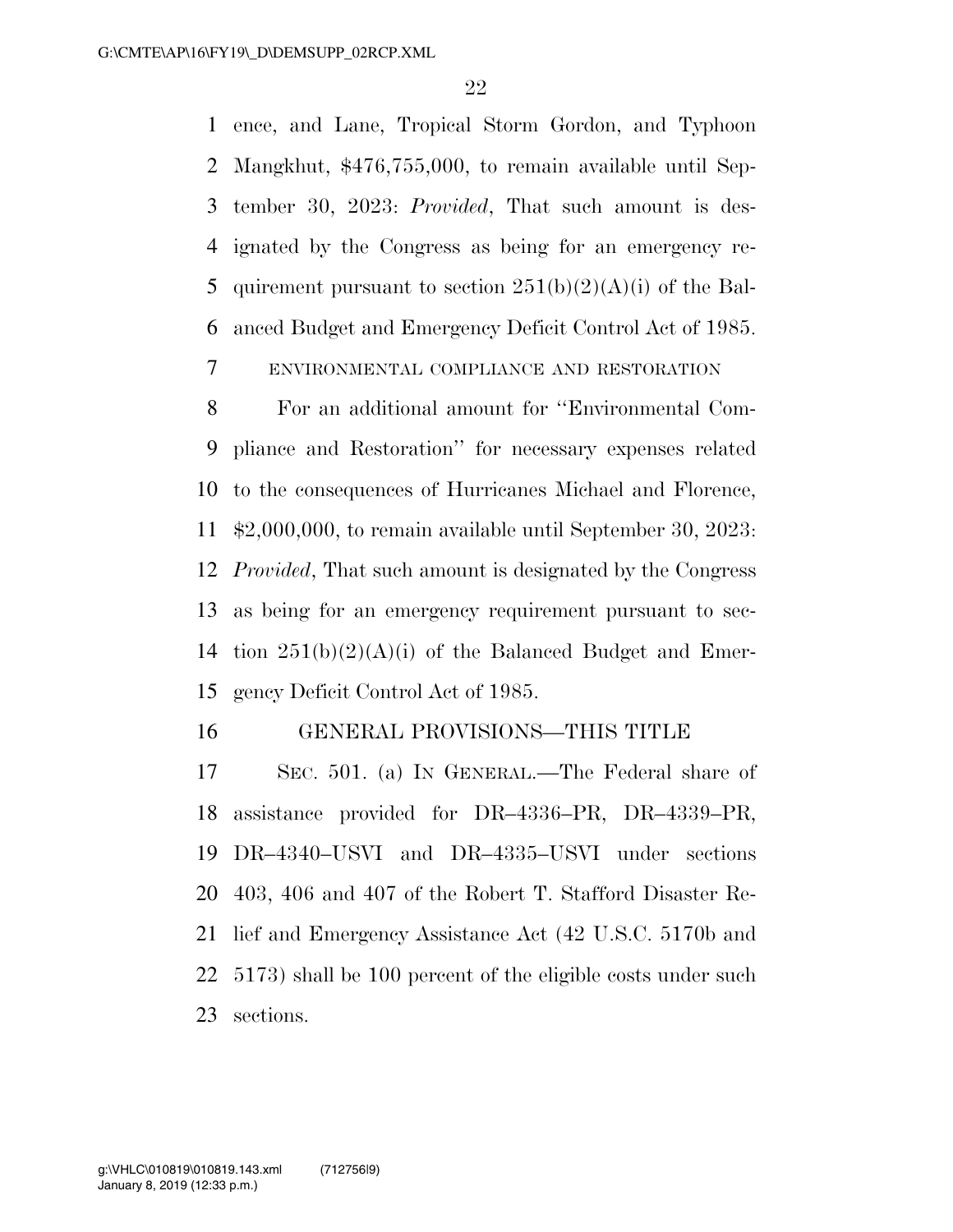(b) APPLICABILITY.—The Federal share provided by subsection (a) shall apply to disaster assistance applied for before, on, or after the date of enactment of this Act. SEC. 502. The Administrator of the Federal Emer- gency Management Agency may provide assistance, pursu- ant to section 428 of the Robert T. Stafford Disaster Re- lief and Emergency Assistance Act (42 U.S.C. 5121 et seq.), for critical services as defined in section 406 of the Robert T. Stafford Disaster Relief and Emergency Assist- ance Act for the duration of the recovery for incidents DR–4404, DR–4396, and DR–4398 to—

 (1) replace or restore the function of a facility or system to industry standards without regard to the pre-disaster condition of the facility or system; and

 (2) replace or restore components of the facility or system not damaged by the disaster where nec- essary to fully effectuate the replacement or restora- tion of disaster-damaged components to restore the function of the facility or system to industry stand-ards.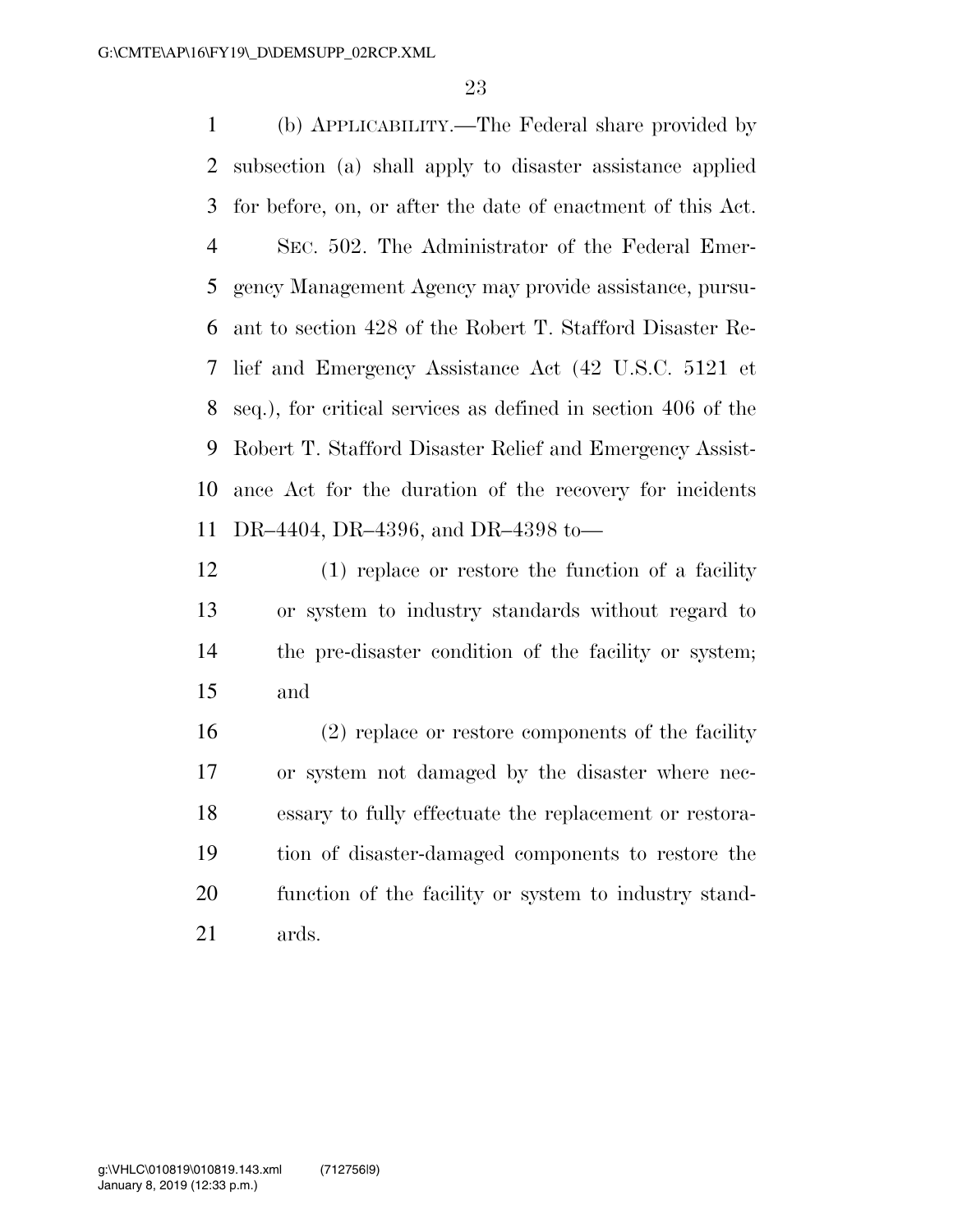# 1 TITLE VI DEPARTMENT OF THE INTERIOR UNITED STATES FISH AND WILDLIFE SERVICE CONSTRUCTION For an additional amount for ''Construction'' for nec- essary expenses related to the consequences of Hurricanes Florence, Lane, and Michael, and flooding associated with major declared disaster DR–4365, and calendar year 2018 earthquakes, \$82,400,000, to remain available until ex- pended: *Provided*, That of this amount \$50,000,000 shall be used to restore and rebuild national wildlife refuges and increase the resiliency and capacity of coastal habitat and infrastructure to withstand storms and reduce the amount of damage caused by such storms: *Provided further*, That such amount is designated by the Congress as being for an emergency requirement pursuant to section  $17 \quad 251(b)(2)(A)(i)$  of the Balanced Budget and Emergency Deficit Control Act of 1985. NATIONAL PARK SERVICE **HISTORIC PRESERVATION FUND**

 For an additional amount for the ''Historic Preserva- tion Fund'' for necessary expenses related to the con- sequences of Hurricanes Florence and Michael, and Ty- phoon Yutu, \$50,000,000, to remain available until Sep-tember 30, 2022, including costs to States and territories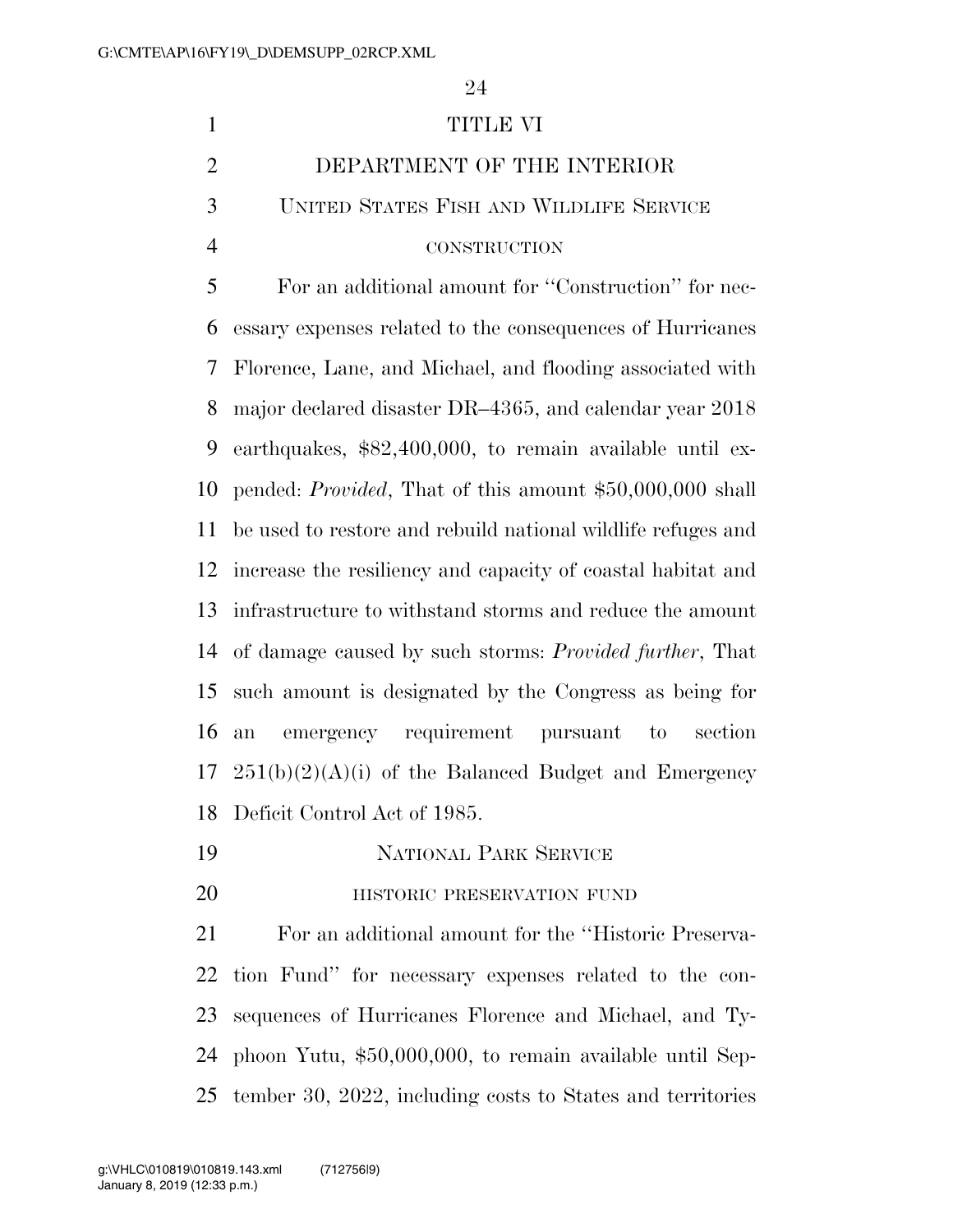necessary to complete compliance activities required by section 306108 of title 54, United States Code (formerly section 106 of the National Historic Preservation Act) and costs needed to administer the program: *Provided*, That grants shall only be available for areas that have received a major disaster declaration pursuant to the Robert T. Stafford Disaster Relief and Emergency Assistance Act (42 U.S.C. 5121 et seq.): *Provided further*, That individual grants shall not be subject to a non-Federal matching re- quirement: *Provided further*, That such amount is des- ignated by the Congress as being for an emergency re-12 quirement pursuant to section  $251(b)(2)(A)(i)$  of the Bal- anced Budget and Emergency Deficit Control Act of 1985. CONSTRUCTION

 For an additional amount for ''Construction'' for nec- essary expenses related to the consequences of Hurricanes Florence and Michael, Typhoons Yutu and Mangkhut, and calendar year 2018 wildfires, earthquakes, and volcanic eruptions, \$78,000,000, to remain available until ex- pended: *Provided*, That such amount is designated by the Congress as being for an emergency requirement pursuant 22 to section  $251(b)(2)(A)(i)$  of the Balanced Budget and

Emergency Deficit Control Act of 1985.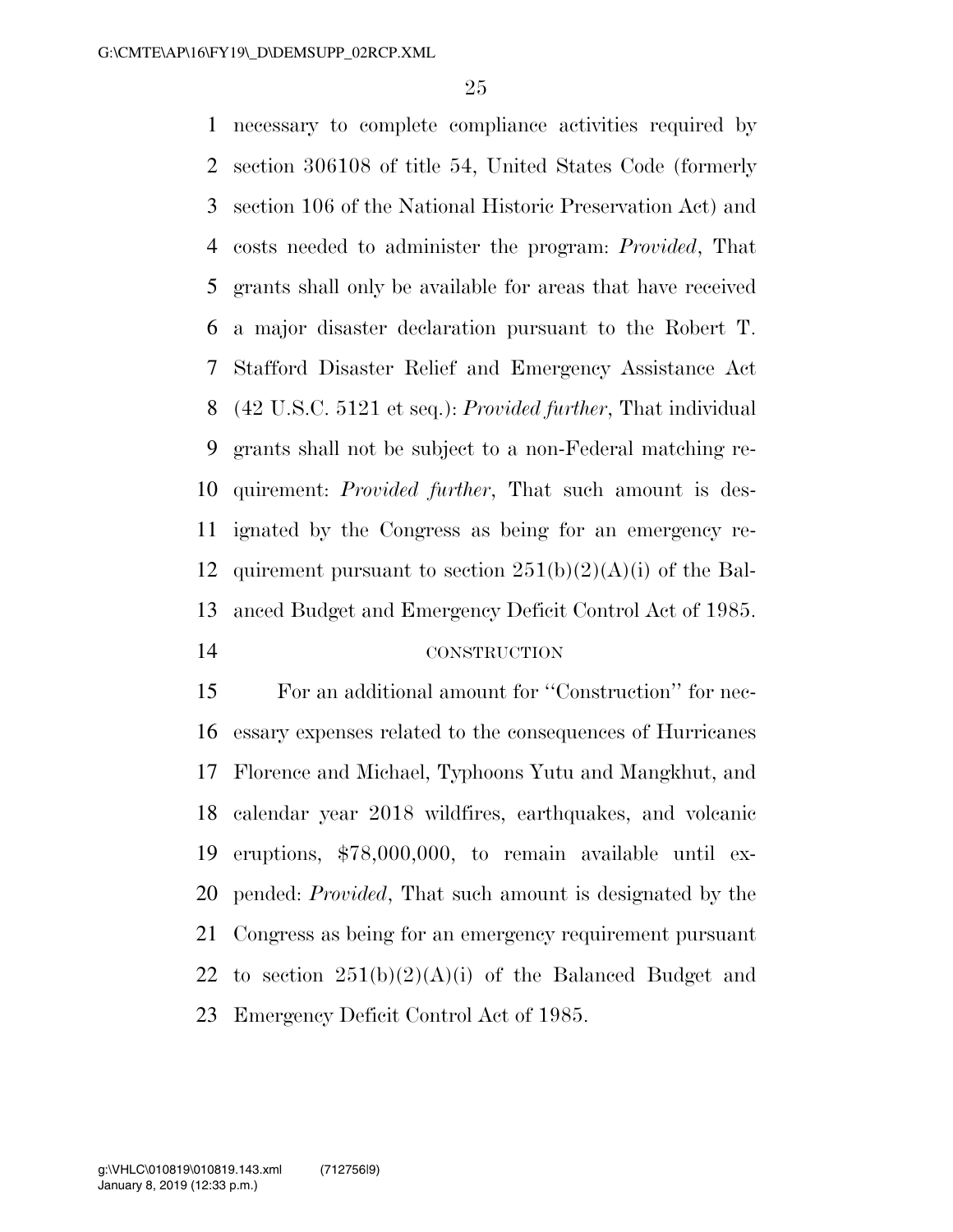UNITED STATES GEOLOGICAL SURVEY SURVEYS, INVESTIGATIONS, AND RESEARCH

 For an additional amount for ''Surveys, Investiga- tions, and Research'' for necessary expenses related to the consequences of Hurricanes Florence and Michael, and calendar year 2018 wildfires, earthquake damage associ- ated with emergency declaration EM–3410, and in those areas impacted by a major disaster declared pursuant to the Robert T. Stafford Disaster Relief and Emergency As- sistance Act (42 U.S.C. 5121 et seq.) with respect to cal- endar year 2018 wildfires or volcanic eruptions, \$98,500,000, to remain available until expended: *Pro- vided*, That of this amount, \$72,310,000 is for costs re- lated to the repair and replacement of equipment and fa- cilities damaged by disasters in 2018: *Provided further*, That, not later than 90 days after enactment of this Act, the Survey shall submit a report to the Committees on Appropriations that describes the potential options to re- place the facility damaged by the 2018 volcano disaster along with cost estimates and a description of how the Survey will provide direct access for monitoring volcanic activity and the potential threat to at-risk communities: *Provided further*, That such amount is designated by the Congress as being for an emergency requirement pursuant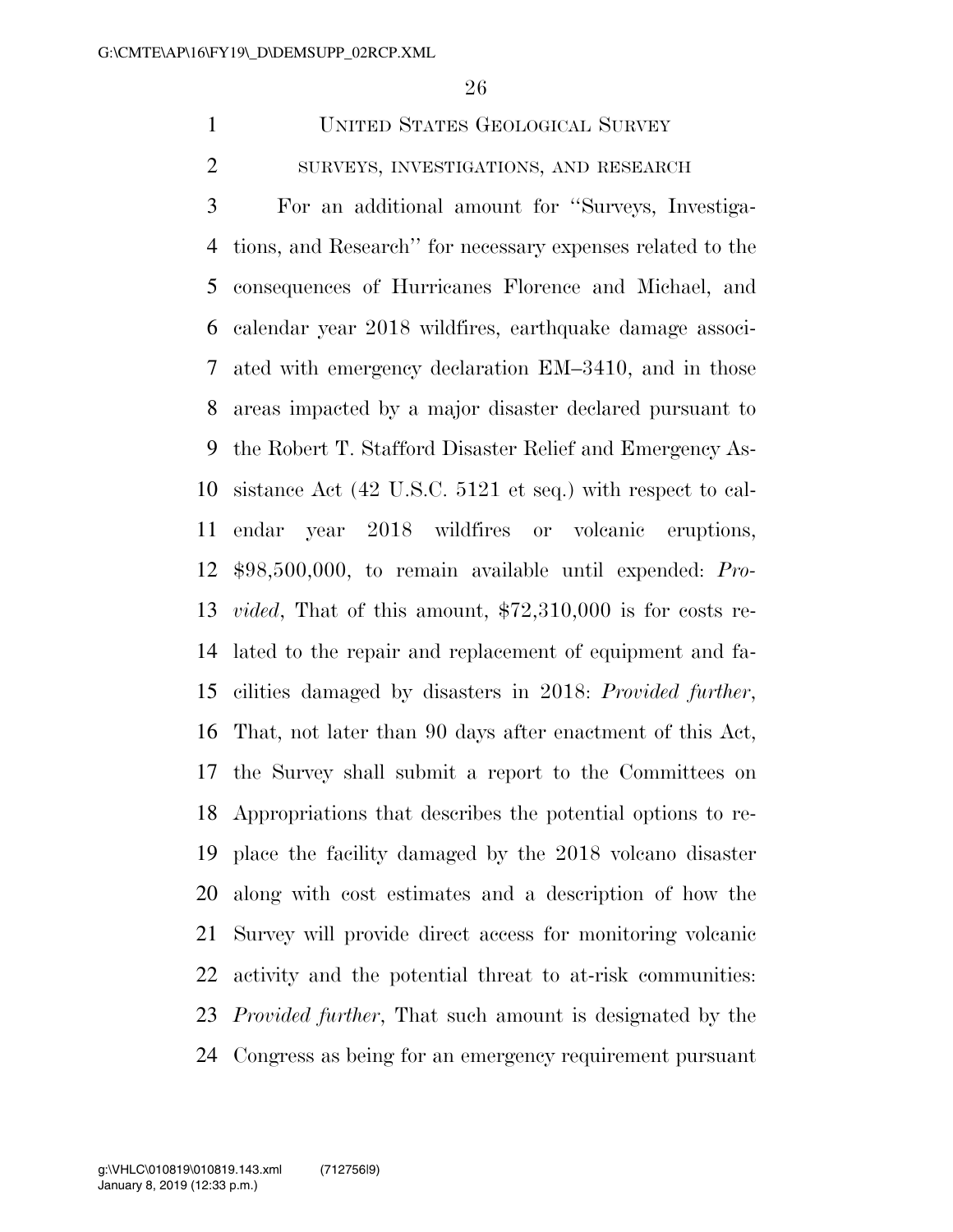1 to section  $251(b)(2)(A)(i)$  of the Balanced Budget and Emergency Deficit Control Act of 1985.

| 3              | <b>DEPARTMENTAL OFFICES</b>                                     |
|----------------|-----------------------------------------------------------------|
| $\overline{4}$ | <b>INSULAR AFFAIRS</b>                                          |
| 5              | ASSISTANCE TO TERRITORIES                                       |
| 6              | For an additional amount for "Technical Assistance"             |
|                | 7 for financial management expenses related to the con-         |
| 8              | sequences of Typhoon Yutu, $$2,000,000$ , to remain avail-      |
| 9              | able until expended: <i>Provided</i> , That such amount is des- |
| 10             | ignated by the Congress as being for an emergency re-           |
| 11             | quirement pursuant to section $251(b)(2)(A)(i)$ of the Bal-     |
| 12             | anced Budget and Emergency Deficit Control Act of 1985.         |
| 13             | OFFICE OF INSPECTOR GENERAL                                     |
| 14             | SALARIES AND EXPENSES                                           |
| 15             | For an additional amount for "Salaries and Ex-                  |
|                |                                                                 |

 penses'' for necessary expenses related to the con- sequences of major disasters declared pursuant to the Robert T. Stafford Disaster Relief and Emergency Assist- ance Act (42 U.S.C. 5121 et seq.) in 2018, \$1,000,000, to remain available until expended: *Provided*, That such amount is designated by the Congress as being for an emergency requirement pursuant to section  $251(b)(2)(A)(i)$  of the Balanced Budget and Emergency Deficit Control Act of 1985.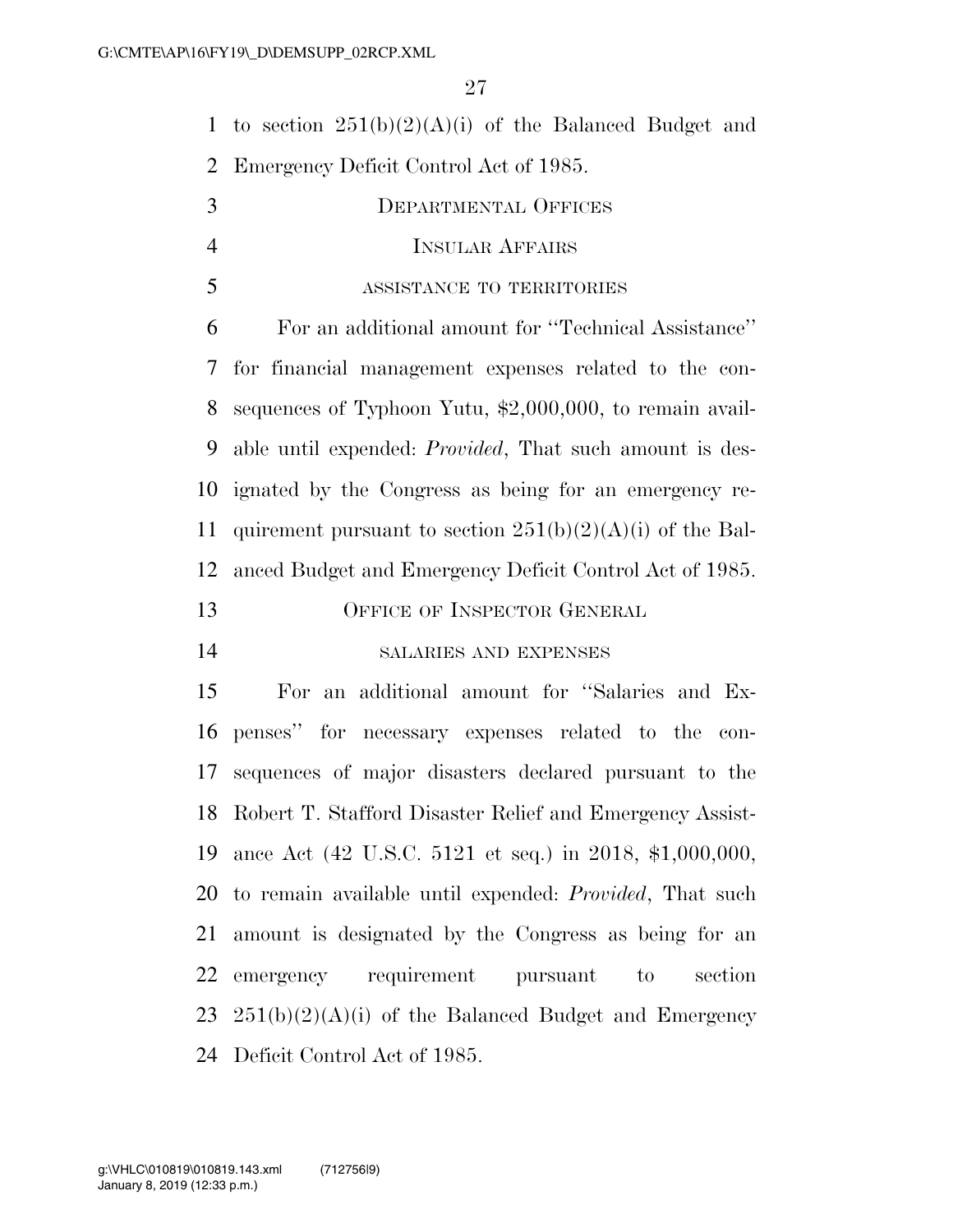# ENVIRONMENTAL PROTECTION AGENCY

2 SCIENCE AND TECHNOLOGY

 For an additional amount for ''Science and Tech- nology'' for necessary expenses related to improving pre- paredness of the water sector, \$600,000, to remain avail- able until expended: *Provided*, That such amount is des- ignated by the Congress as being for an emergency re-8 quirement pursuant to section  $251(b)(2)(A)(i)$  of the Bal- anced Budget and Emergency Deficit Control Act of 1985. LEAKING UNDERGROUND STORAGE TANK TRUST FUND

#### PROGRAM

 For an additional amount for ''Leaking Underground Storage Tank Fund'' for necessary expenses related to the consequences of Hurricanes Florence and Michael, cal- endar year 2018 earthquakes, and Typhoon Yutu, \$1,500,000, to remain available until expended: *Provided*, That such amount is designated by the Congress as being for an emergency requirement pursuant to section  $251(b)(2)(A)(i)$  of the Balanced Budget and Emergency Deficit Control Act of 1985.

STATE AND TRIBAL ASSISTANCE GRANTS

 For additional amounts for ''State and Tribal Assist- ance Grants'' for necessary expenses related to the con- sequences of Hurricanes Florence and Michael and cal-endar year 2018 earthquakes for the hazardous waste fi-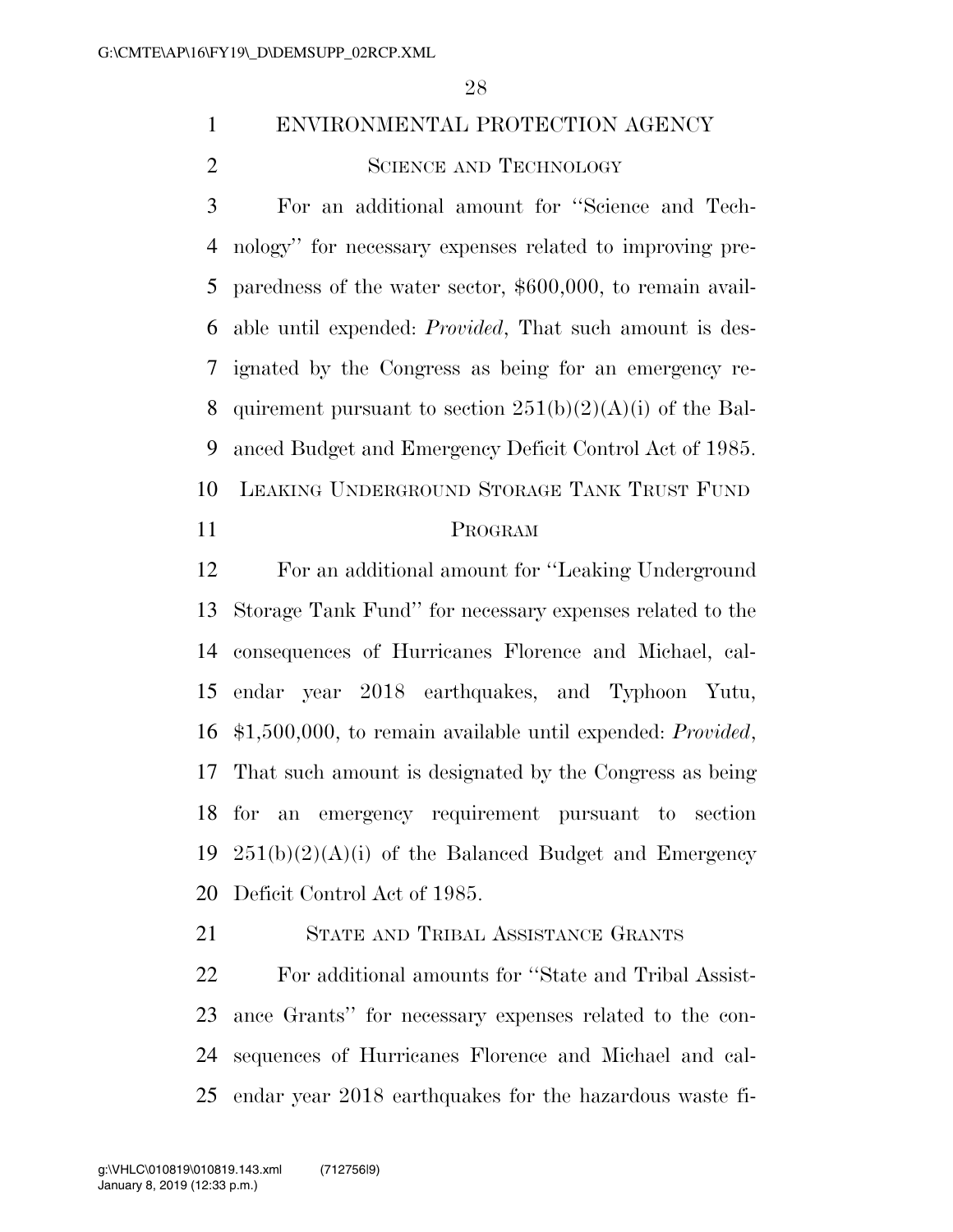nancial assistance grants program, \$1,500,000, to remain available until expended; for necessary expenses related to the consequences of Typhoon Yutu for the hazardous waste financial assistance grants program and for other solid waste management activities, \$56,000,000, to remain available until expended, provided that none of these funds shall be subject to section 3011(b) of the Solid Waste Dis- posal Act; and for grants under section 106 of the Federal Water Pollution Control Act, \$5,000,000, to remain avail- able until expended, to address impacts of Hurricane Flor- ence, Hurricane Michael, Typhoon Yutu, and calendar year 2018 wildfires, notwithstanding subsections (b), (e), and (f), of such section: *Provided*, That such amounts are designated by the Congress as being for an emergency re-15 quirement pursuant to section  $251(b)(2)(A)(i)$  of the Bal-anced Budget and Emergency Deficit Control Act of 1985.

 For an additional amount for ''State and Tribal As- sistance Grants'', \$349,400,000 to remain available until expended, of which \$53,300,000 shall be for capitalization grants for the Clean Water State Revolving Funds under title VI of the Federal Water Pollution Control Act, and of which \$296,100,000 shall be for capitalization grants under section 1452 of the Safe Drinking Water Act: *Pro- vided*, That notwithstanding section 604(a) of the Federal 25 Water Pollution Control Act and section  $1452(a)(1)(D)$  of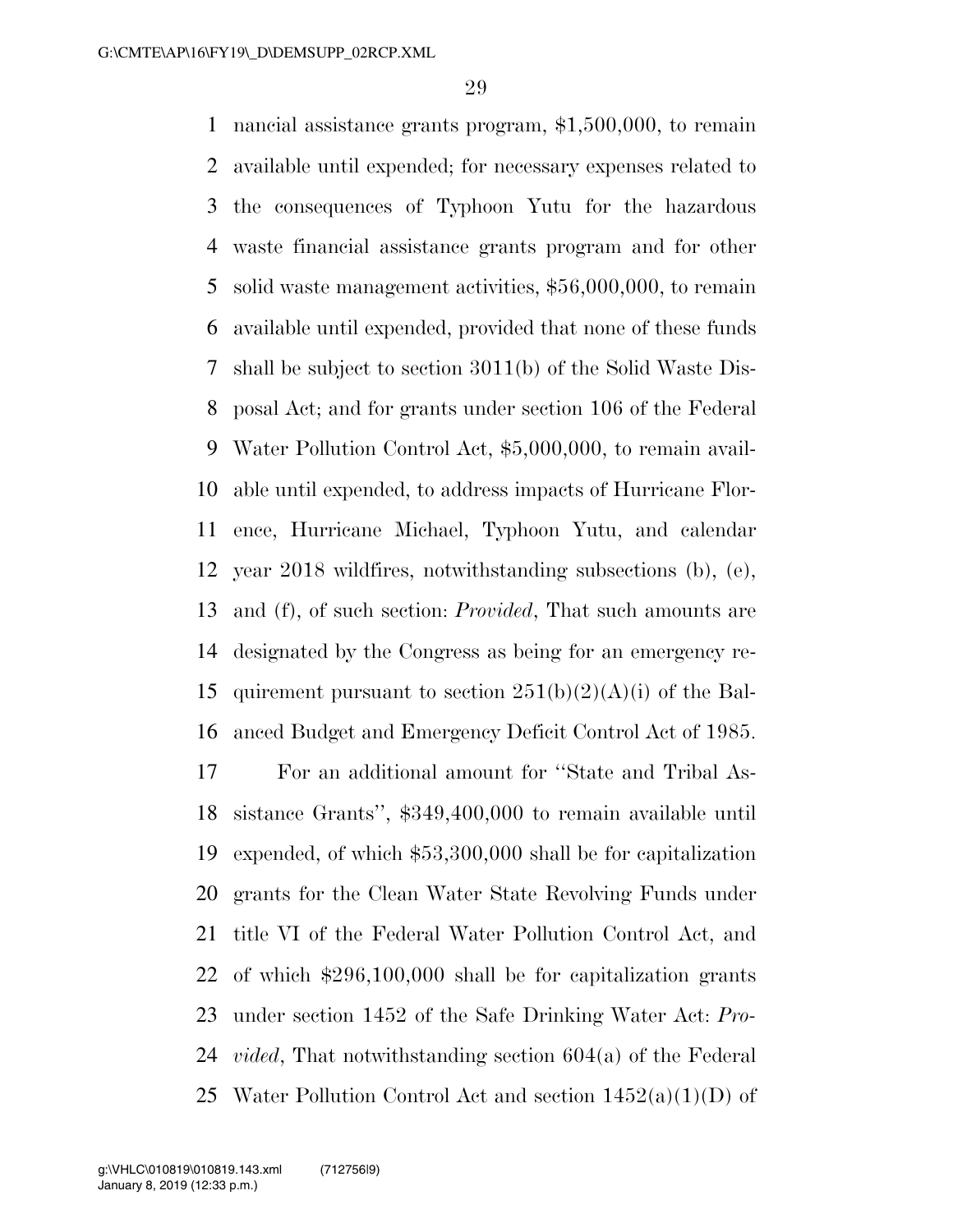the Safe Drinking Water Act, funds appropriated herein shall be provided to States in EPA Regions 4, 9, and 10 in amounts determined by the Administrator for waste- water treatment works and drinking water facilities im- pacted by Hurricanes Florence and Michael, Typhoon Yutu, and calendar year 2018 wildfires and earthquakes: *Provided further*, That notwithstanding the requirements of section 603(i) of the Federal Water Pollution Control Act and section 1452(d) of the Safe Drinking Water Act, for the funds appropriated herein, each State shall use not less than 20 percent but not more than 30 percent amount of its capitalization grants to provide additional subsidiza- tion to eligible recipients in the form of forgiveness of prin- cipal, negative interest loans or grants or any combination of these: *Provided further*, That the Administrator shall retain \$10,400,000 of the funds appropriated herein for grants for drinking water facilities and waste water treat- ment plants impacted by Typhoon Yutu: *Provided further*, That the funds appropriated herein shall be used for eligi- ble projects whose purpose is to reduce flood or fire dam- age risk and vulnerability or to enhance resiliency to rapid hydrologic change or natural disaster at treatment works as defined by section 212 of the Federal Water Pollution Control Act or any eligible facilities under section 1452 of the Safe Drinking Water Act, and for other eligible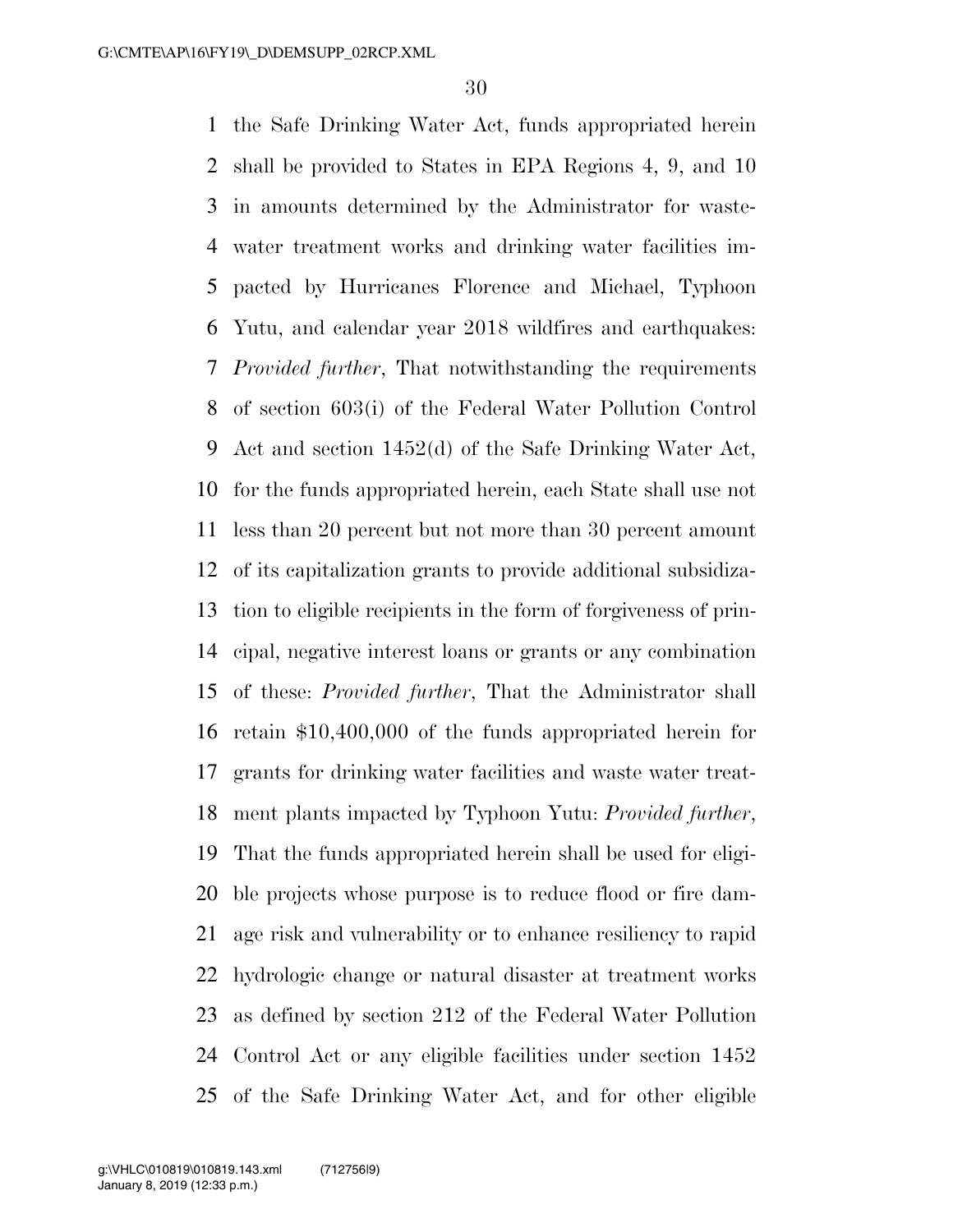tasks at such treatment works or facilities necessary to further such purposes: *Provided further*, That the Admin- istrator of the Environmental Protection Agency may re- tain up to \$1,000,000 of the funds appropriated herein for management and oversight: *Provided further*, That such amount is designated by the Congress as being for an emergency requirement pursuant to section  $251(b)(2)(A)(i)$  of the Balanced Budget and Emergency Deficit Control Act of 1985.

 In addition, for an additional amount for ''State and Tribal Assistance Grants'', \$500,000,000, to remain avail- able until expended, of which \$261,000,000 shall be for capitalization grants for the Clean Water State Revolving Funds under title VI of the Federal Water Pollution Con- trol Act, and of which \$239,000,000 shall be for capital- ization grants under section 1452 of the Safe Drinking Water Act: *Provided*, That notwithstanding section 604(a) of the Federal Water Pollution Control Act and section 19 1452(a)(1)(D) of the Safe Drinking Water Act, funds ap- propriated herein shall be provided to States or Territories in EPA Regions 2, 4 and 6 in amounts determined by the Administrator for wastewater and drinking water treatment works and facilities impacted by Hurricanes Harvey, Irma, and Maria: *Provided further*, That, for Re-gion 2, such funds allocated from funds appropriated here-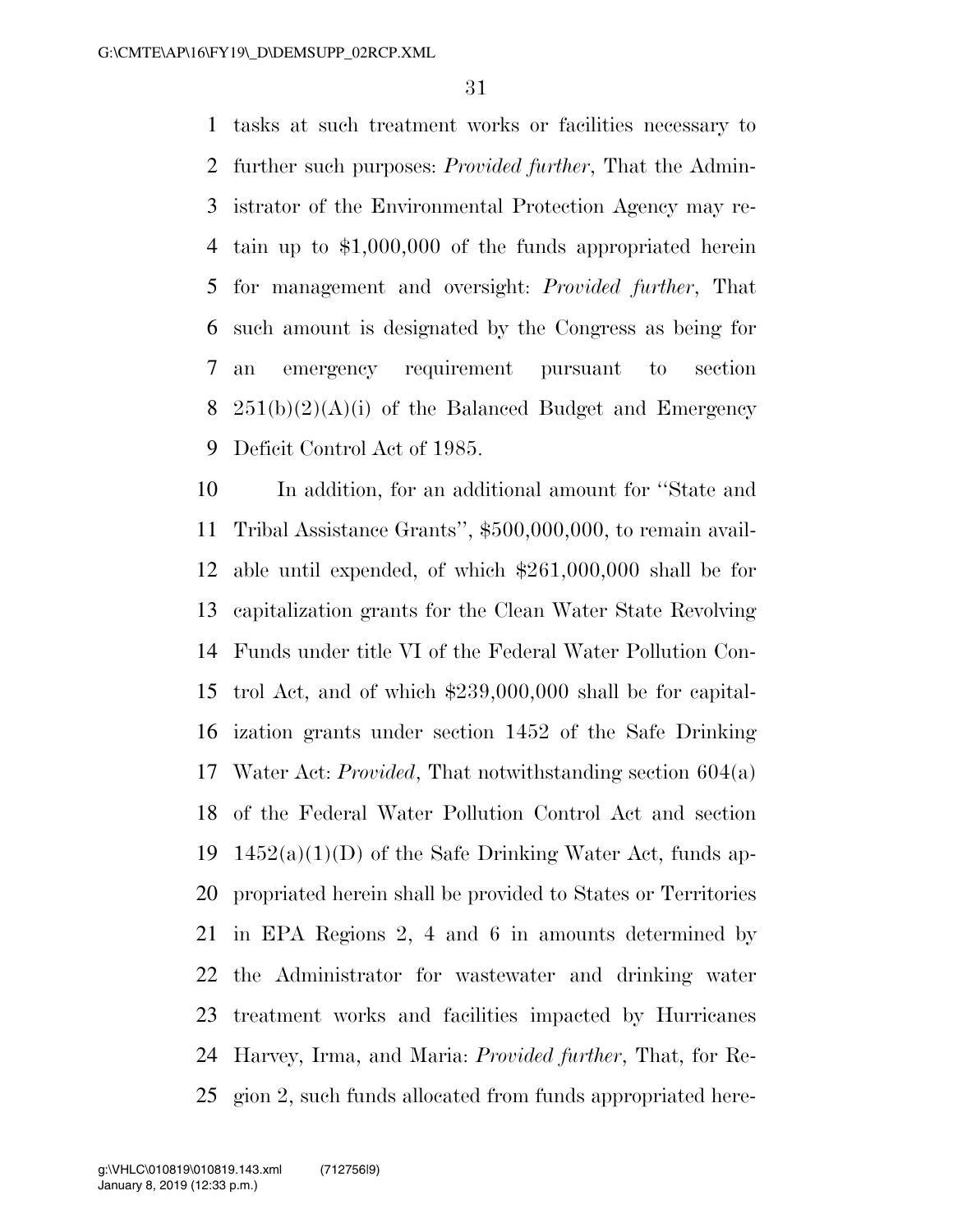in shall not be subject to the matching or cost share re-2 quirements of sections  $602(b)(2)$ ,  $602(b)(3)$  of the Federal Water Pollution Control Act nor the matching require- ments of section 1452(e) of the Safe Drinking Water Act: *Provided further*, That, for Region 2, notwithstanding the requirements of section 603(i) of the Federal Water Pollu- tion Control Act and section 1452(d) of the Safe Drinking Water Act, each State and Territory shall use the full amount of its capitalization grants allocated from funds appropriated herein to provide additional subsidization to eligible recipients in the form of forgiveness of principal, negative interest loans or grants or any combination of these: *Provided further*, That, for Regions 4 and 6, not- withstanding the requirements of section 603(i) of the Federal Water Pollution Control Act and section 1452(d) of the Safe Drinking Water Act, for the funds allocated, each State shall use not less than 20 percent but not more than 30 percent amount of its capitalization grants allo- cated from funds appropriated herein to provide additional subsidization to eligible recipients in the form of forgive- ness of principal, negative interest loans or grants or any combination of these: *Provided further*, That the Adminis- trator shall retain \$74,600,000 of the funds appropriated herein for grants to any state or territory that has not established a water pollution control revolving fund pursu-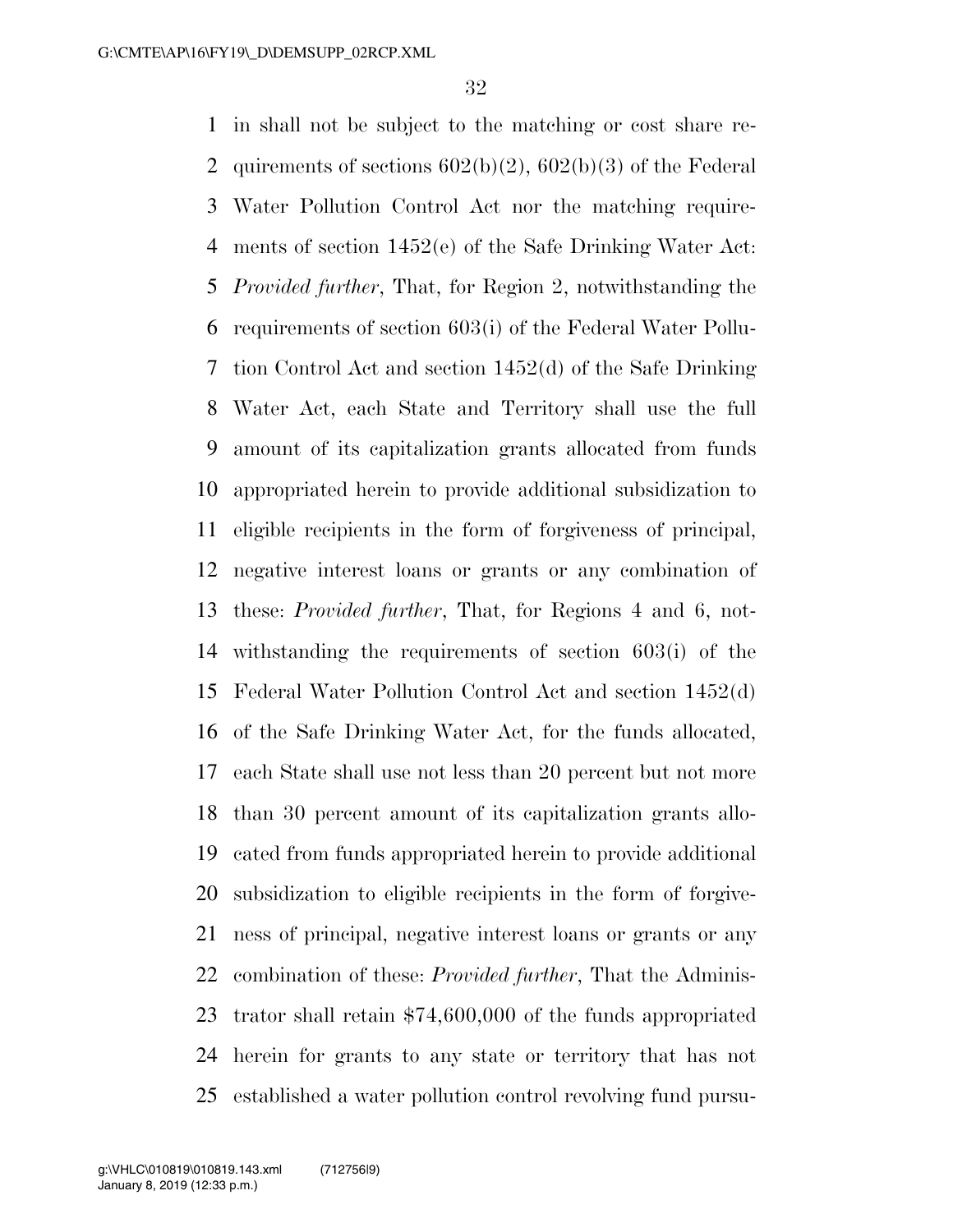ant to title VI of the Federal Water Pollution Control Act or section 1452 of the Safe Drinking Water Act for drink- ing water facilities and waste water treatment plants im- pacted by Hurricanes Irma and Maria: *Provided further*, That the funds appropriated herein shall only be used for eligible projects whose purpose is to reduce flood damage risk and vulnerability or to enhance resiliency to rapid hy- drologic change or a natural disaster at treatment works as defined by section 212 of the Federal Water Pollution Control Act or any eligible facilities under section 1452 of the Safe Drinking Water Act, and for other eligible tasks at such treatment works or facilities necessary to further such purposes: *Provided further*, That, for Region 2, notwithstanding section 603(d)(2) of the Federal Water Pollution Control Act and section 1452(f)(2) of the Safe Drinking Water Act, funds allocated from funds appro- priated herein may be used to make loans or to buy, refi- nance or restructure the debt obligations of eligible recipi- ents only where such debt was incurred on or after Sep- tember 20, 2017: *Provided further*, That the Adminis- trator of the Environmental Protection Agency may retain up to \$1,000,000 of the funds appropriated herein for management and oversight: *Provided further*, That such amount is designated by the Congress as being for an emergency requirement pursuant to section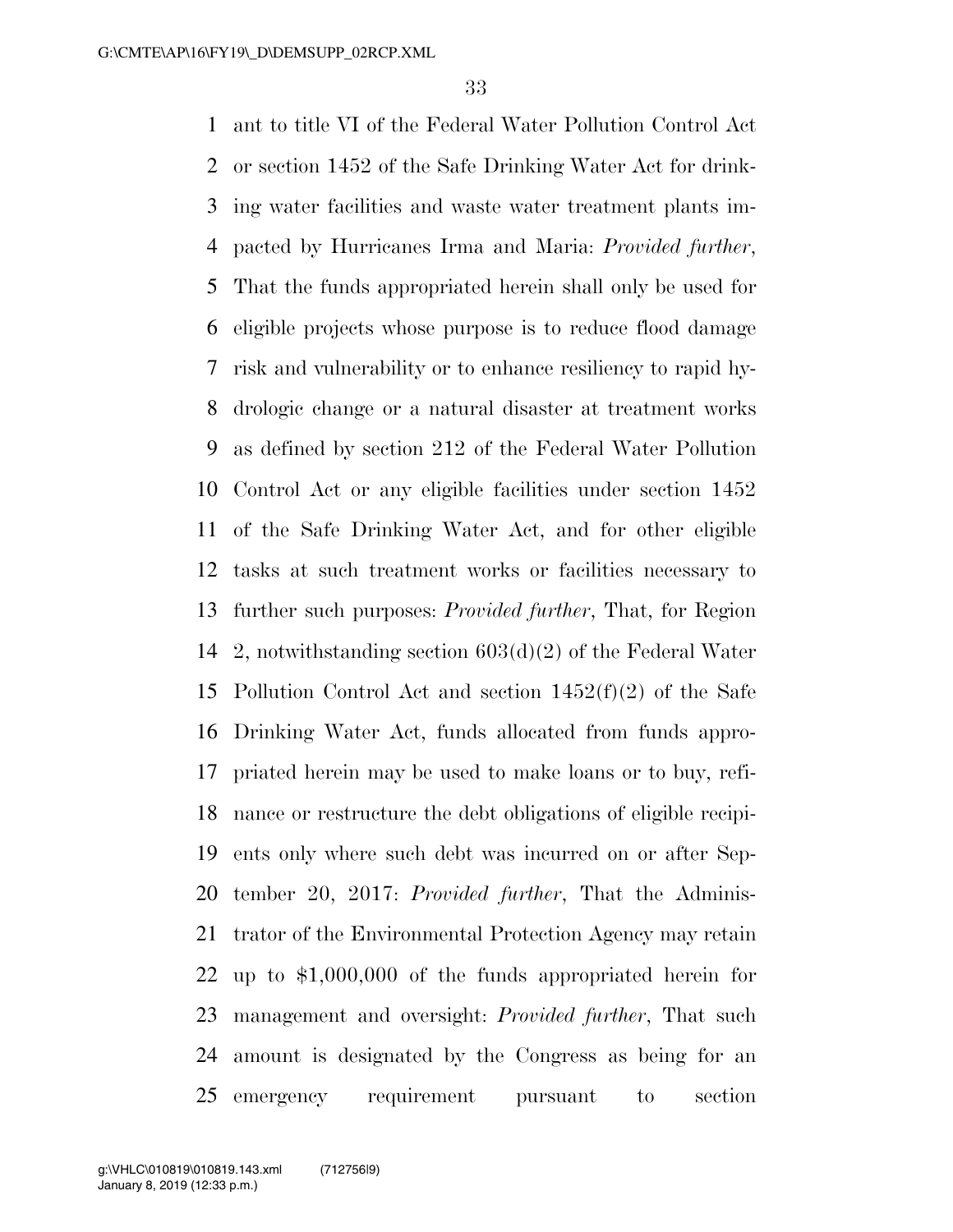1  $251(b)(2)(A)(i)$  of the Balanced Budget and Emergency Deficit Control Act of 1985.

| 3                        | RELATED AGENCIES          |
|--------------------------|---------------------------|
| $\overline{4}$           | DEPARTMENT OF AGRICULTURE |
| $\overline{\mathcal{L}}$ | <b>FOREST SERVICE</b>     |

# FOREST AND RANGELAND RESEARCH

 For an additional amount for ''Forest and Rangeland Research'' for necessary expenses related to the con- sequences of Hurricanes Florence and Michael, and the calendar year 2018 wildfires, \$1,000,000, to remain avail- able until expended for the forest inventory and analysis program: *Provided*, That such amount is designated by the Congress as being for an emergency requirement pursuant 14 to section  $251(b)(2)(A)(i)$  of the Balanced Budget and Emergency Deficit Control Act of 1985.

STATE AND PRIVATE FORESTRY

 For an additional amount for ''State and Private Forestry'' for necessary expenses related to the con- sequences of Hurricanes Florence and Michael, and the calendar year 2018 wildfires, \$2,000,000, to remain avail- able until expended: *Provided*, That such amount is des- ignated by the Congress as being for an emergency re-23 quirement pursuant to section  $251(b)(2)(A)(i)$  of the Bal-anced Budget and Emergency Deficit Control Act of 1985.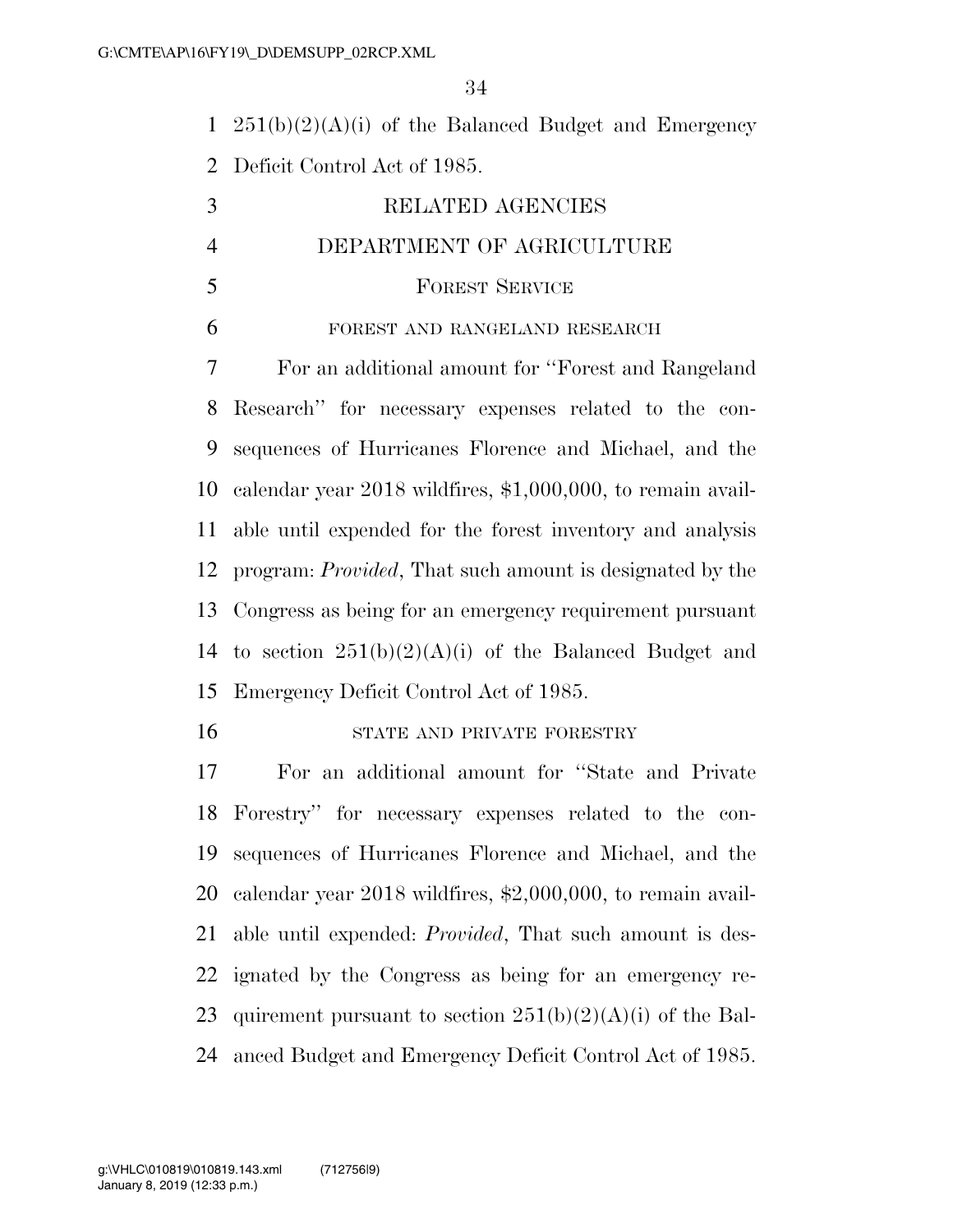#### 1 NATIONAL FOREST SYSTEM

 For an additional amount for ''National Forest Sys- tem'' for necessary expenses related to the consequences of Hurricanes Florence and Michael, and the calendar year 2018 wildfires, \$63,960,000, to remain available until expended: *Provided*, That such amount is designated by the Congress as being for an emergency requirement 8 pursuant to section  $251(b)(2)(A)(i)$  of the Balanced Budg-et and Emergency Deficit Control Act of 1985.

# CAPITAL IMPROVEMENT AND MAINTENANCE

 For an additional amount for ''Capital Improvement and Maintenance'' for necessary expenses related to the consequences of Hurricanes Florence and Michael, and the calendar year 2018 wildfires, \$36,040,000, to remain available until expended: *Provided*, That such amount is designated by the Congress as being for an emergency re-17 quirement pursuant to section  $251(b)(2)(A)(i)$  of the Bal-anced Budget and Emergency Deficit Control Act of 1985.

- WILDLAND FIRE MANAGEMENT
- **(INCLUDING TRANSFER OF FUNDS)**

 For an additional amount for ''Wildland Fire Man- agement'', \$720,271,000, to remain available through September 30, 2022, for urgent wildland fire suppression operations: *Provided*, That such funds shall be solely avail-able to be transferred to and merged with other appropria-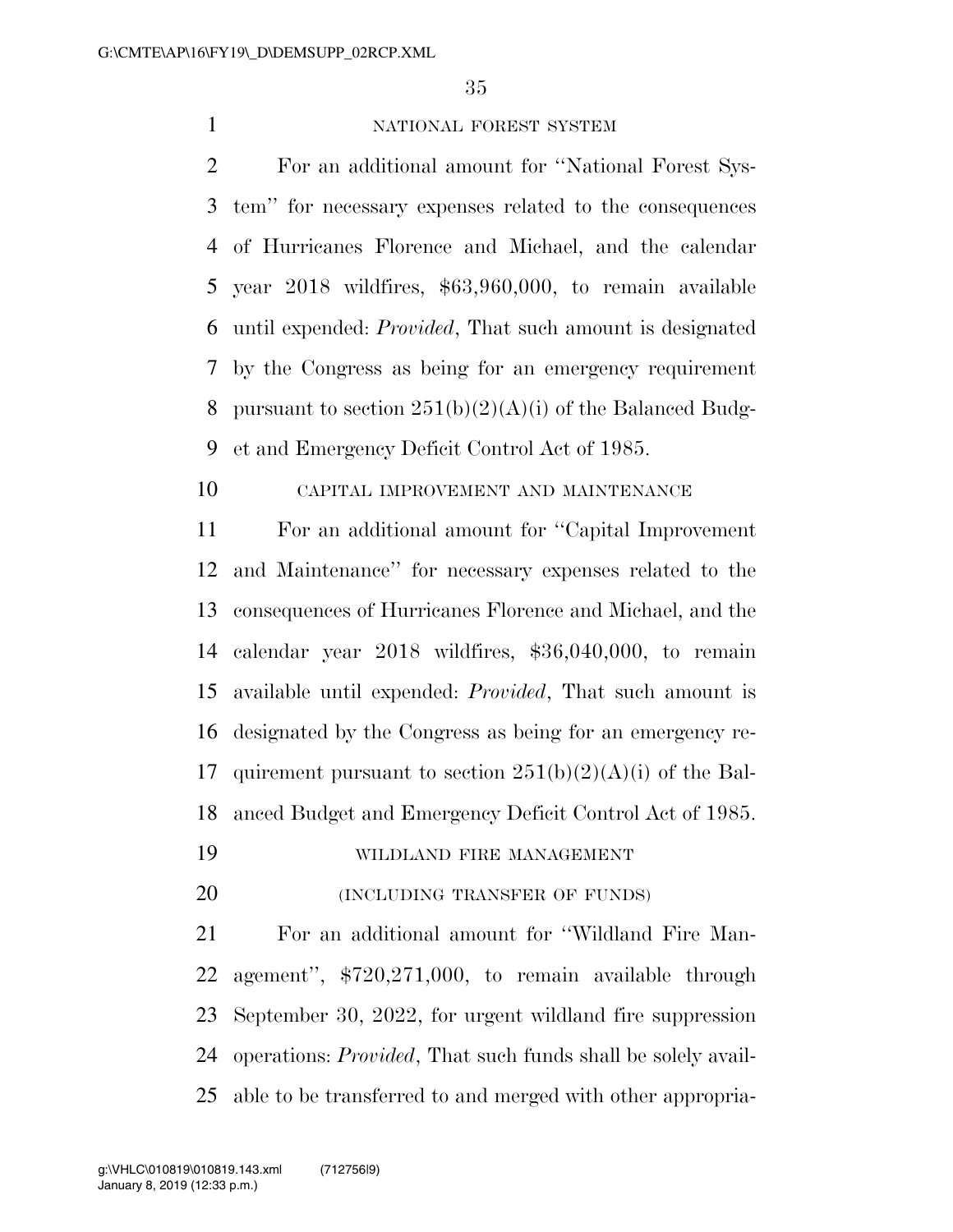| $\mathbf{1}$   | tions accounts from which funds were previously trans-           |
|----------------|------------------------------------------------------------------|
| 2              | ferred for wildland fire suppression in fiscal year 2018 to      |
| 3              | fully repay those amounts: <i>Provided further</i> , That such   |
| $\overline{4}$ | amount is designated by the Congress as an emergency             |
| 5              | requirement pursuant to section $251(b)(2)(A)(i)$ of the         |
| 6              | Balanced Budget and Emergency Deficit Control Act of             |
| $\overline{7}$ | 1985.                                                            |
| 8              | DEPARTMENT OF HEALTH AND HUMAN                                   |
| 9              | <b>SERVICES</b>                                                  |
| 10             | NATIONAL INSTITUTES OF HEALTH                                    |
| 11             | NATIONAL INSTITUTE OF ENVIRONMENTAL HEALTH                       |
| 12             | <b>SCIENCES</b>                                                  |
| 13             | For an additional amount for "National Institute of              |
| 14             | Environmental Health Sciences" for necessary expenses in         |
| 15             | carrying out activities set forth in section $311(a)$ of the     |
| 16             | Comprehensive Environmental Response, Compensation,              |
| 17             | and Liability Act of 1980 (42 U.S.C. 9660(a)) and section        |
|                | 18 $126(g)$ of the Superfund Amendments and Reauthoriza-         |
| 19             | tion Act of 1986 related to the consequences of major dis-       |
| 20             | asters declared pursuant to the Robert T. Stafford Dis-          |
| 21             | aster Relief and Emergency Assistance Act (42 U.S.C.             |
| 22             | 5121 et seq.) in 2018, $$1,000,000$ , to remain available        |
|                |                                                                  |
| 23             | until expended: <i>Provided</i> , That such amount is designated |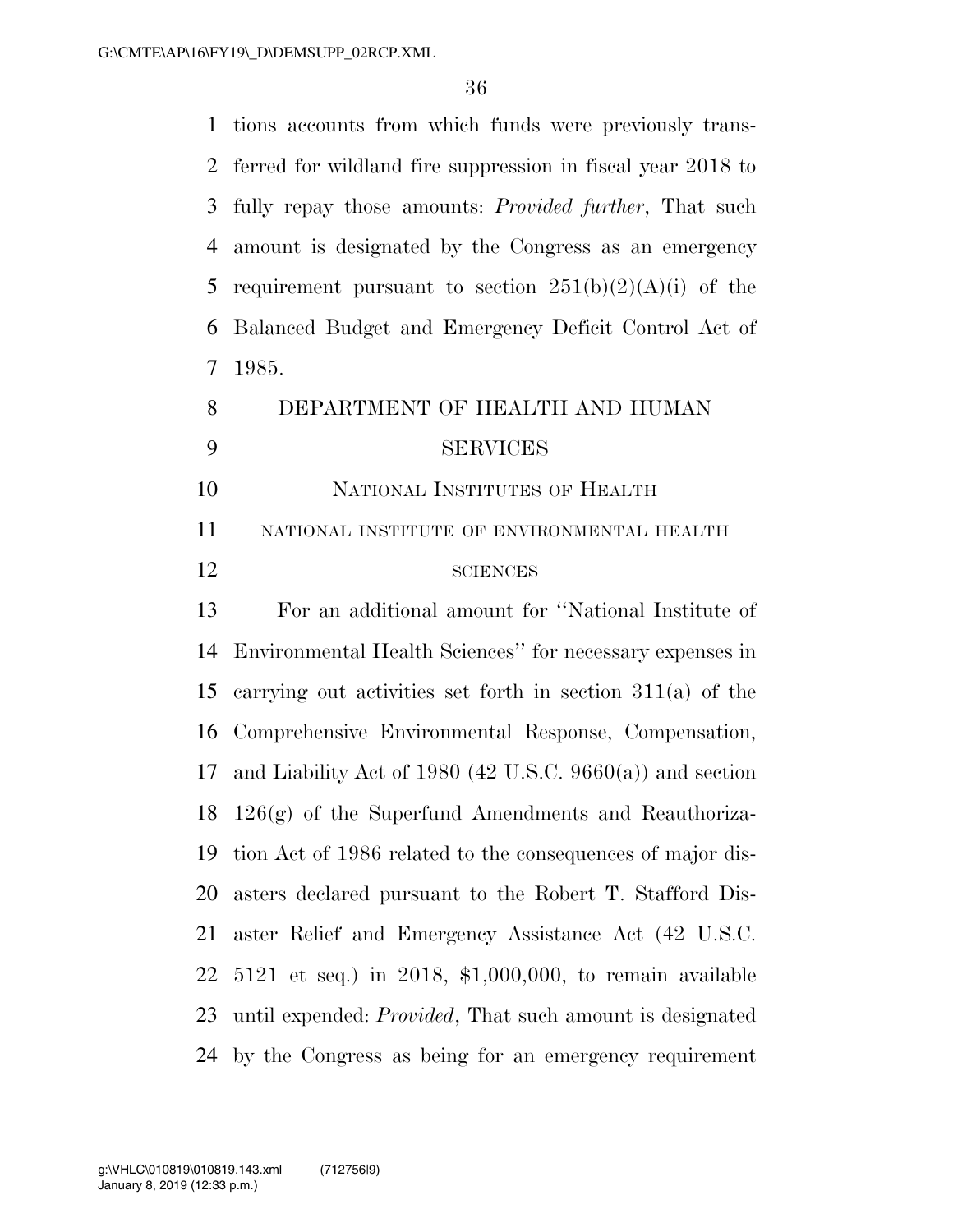1 pursuant to section  $251(b)(2)(A)(i)$  of the Balanced Budg-

et and Emergency Deficit Control Act of 1985.

GENERAL PROVISION—THIS TITLE

 SEC. 601. Not later than 45 days after the date of enactment of this Act, the agencies receiving funds appro- priated by this title shall provide a detailed operating plan of anticipated uses of funds made available in this title by State and Territory, and by program, project, and ac- tivity, to the Committees on Appropriations: *Provided*, That no such funds shall be obligated before the operating plans are provided to the Committees: *Provided further*, That such plans shall be updated, including obligations to date, and submitted to the Committees on Appropriations every 60 days until all such funds are expended.

- TITLE VII DEPARTMENT OF LABOR EMPLOYMENT AND TRAINING ADMINISTRATION 18 TRAINING AND EMPLOYMENT SERVICES (INCLUDING TRANSFER OF FUNDS) For an additional amount for ''Training and Employ- ment Services'', \$50,000,000, for the dislocated workers assistance national reserve for necessary expenses directly related to the consequences of Hurricanes Florence and
	- Michael, Typhoon Mangkhut, Super Typhoon Yutu, or the California wildfires occurring in calendar year 2018, to re-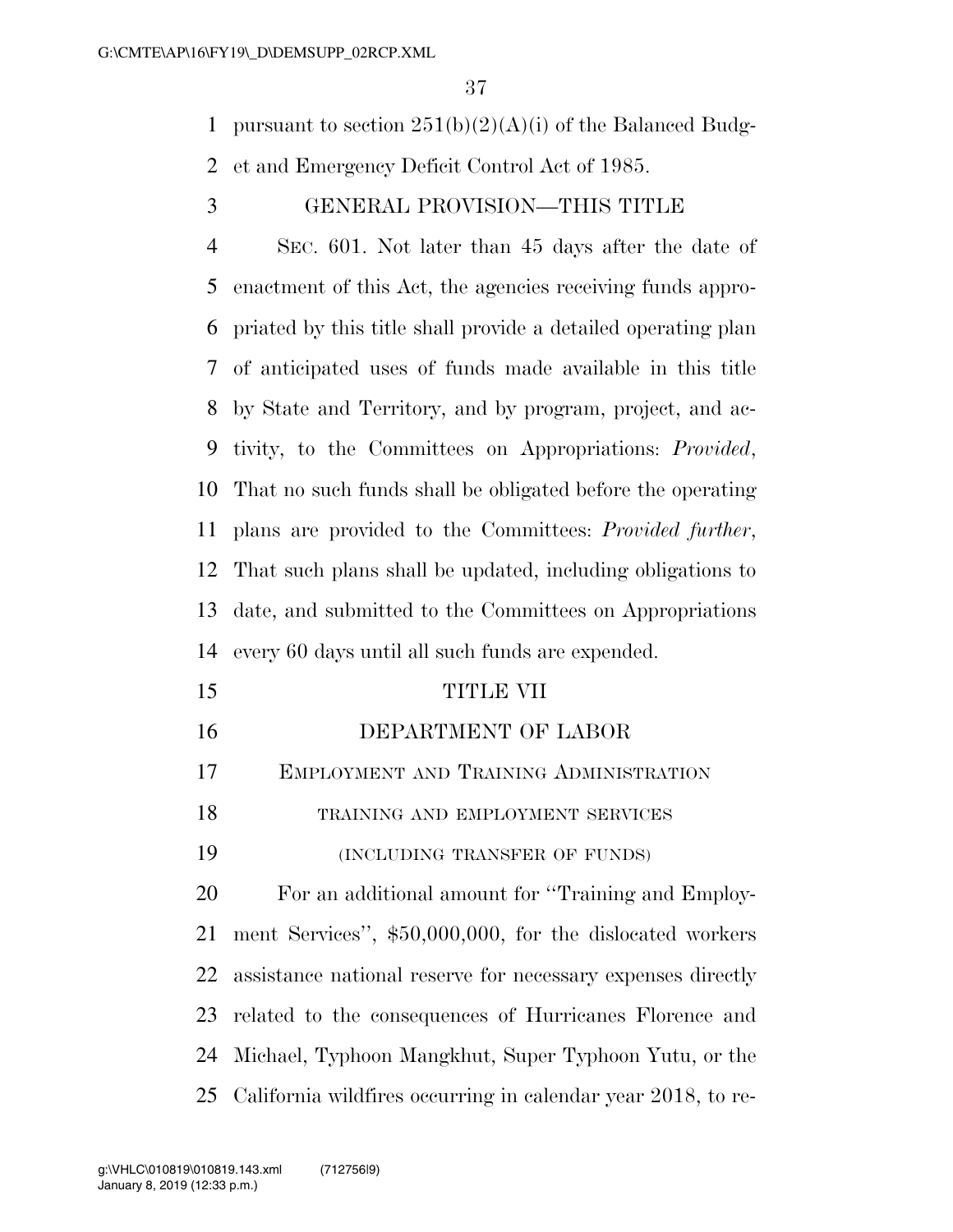main available through September 30, 2020: *Provided*, That the Secretary of Labor may transfer up to \$1,000,000 of such funds to any other Department of Labor account for reconstruction and recovery needs, in- cluding worker protection activities: *Provided further*, That these sums may be used to replace grant funds previously obligated to the impacted areas: *Provided further*, That of the amount provided, up to \$500,000, to remain available until expended, shall be transferred to ''Office of Inspector General'' for oversight of activities responding to such con- sequences: *Provided further*, That such amount is des- ignated by the Congress as being for an emergency re-13 quirement pursuant to section  $251(b)(2)(A)(i)$  of the Bal- anced Budget and Emergency Deficit Control Act of 1985. DEPARTMENT OF HEALTH AND HUMAN SERVICES SUBSTANCE ABUSE AND MENTAL HEALTH SERVICES 18 ADMINISTRATION HEALTH SURVEILLANCE AND PROGRAM SUPPORT For an additional amount for ''Health Surveillance and Program Support'', \$30,000,000, to remain available until September 30, 2019, for grants, contracts and coop- erative agreements for behavioral health treatment, crisis counseling, and other related helplines, and for other simi-

lar programs to provide support to individuals impacted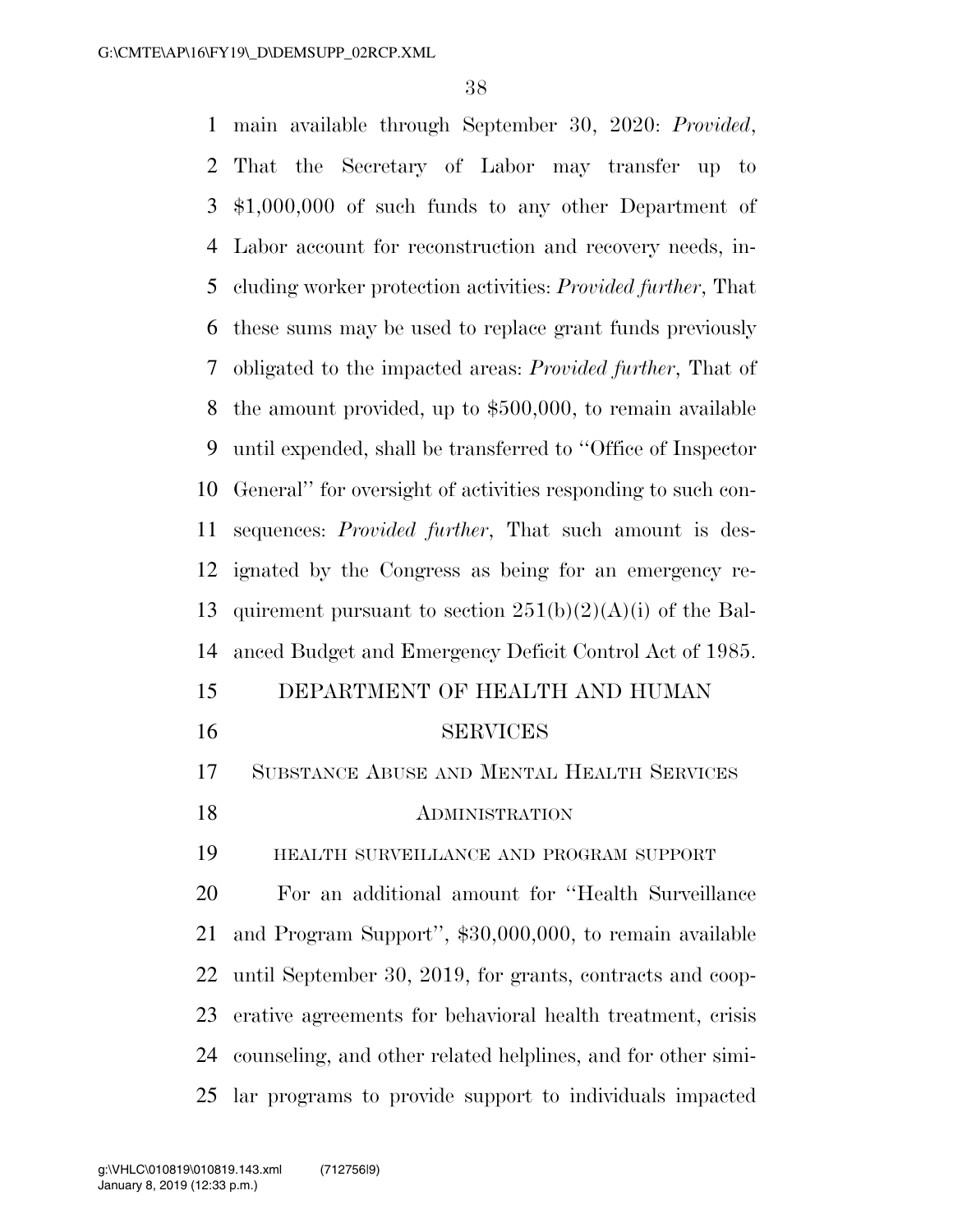by Hurricanes Florence and Michael, Typhoon Mangkhut, Super Typhoon Yutu, and the California wildfires occur- ring in 2018 in those areas for which a major disaster or emergency has been declared under section 401 or 501 of the Robert T. Stafford Disaster Relief and Emergency Assistance Act (42 U.S.C. 5170 and 5191): *Provided*, That obligations incurred for the purposes provided herein prior to the date of enactment of this Act may be charged to funds appropriated under this heading: *Provided fur- ther*, That such amount is designated by the Congress as being for an emergency requirement pursuant to section  $251(b)(2)(A)(i)$  of the Balanced Budget and Emergency Deficit Control Act of 1985.

#### ADMINISTRATION FOR CHILDREN AND FAMILIES

#### 15 SOCIAL SERVICES BLOCK GRANT

 For an additional amount for ''Social Services Block Grant'', \$250,000,000, which shall remain available through September 30, 2020, for necessary expenses di- rectly related to the consequences of Hurricanes Florence and Michael, Typhoon Mangkhut, Super Typhoon Yutu, and the California wildfires in 2018 in those areas for which a major disaster or emergency has been declared under section 401 or 501 of the Robert T. Stafford Dis- aster Relief and Emergency Assistance Act (42 U.S.C. 5170 and 5191): *Provided*, That notwithstanding section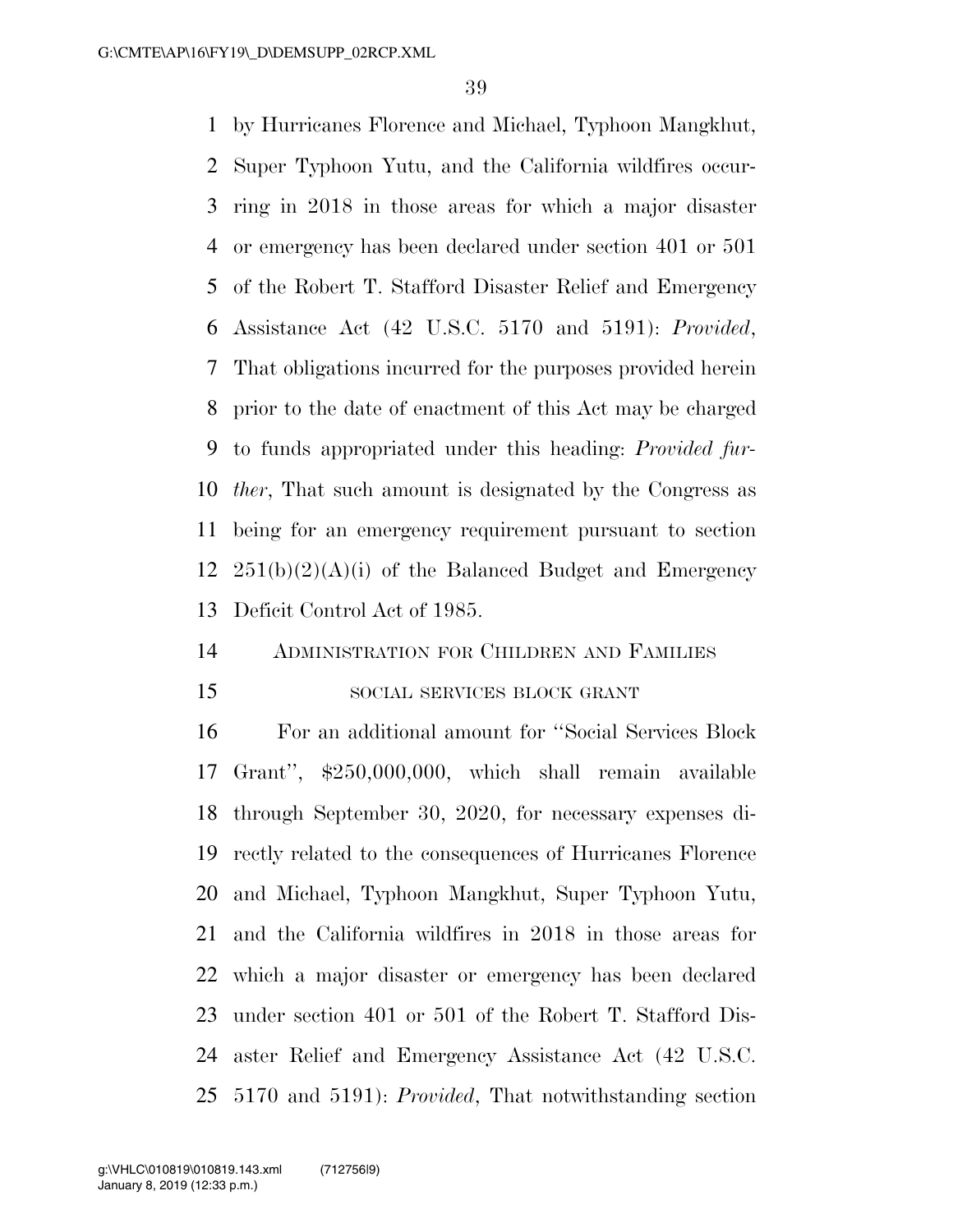2002 of the Social Security Act, the distribution of such amount shall be limited to States directly affected by these events: *Provided further*, That the time limits in section 2002(c) of the Social Security Act shall not apply to funds appropriated in this paragraph that are used for renova- tion, repair or construction: *Provided further*, That funds appropriated in this paragraph are in addition to the enti- tlement grants authorized by section 2002(a)(1) of the So- cial Security Act and shall not be available for such enti- tlement grants: *Provided further*, That in addition to other uses permitted by title XX of the Social Security Act, funds appropriated in this paragraph may be used for health services (including mental health services), and for costs of renovating, repairing, and construction of health care facilities (including mental health facilities), child care centers, and other social services facilities: *Provided further*, That of the amount provided, up to \$1,000,000, to remain available until expended, shall be transferred to ''Office of the Secretary—Office of Inspector General'' for oversight of activities responding to such hurricanes, ty- phoons, and wildfires: *Provided further*, That funds appro- priated in this paragraph shall not be available for costs that are reimbursed by the Federal Emergency Manage- ment Agency, under a contract for insurance, or by self-insurance: *Provided further*, That obligations incurred for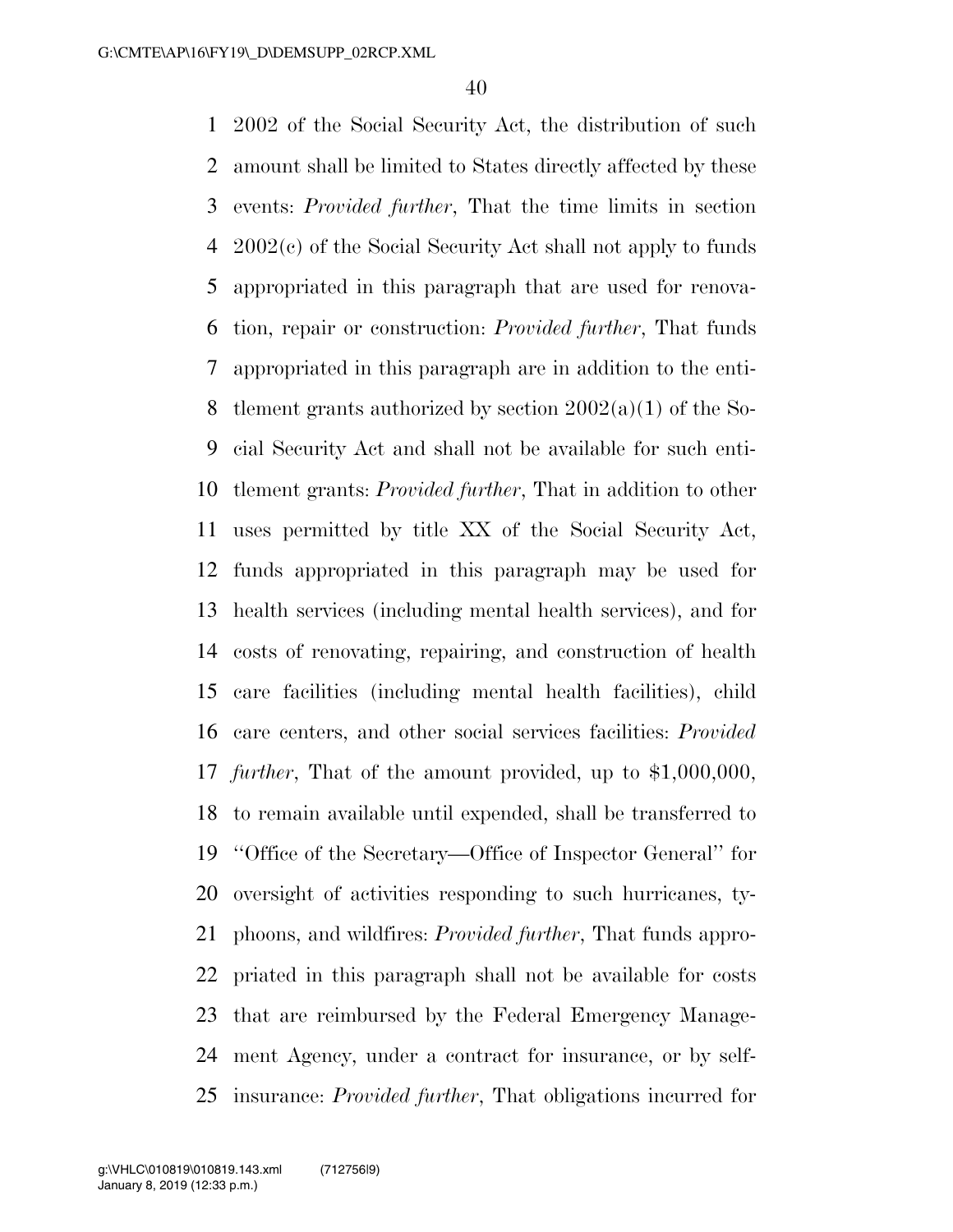the purposes provided herein prior to the date of enact- ment of this Act may be charged to funds appropriated under this heading: *Provided further*, That up to \$3,000,000 may be used to supplement amounts available for the necessary expenses of administering subtitle A of title XX of the Social Security Act: *Provided further*, That such amount is designated by the Congress as being for an emergency requirement pursuant to section 9 251(b)(2)(A)(i) of the Balanced Budget and Emergency Deficit Control Act of 1985.

CHILDREN AND FAMILIES SERVICES PROGRAMS

 For an additional amount for ''Children and Families Services Programs'', \$60,000,000, to remain available until September 30, 2021, for Head Start programs, in- cluding making payments under the Head Start Act, for necessary expenses directly related to the consequences of Hurricanes Florence and Michael, Typhoon Mangkhut, Super Typhoon Yutu, and the California wildfires in 2018 in those areas for which a major disaster or emergency has been declared under section 401 or 501 of the Robert T. Stafford Disaster Relief and Emergency Assistance Act (42 U.S.C. 5170 and 5191): *Provided*, That none of the funds appropriated in this paragraph shall be included in the calculation of the ''base grant'' in subsequent fiscal 25 years, as such term is defined in sections  $640(a)(7)(A)$ ,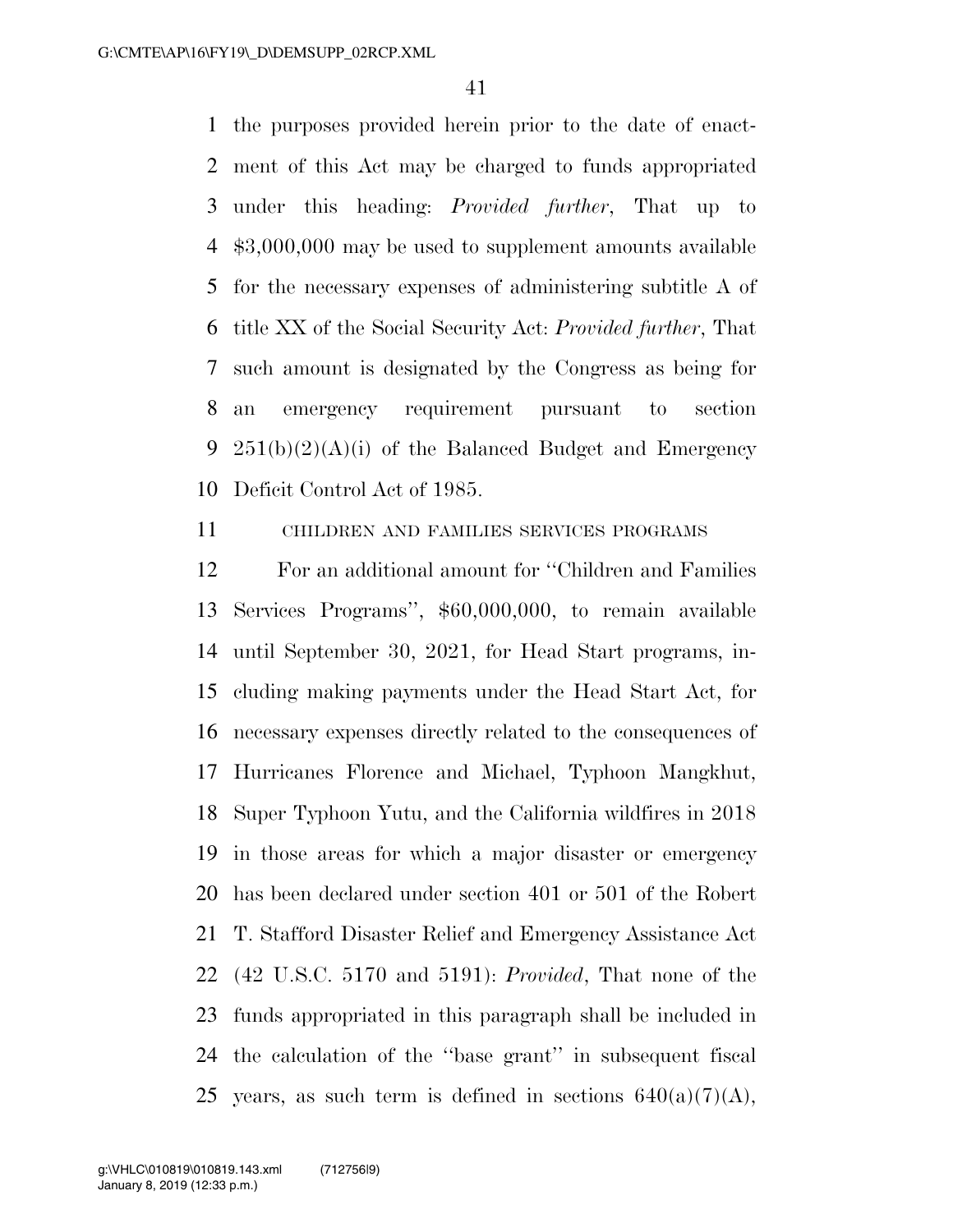641A(h)(1)(B), or 645(d)(3) of the Head Start Act: *Pro- vided further*, That funds appropriated in this paragraph are not subject to the allocation requirements of section 640(a) of the Head Start Act: *Provided further*, That funds appropriated in this paragraph shall not be available for costs that are reimbursed by the Federal Emergency Management Agency, under a contract for insurance, or by self-insurance: *Provided further*, That up to \$2,000,000 shall be available for Federal administrative expenses: *Provided further*, That obligations incurred for the pur- poses provided herein prior to the date of enactment of this Act may be charged to funds appropriated under this heading: *Provided further*, That such amount is designated by the Congress as being for an emergency requirement 15 pursuant to section  $251(b)(2)(A)(i)$  of the Balanced Budg-et and Emergency Deficit Control Act of 1985.

- DEPARTMENT OF EDUCATION
- 18 EDUCATION RECOVERY

(INCLUDING TRANSFER OF FUNDS)

 For an additional amount for ''Education Recovery'' for necessary expenses related to the consequences of Hur- ricanes Florence and Michael, Typhoon Mangkhut, Super Typhoon Yutu, the California wildfires in 2018, the No- vember 2018 Anchorage Earthquake or the volcanic erup-tion and earthquakes in Hawaii in 2018 in those areas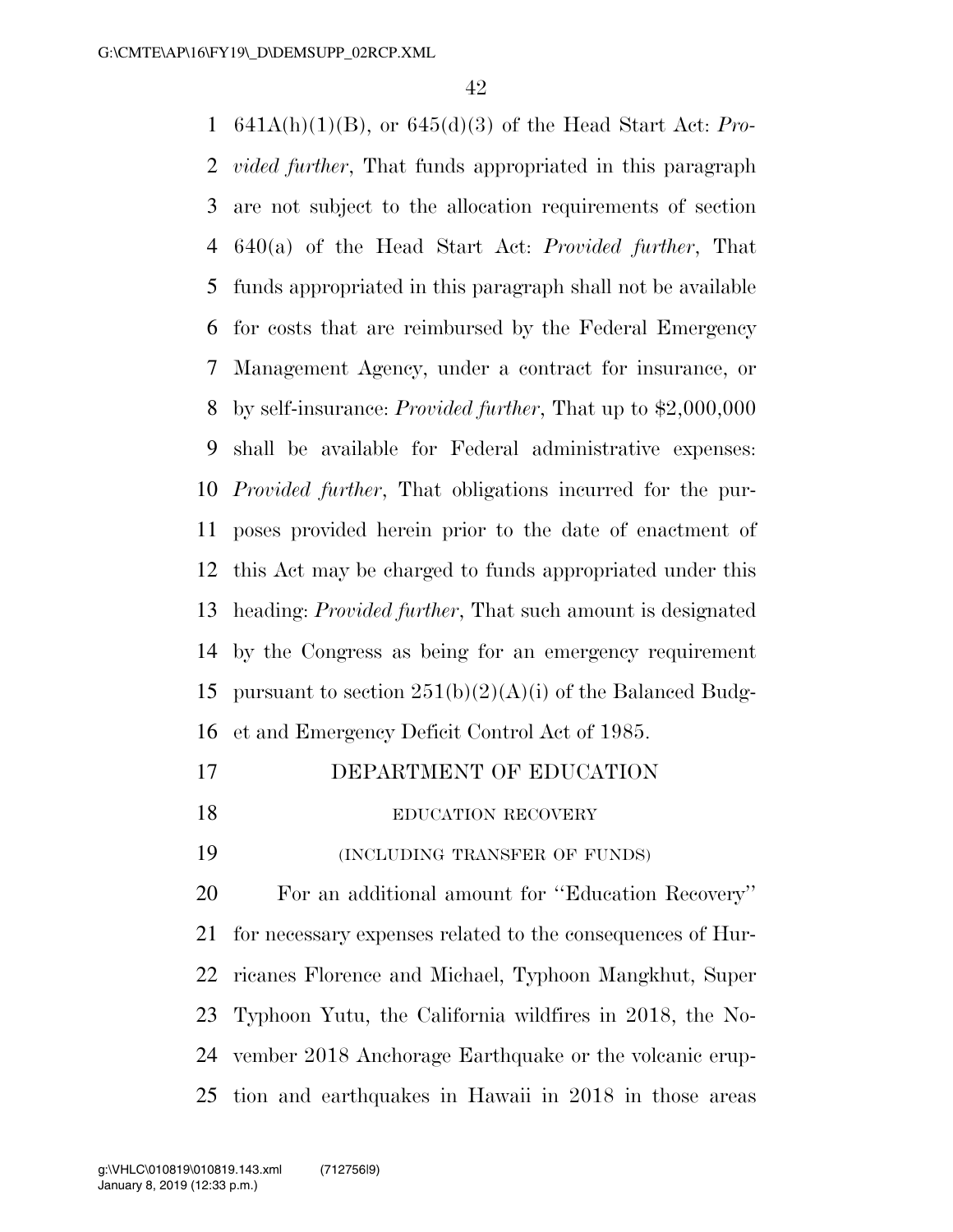for which a major disaster or emergency has been declared under section 401 or 501 of the Robert T. Stafford Dis- aster Relief and Emergency Assistance Act (42 U.S.C. 5170 and 5191) (referred to under this heading as a ''cov- ered disaster or emergency''), \$165,000,000, to remain available through September 30, 2019: *Provided*, That such amount is designated by the Congress as being for an emergency requirement pursuant to section 9 251(b)(2)(A)(i) of the Balanced Budget and Emergency Deficit Control Act of 1985: *Provided further*, That such assistance may be provided through any of the programs authorized under this heading in division B of title VIII of Public Law 115–123 (as amended by Public Law 115– 141), as determined by the Secretary of Education, and subject to the terms and conditions that applied to those programs, except that references to dates and school years in Public Law 115–123 shall be deemed to be the cor- responding dates and school years for the covered disaster or emergency: *Provided further*, That the Secretary of Education may determine the amounts to be used for each such program and shall notify the Committees on Appro- priations of the House of Representatives and the Senate of these amounts not later than 7 days prior to obligation: *Provided further*, \$2,000,000 of the funds made available under this heading, to remain available until expended,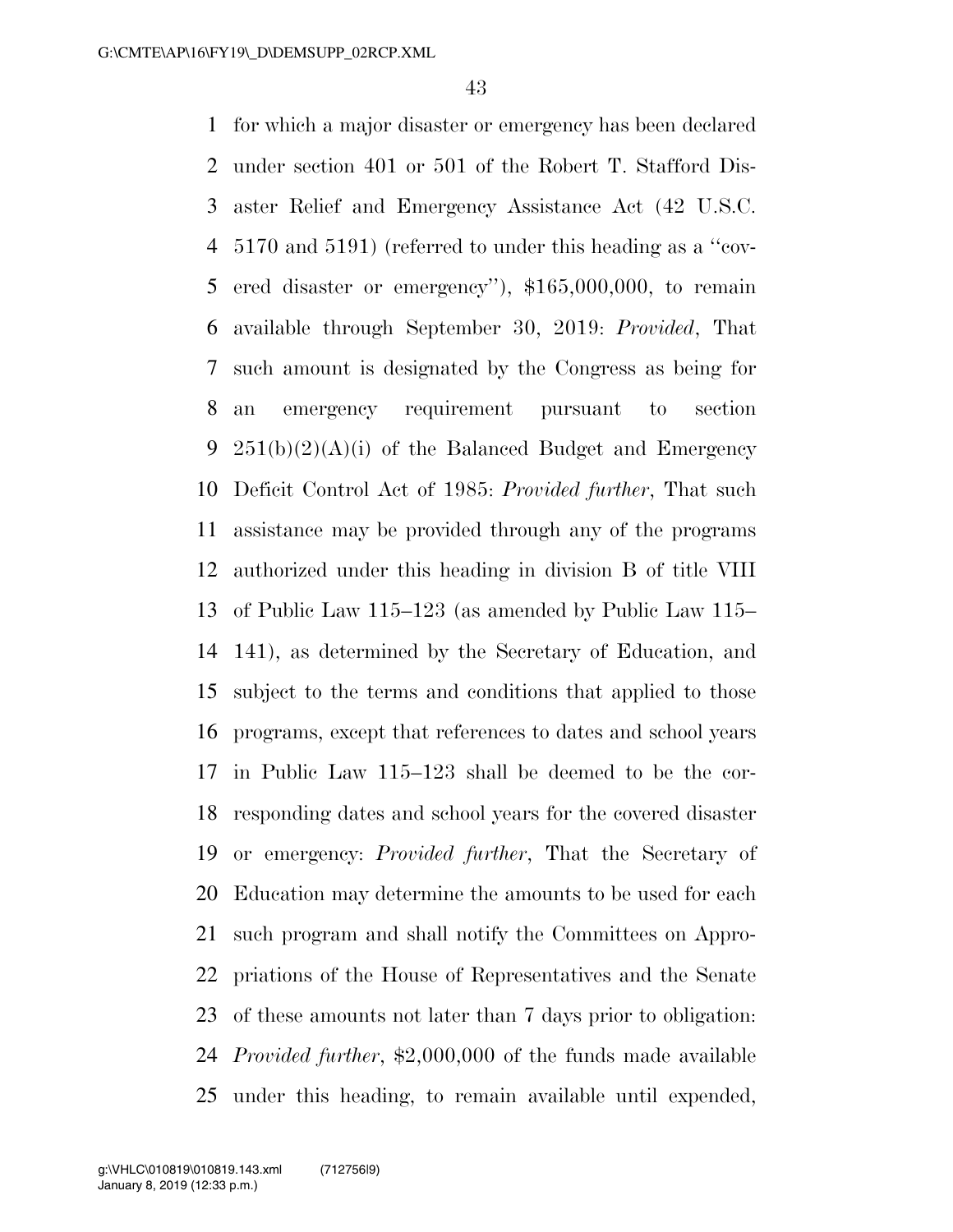| 1              | shall be transferred to the Office of the Inspector General |
|----------------|-------------------------------------------------------------|
| $\overline{2}$ | of the Department of Education for oversight of activities  |
| 3              | supported with funds appropriated under this heading,       |
| 4              | and up to $$1,000,000$ of the funds made available under    |
| 5              | this heading shall be for program administration.           |
| 6              | GENERAL PROVISIONS—THIS TITLE                               |
| 7              | SEC. 701. (a) Section $1108(g)(5)$ of the Social Secu-      |
| 8              | rity Act $(42 \text{ U.S.C. } 1308(g)(5))$ is amended—      |
| 9              | (1) in subparagraph (A), by striking "and $(E)$ "           |
| 10             | and inserting " $(E)$ , and $(F)$ ";                        |
| 11             | $(2)$ in subparagraph $(C)$ , in the matter pre-            |
| 12             | ceding clause (i), by striking "and $(E)$ " and insert-     |
| 13             | ing "and $(F)$ ";                                           |
| 14             | $(3)$ by redesignating subparagraph $(E)$ as sub-           |
| 15             | paragraph $(F)$ ;                                           |
| 16             | $(4)$ by inserting after subparagraph $(D)$ , the           |
| 17             | following:                                                  |
| 18             | " $(E)$ Subject to subparagraph $(F)$ , for the             |
| 19             | period beginning January 1, 2019, and ending                |
| 20             | September 30, 2019, the amount of the in-                   |
| 21             | crease otherwise provided under subparagraph                |
| 22             | (A) for the Northern Mariana Islands shall be               |
| 23             | further increased by $$20,000,000."$ ; and                  |
| 24             | $(5)$ in subparagraph $(F)$ (as redesignated by             |
| 25             | paragraph $(3)$ of this section)—                           |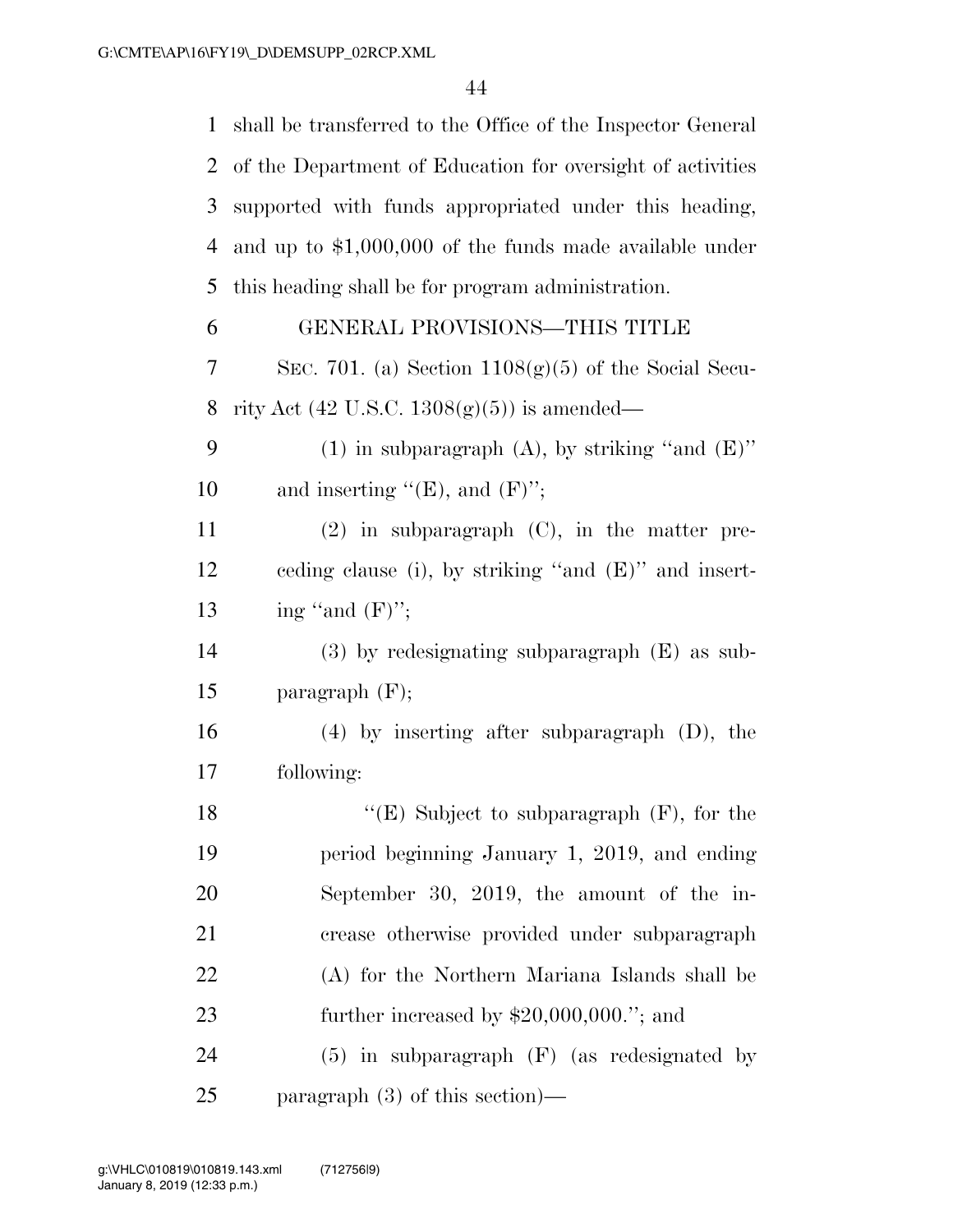| $\mathbf{1}$   | $(A)$ by striking "title XIX, during" and in-             |
|----------------|-----------------------------------------------------------|
| $\overline{2}$ | serting "title XIX-                                       |
| 3              | "(i) during";                                             |
| $\overline{4}$ | (B) by striking "and $(D)$ " and inserting ",             |
| 5              | $(D)$ , and $(E)$ ";                                      |
| 6              | (C) by striking "and the Virgin Islands"                  |
| 7              | each place it appears and inserting ", the Vir-           |
| 8              | gin Islands, and the Northern Mariana Is-                 |
| 9              | $lands''$ ;                                               |
| 10             | (D) by striking the period at the end and                 |
| 11             | inserting "; and"; and                                    |
| 12             | $(E)$ by adding at the end the following:                 |
| 13             | "(ii) for the period beginning January                    |
| 14             | $1, 2019$ , and ending September 30, 2019,                |
| 15             | with respect to payments to Guam and                      |
| 16             | American Samoa from the additional funds                  |
| 17             | provided under subparagraph (A), the Sec-                 |
| 18             | retary shall increase the Federal medical                 |
| 19             | assistance percentage or other rate that                  |
| 20             | would otherwise apply to such payments to                 |
| 21             | 100 percent.".                                            |
| 22             | (b) The amounts provided by the amendments made           |
| 23             | by subsection (a) are designated by the Congress as being |
| 24             | an emergency requirement pursuant to<br>for<br>section    |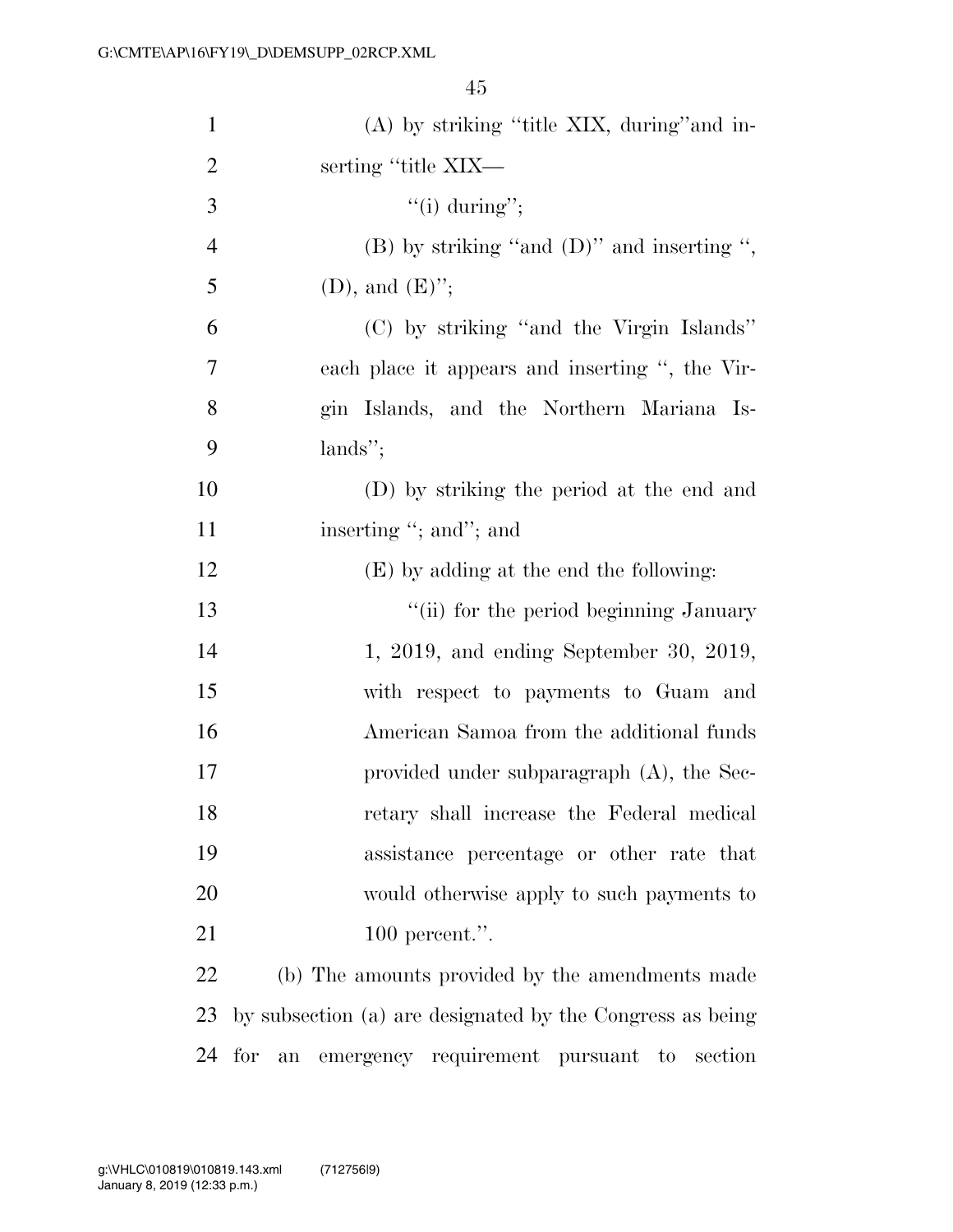1  $251(b)(2)(A)(i)$  of the Balanced Budget and Emergency Deficit Control Act of 1985.

 SEC. 702. Not later than 30 days after the date of enactment of this Act, the Secretaries of Labor, Health and Human Services, and Education shall provide a de- tailed spend plan of anticipated uses of funds made avail- able in this title, including estimated personnel and admin- istrative costs, to the Committees on Appropriations: *Pro- vided*, That such plans shall be updated and submitted to the Committees on Appropriations every 60 days until all funds are expended or expire.

 SEC. 703. The second proviso under the heading ''Hurricane Education Recovery'' under the heading ''De- partment of Education'' under title VIII of subdivision 1 of division B of the Bipartisan Budget Act of 2018 (Public Law 115–123; 132 Stat. 95) is amended—

- 17 (1) in paragraph  $(2)$ —
- 18 (A) in subparagraph (I), by striking "and" after the semicolon; and
- (B) by adding at the end the following:

 $\langle K \rangle$  assistance provided to an eligible en-22 tity under this heading, including assistance provided to an eligible entity before the date of enactment of the Supplemental Appropriations Act, 2019, may be used by the eligible entity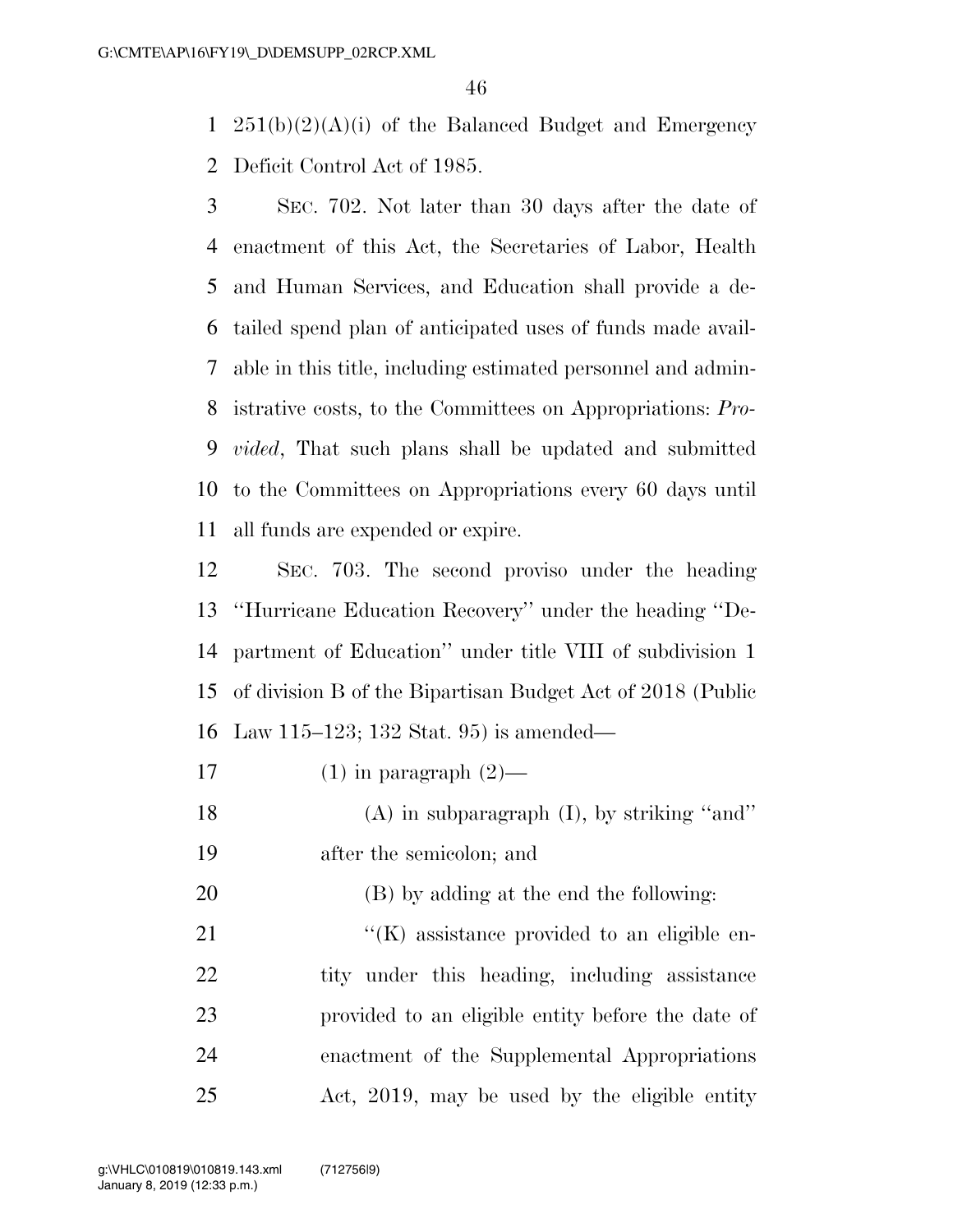| $\mathbf{1}$   | for a purpose described in section 406 of the                   |
|----------------|-----------------------------------------------------------------|
| $\overline{2}$ | Robert T. Stafford Disaster and Relief Emer-                    |
| 3              | gency Act (42 U.S.C. 5172), notwithstanding                     |
| $\overline{4}$ | section $102(e)(3)$ of title IV of division B of                |
| 5              | Public Law 109–148 (119 Stat. 2794), if the                     |
| 6              | eligible entity will receive funds for that pur-                |
| 7              | pose under such section 406; and                                |
| 8              | "(L) any duplicative Federal assistance                         |
| 9              | provided under this heading to an eligible entity               |
| 10             | may be retained by the entity and used for                      |
| 11             | other activities to restart school operations in                |
| 12             | accordance with this paragraph;";                               |
| 13             | $(2)$ in paragraph $(9)$ , by striking "and" after              |
| 14             | the semicolon;                                                  |
| 15             | $(3)$ by redesignating paragraph $(10)$ as para-                |
| 16             | $graph(11);$ and                                                |
| $17\,$         | $(4)$ by inserting after paragraph $(9)$ the fol-               |
| 18             | lowing:                                                         |
| 19             | $``(10)$ amounts available under paragraph $(4)$                |
| 20             | that exceed the amount required to meet the need                |
| 21             | for such funds as determined by the Secretary as of             |
| 22             | December 31, 2018, shall be available to carry out              |
| 23             | paragraph $(3)$ ; and":                                         |
| 24             | <i>Provided</i> , That amounts repurposed pursuant to this sec- |
| 25             | tion that were previously designated by the Congress as         |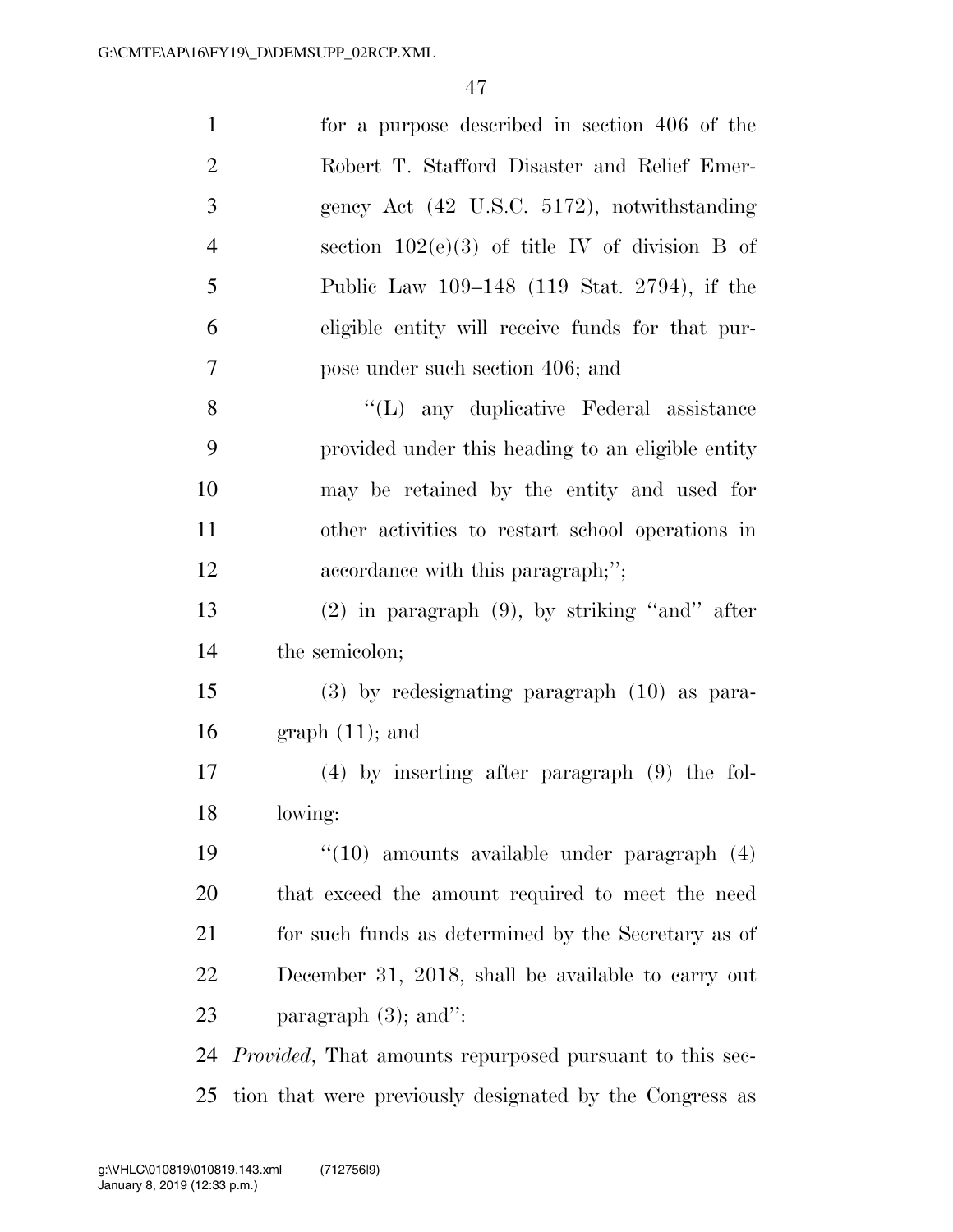an emergency requirement pursuant to the Balanced Budget and Emergency Deficit Control Act are designated by the Congress as being for an emergency requirement 4 pursuant to section  $251(b)(2)(A)(i)$  of the Balanced Budg-et and Emergency Deficit Control Act of 1985.

|   | TITLE VIII                       |
|---|----------------------------------|
|   | LEGISLATIVE BRANCH               |
| 8 | GOVERNMENT ACCOUNTABILITY OFFICE |
| Q | <b>SALARIES AND EXPENSES</b>     |

 For an additional amount for ''Salaries and Ex- penses'', \$10,000,000, to remain available until expended, for audits and investigations related to Hurricanes Flor- ence, Lane, and Michael, Typhoons Yutu and Mangkhut, the calendar year 2018 wildfires, earthquakes, and volcano eruptions, and other disasters declared pursuant to the Robert T. Stafford Disaster Relief and Emergency Assist- ance Act (42 U.S.C. 5121 et seq.): *Provided*, That, not later than 90 days after the date of enactment of this Act, the Government Accountability Office shall submit to the Committees on Appropriations of the House of Represent- atives and the Senate a spend plan specifying funding esti- mates for audits and investigations of any such declared disasters occurring in 2018 and identifying funding esti- mates or carryover balances, if any, that may be available for audits and investigations of any other such declared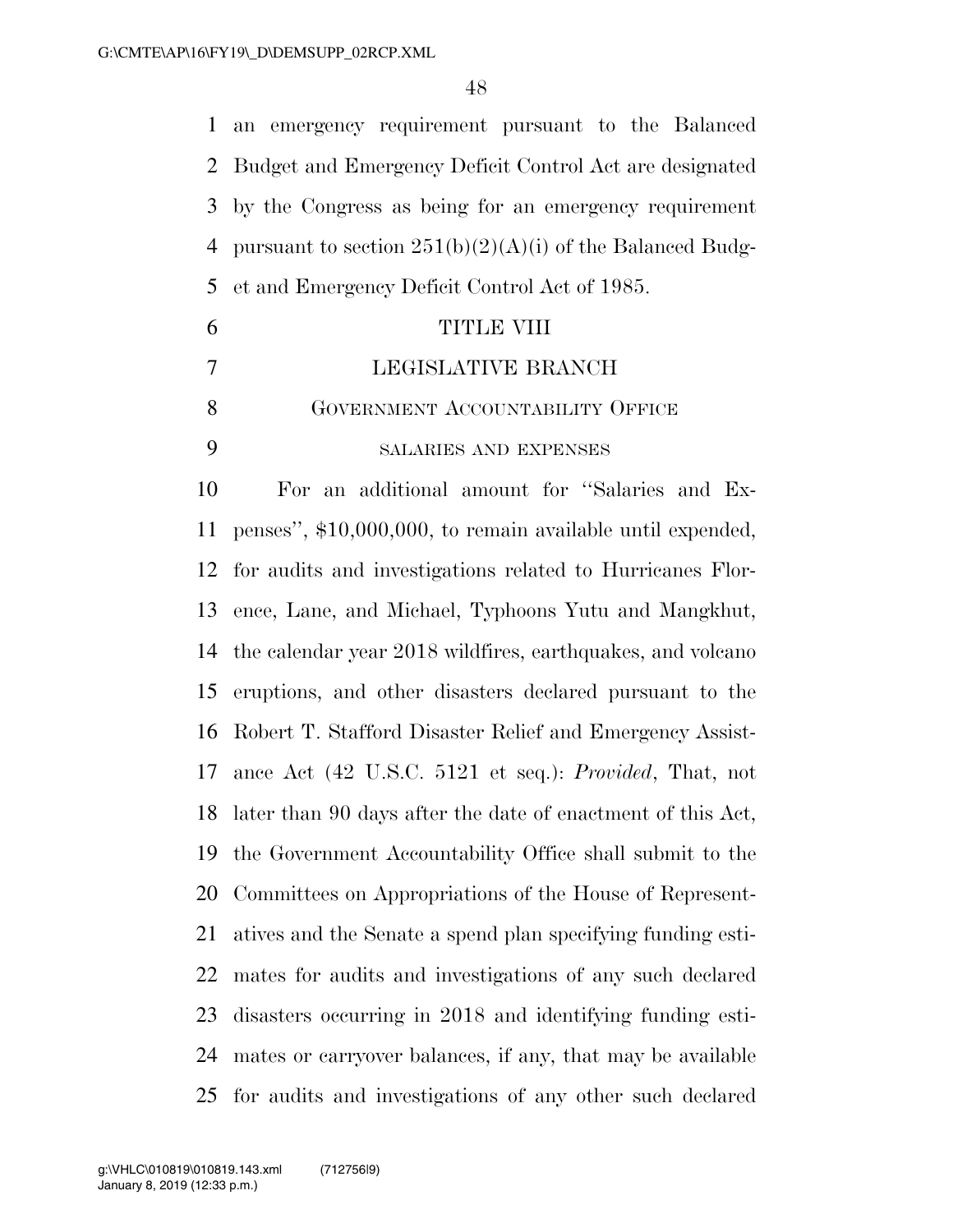disasters: *Provided further*, That such amount is des- ignated by the Congress as being for an emergency re-3 quirement pursuant to section  $251(b)(2)(A)(i)$  of the Bal-anced Budget and Emergency Deficit Control Act of 1985.

#### TITLE IX

# DEPARTMENT OF DEFENSE

MILITARY CONSTRUCTION, NAVY AND MARINE CORPS

 For an additional amount for ''Military Construction, Navy and Marine Corps'', \$115,000,000, to remain avail- able until September 30, 2023, for planning and design related to the consequences of Hurricanes Florence and Michael on Navy and Marine Corps installations: *Pro- vided*, That none of the funds shall be available for obliga- tion until the Committees on Appropriations of the House of Representatives and the Senate receive a master plan for the installations and a form 1391 for each specific project: *Provided further*, That, not later than 60 days after enactment of this Act, the Secretary of the Navy, or his designee, shall submit to the Committees on Appro- priations of the House of Representatives and the Senate a detailed expenditure plan for funds provided under this heading: *Provided further*, That such amount is designated by the Congress as being for an emergency requirement 24 pursuant to section  $251(b)(2)(A)(i)$  of the Balanced Budg-et and Emergency Deficit Control Act of 1985.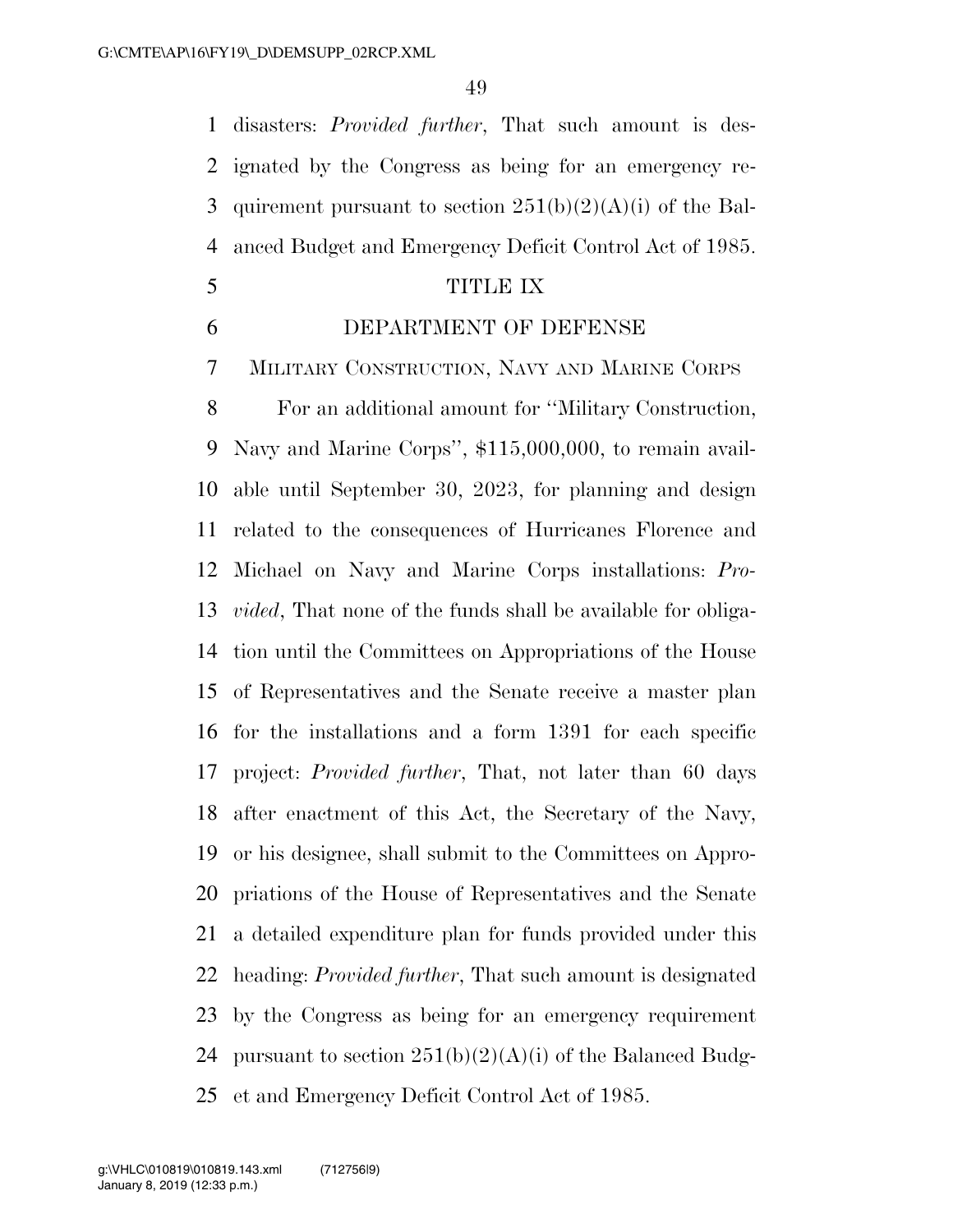# MILITARY CONSTRUCTION, AIR FORCE

 For an additional amount for ''Military Construction, Air Force'', \$700,000,000, to remain available until Sep- tember 30, 2023, for planning and design, and construc- tion expenses related to the consequences of Hurricane Michael: *Provided*, That none of the funds shall be avail- able for obligation until the Committees on Appropriations of the House of Representatives and the Senate receive a basing plan and future mission requirements for instal- lations significantly damaged by Hurricane Michael: *Pro- vided further*, That, not later than 60 days after enact- ment of this Act, the Secretary of the Air Force, or his designee, shall submit to the Committees on Appropria- tions of the House of Representatives and the Senate a detailed expenditure plan for funds provided under this heading: *Provided further*, That such amount is designated by the Congress as being for an emergency requirement 18 pursuant to section  $251(b)(2)(A)(i)$  of the Balanced Budg-et and Emergency Deficit Control Act of 1985.

# MILITARY CONSTRUCTION, ARMY NATIONAL GUARD

 For an additional amount for ''Military Construction, Army National Guard'', \$42,400,000, to remain available until September 30, 2023, for necessary expenses related to the consequences of Hurricanes Florence and Michael: *Provided*, That none of the funds shall be available for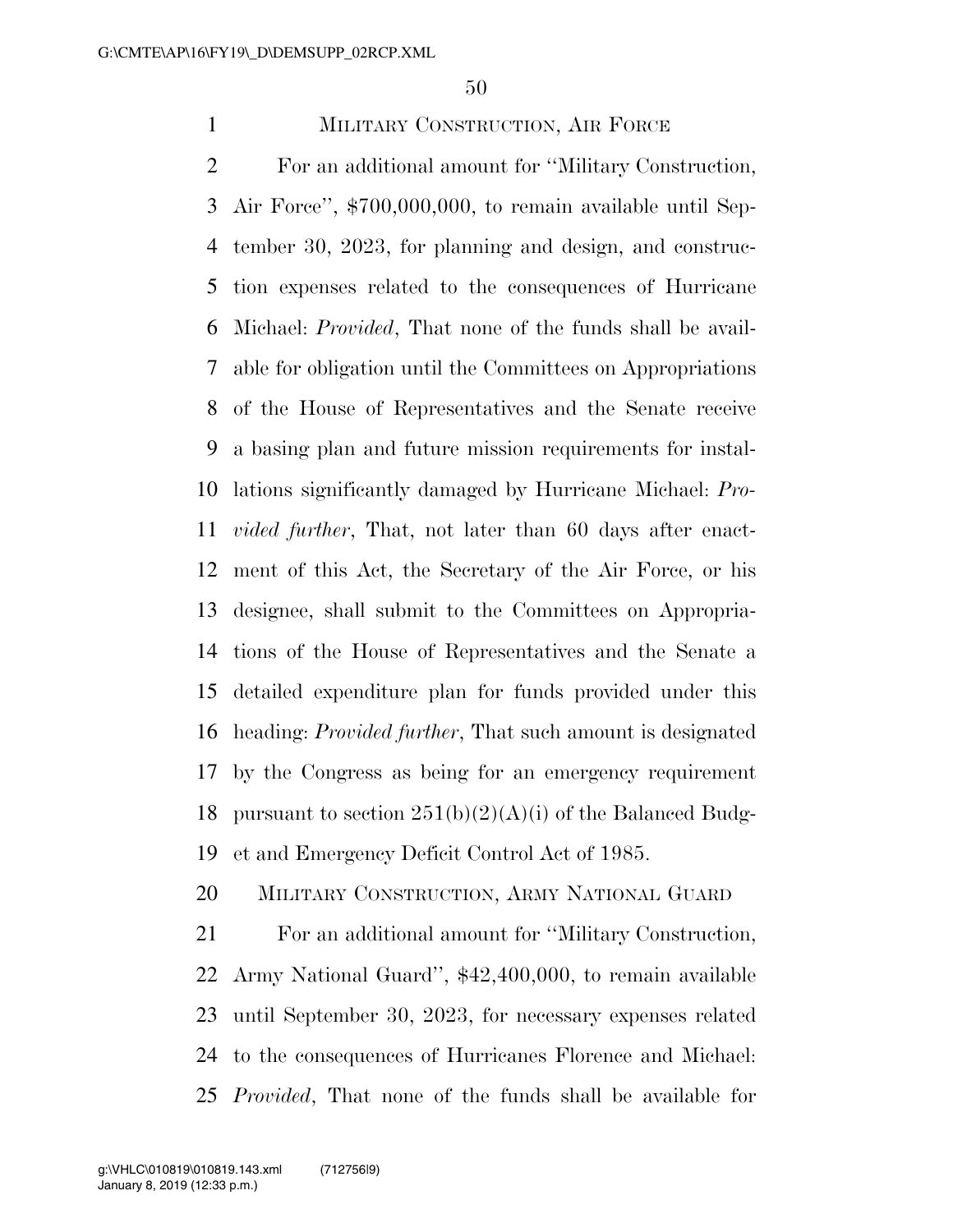obligation until the Committees on Appropriations of the House of Representatives and the Senate receive form 1391 for each specific request: *Provided further*, That, not later than 60 days after enactment of this Act, the Direc- tor of the Army National Guard, or his designee, shall submit to the Committees on Appropriations of the House of Representatives and the Senate a detailed expenditure plan for funds provided under this heading: *Provided fur- ther*, That such funds may be obligated or expended for planning and design and military construction projects not otherwise authorized by law: *Provided further*, That such amount is designated by the Congress as being for an emergency requirement pursuant to section  $251(b)(2)(A)(i)$  of the Balanced Budget and Emergency Deficit Control Act of 1985.

# DEPARTMENT OF VETERANS AFFAIRS

VETERANS HEALTH ADMINISTRATION

# 18 MEDICAL FACILITIES

(INCLUDING TRANSFER OF FUNDS)

 For an additional amount for ''Medical Facilities'', \$3,000,000, to remain available until September 30, 2023, for necessary expenses related to the consequences of Hur- ricanes Florence and Michael and Typhoons Mangkhut and Yutu: *Provided*, That the Secretary of Veterans Af-fairs, upon determination that such action is necessary to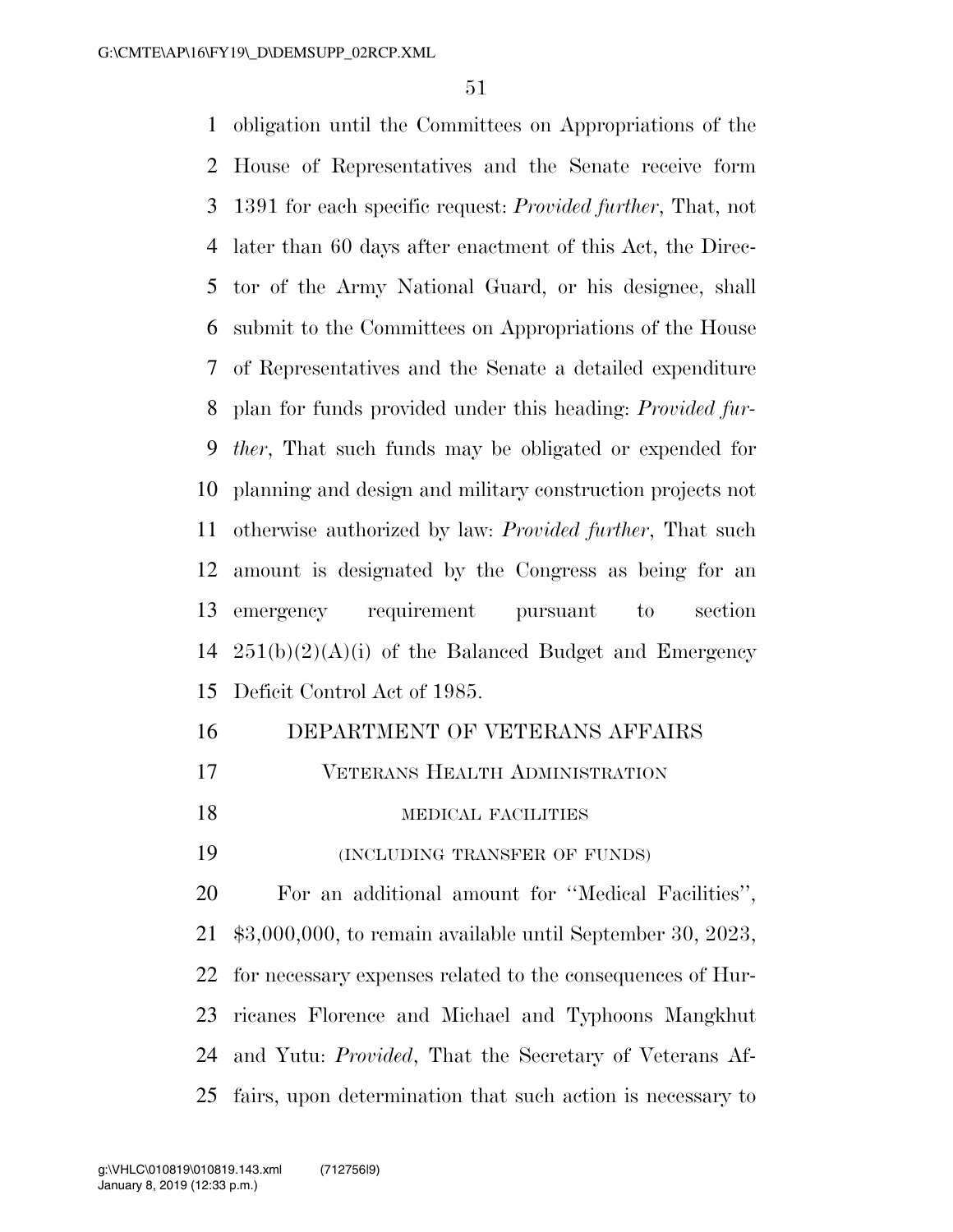address needs as a result of the consequences of Hurri- canes Florence and Michael and Typhoons Mangkhut and Yutu, may transfer such funds to any discretionary ac- count of the Department of Veterans Affairs: *Provided further*, That before a transfer may take place, the Sec- retary of Veterans Affairs shall submit notice thereof to the Committee on Appropriations of the House of Rep- resentatives and the Senate: *Provided further*, That none of these funds shall be available for obligation until the Secretary of Veterans Affairs submits to the Committees on Appropriations of the House of Representatives and the Senate a detailed expenditure plan for funds provided under this heading: *Provided further*, That such amount is designated by the Congress as being for an emergency 15 requirement pursuant to section  $251(b)(2)(A)(i)$  of the Balanced Budget and Emergency Deficit Control Act of 1985.

 TITLE X DEPARTMENT OF TRANSPORTATION FEDERAL TRANSIT ADMINISTRATION PUBLIC TRANSPORTATION EMERGENCY RELIEF PROGRAM For an additional amount for the ''Public Transpor- tation Emergency Relief Program'' as authorized under section 5324 of title 49, United States Code, \$10,542,000 to remain available until expended, for transit systems af-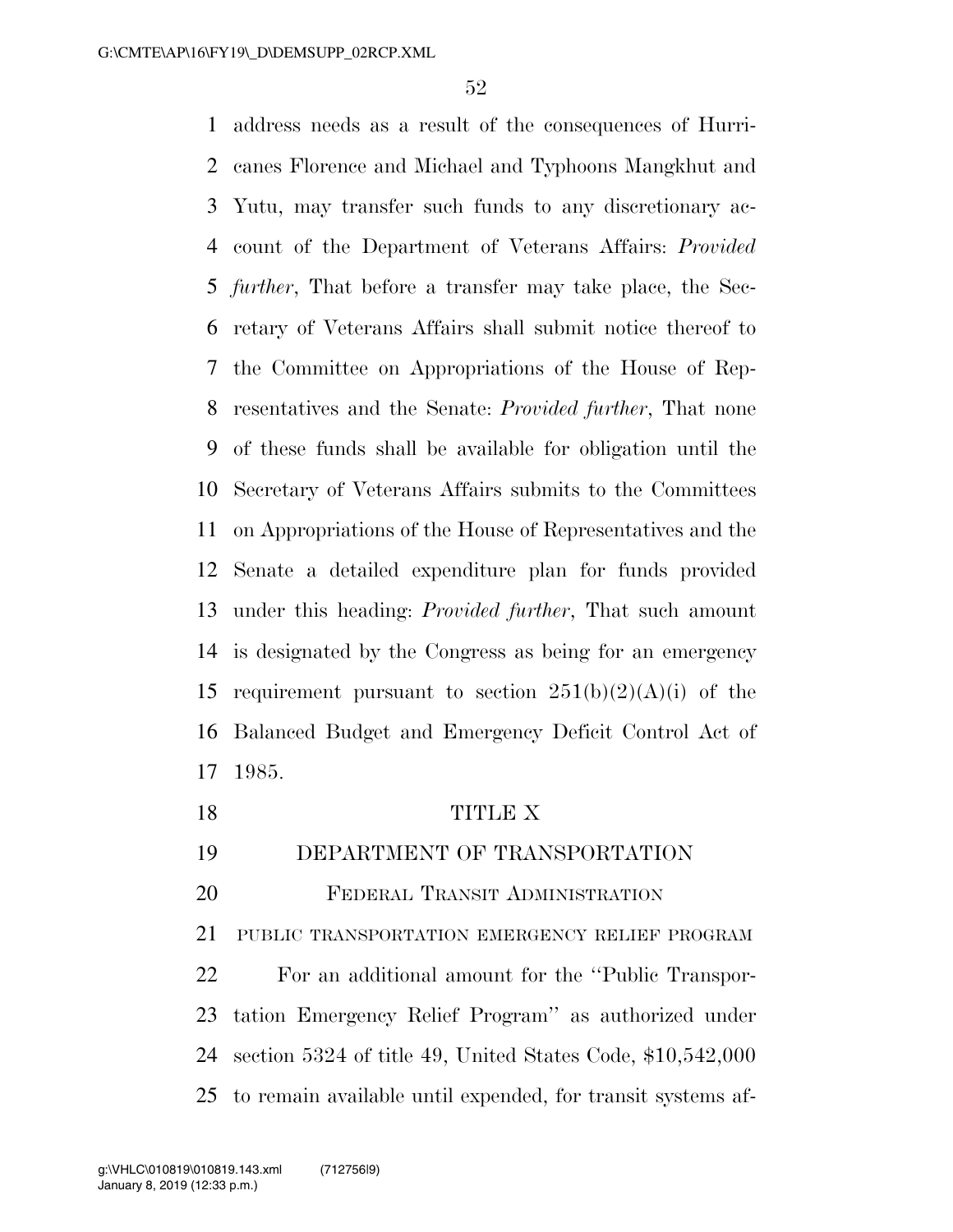fected by major declared disasters occurring in calendar year 2018: *Provided*, That not more than three-quarters of 1 percent of the funds for public transportation emer- gency relief shall be available for administrative expenses and ongoing program management oversight as authorized 6 under sections and  $5338(f)(2)$  of such title and shall be in addition to any other appropriations for such pur- pose: *Provided further*, That such amount is designated by the Congress as being for an emergency requirement 10 pursuant to section  $251(b)(2)(A)(i)$  of the Balanced Budg- et and Emergency Deficit Control Act of 1985. FEDERAL AVIATION ADMINISTRATION OPERATIONS (AIRPORT AND AIRWAY TRUST FUND) Of the amounts made available for ''Federal Aviation Administration—Operations'' in division B of the Bipar- tisan Budget Act of 2018 (Public Law 115–123), up to \$18,000,000 shall also be available for necessary expenses related to the consequences of major declared disasters oc- curring in calendar year 2018: *Provided*, That amounts repurposed under this heading that were previously des- ignated by the Congress as an emergency requirement pursuant to the Balanced Budget and Emergency Deficit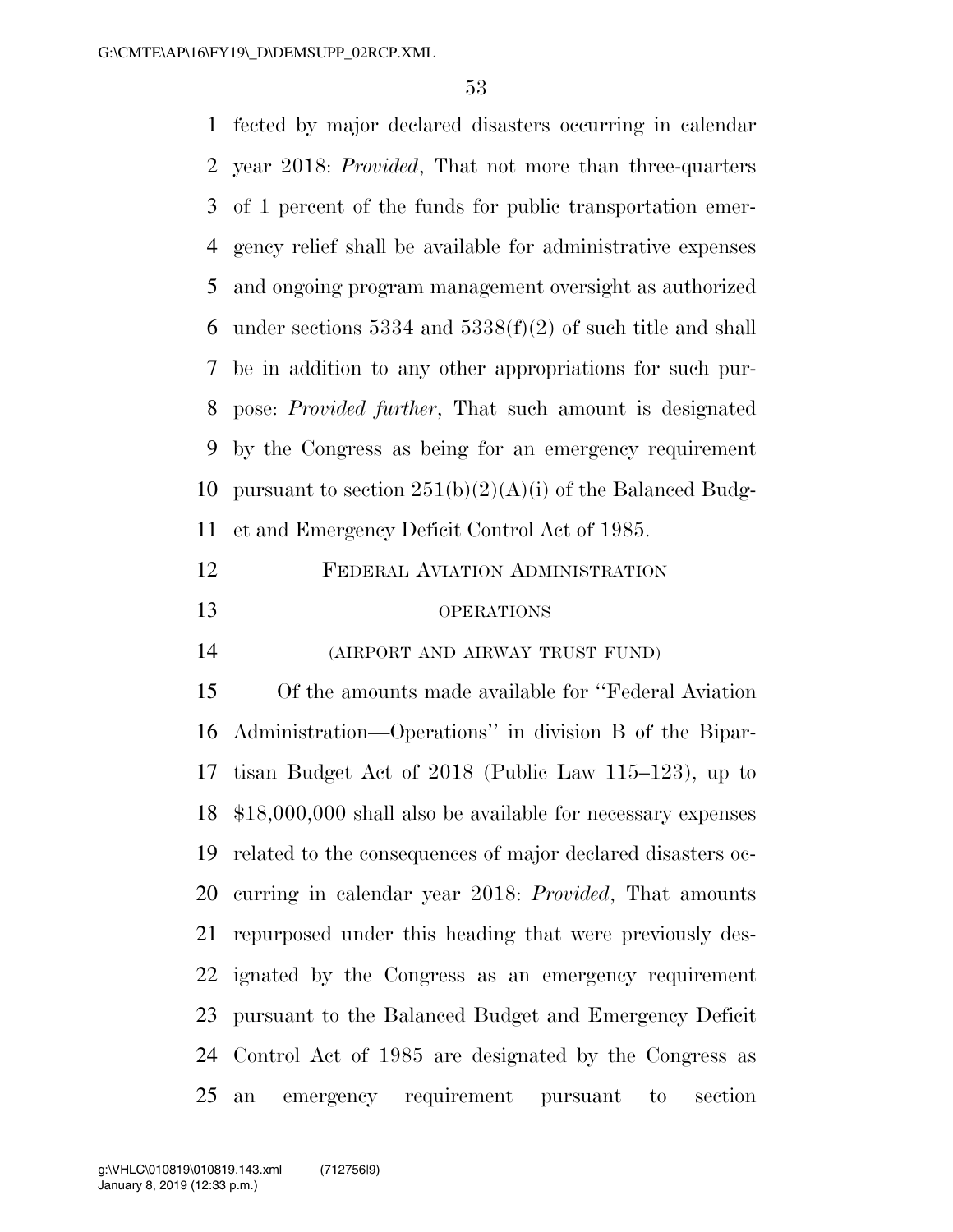1  $251(b)(2)(A)(i)$  of the Balanced Budget and Emergency Deficit Control Act of 1985.

 FEDERAL HIGHWAY ADMINISTRATION EMERGENCY RELIEF PROGRAM

 For an additional amount for the Emergency Relief Program as authorized under section 125 of title 23, United States Code, \$1,650,000,000, to remain available until expended: *Provided*, That such amount is designated by the Congress as being for an emergency requirement 10 pursuant to section  $251(b)(2)(A)(i)$  of the Balanced Budg-et and Emergency Deficit Control Act of 1985.

| 12 | DEPARTMENT OF HOUSING AND URBAN |
|----|---------------------------------|
| 13 | DEVELOPMENT                     |

COMMUNITY PLANNING AND DEVELOPMENT

COMMUNITY DEVELOPMENT FUND

(INCLUDING TRANSFERS OF FUNDS)

 For an additional amount for ''Community Develop- ment Fund'', \$1,160,000,000, to remain available until expended, for necessary expenses for activities authorized under title I of the Housing and Community Development Act of 1974 (42 U.S.C. 5301 et seq.) related to disaster relief, long-term recovery, restoration of infrastructure and housing, economic revitalization, and mitigation in the most impacted and distressed areas resulting from a major disaster that occurred in 2018 (except as otherwise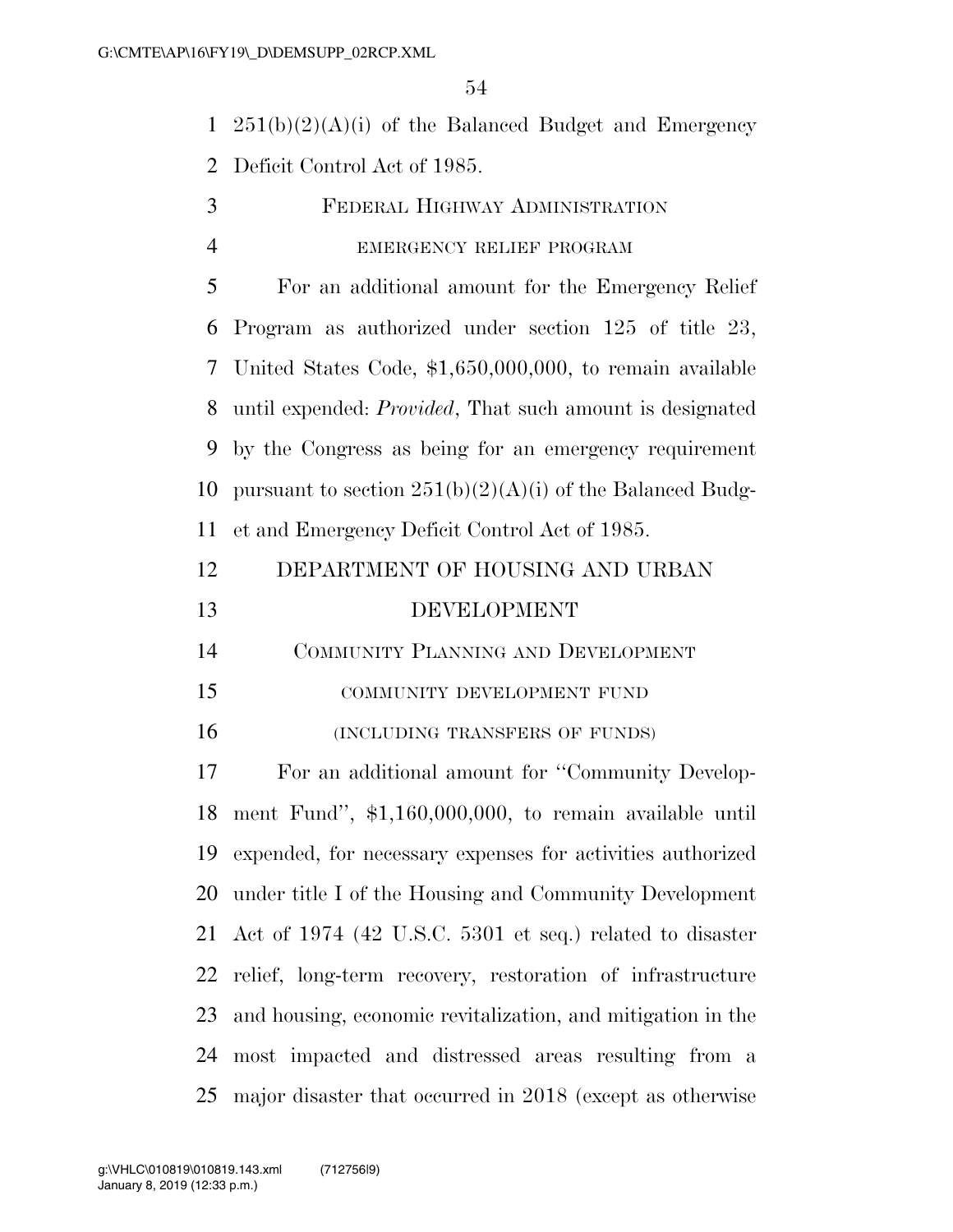provided under this heading) pursuant to the Robert T. Stafford Disaster Relief and Emergency Assistance Act (42 U.S.C. 5121 et seq.): *Provided*, That funds shall be awarded directly to the State, unit of general local govern- ment, or Indian tribe (as such term is defined in section 102 of the Housing and Community Development Act of 1974) at the discretion of the Secretary: *Provided further*, That of the amounts made available under this heading that remain available, after the funds under this heading and under the same heading in Public Law 115-254 have been allocated to meet unmet needs for disasters that oc- curred in 2018, up to \$100,000,000 shall be allocated to meet unmet infrastructure needs for grantees that re- ceived allocations for disasters that occurred in 2017 (ex- cluding disasters specified in section 501(a) of title V of this Act) under this heading of division B of Public Law 115-56 and title XI of Public Law 115-123: *Provided fur- ther*, That of the amounts provided in the previous proviso, the Secretary's unmet infrastructure needs determinations shall not take into account mitigation-specific allocations: *Provided further*, That any funds made available under this heading and under the same heading in Public Law 115–254 that remain available, after the funds under such headings have been allocated for necessary expenses for activities authorized under such headings, shall be allo-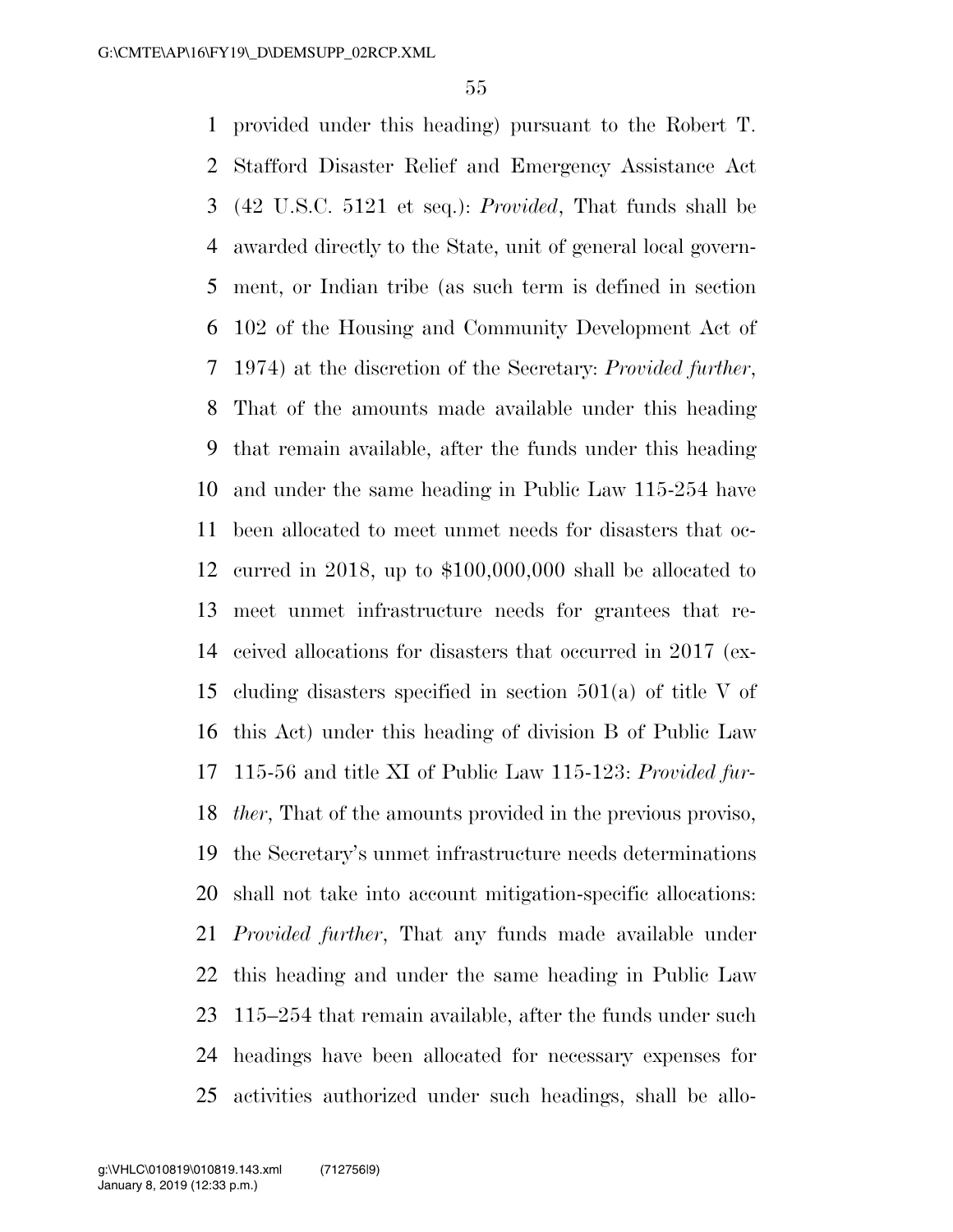cated to grantees, for mitigation activities in the most im- pacted and distressed areas resulting from a major dis- aster that occurred in 2018: *Provided further*, That such allocations shall be made in the same proportion that the amount of funds each grantee received under this Act and the same heading in division I of Public Law 115–254 bears to the amount of all funds provided to all grantees that received allocations for disasters that occurred in 2018: *Provided further*, That of the amounts made avail- able under the text preceding the first proviso under this heading and under the same heading in Public Law 115– 254, the Secretary shall allocate to all such grantees an aggregate amount not less than 33 percent of the sum of such amounts of funds within 120 days after the enact- ment of this Act based on the best available data, and shall allocate no less than 100 percent of such funds by no later than 180 days after the enactment of this Act: *Provided further*, That the Secretary shall not prohibit the use of funds made available under this heading and the same heading in Public Law 115–254 for non-Federal 21 share as authorized by section  $105(a)(9)$  of the Housing and Community Development Act of 1974 (42 U.S.C. 5305(a)(9)): *Provided further*, That of the amounts made available under this heading, grantees may establish grant programs to assist small businesses for working capital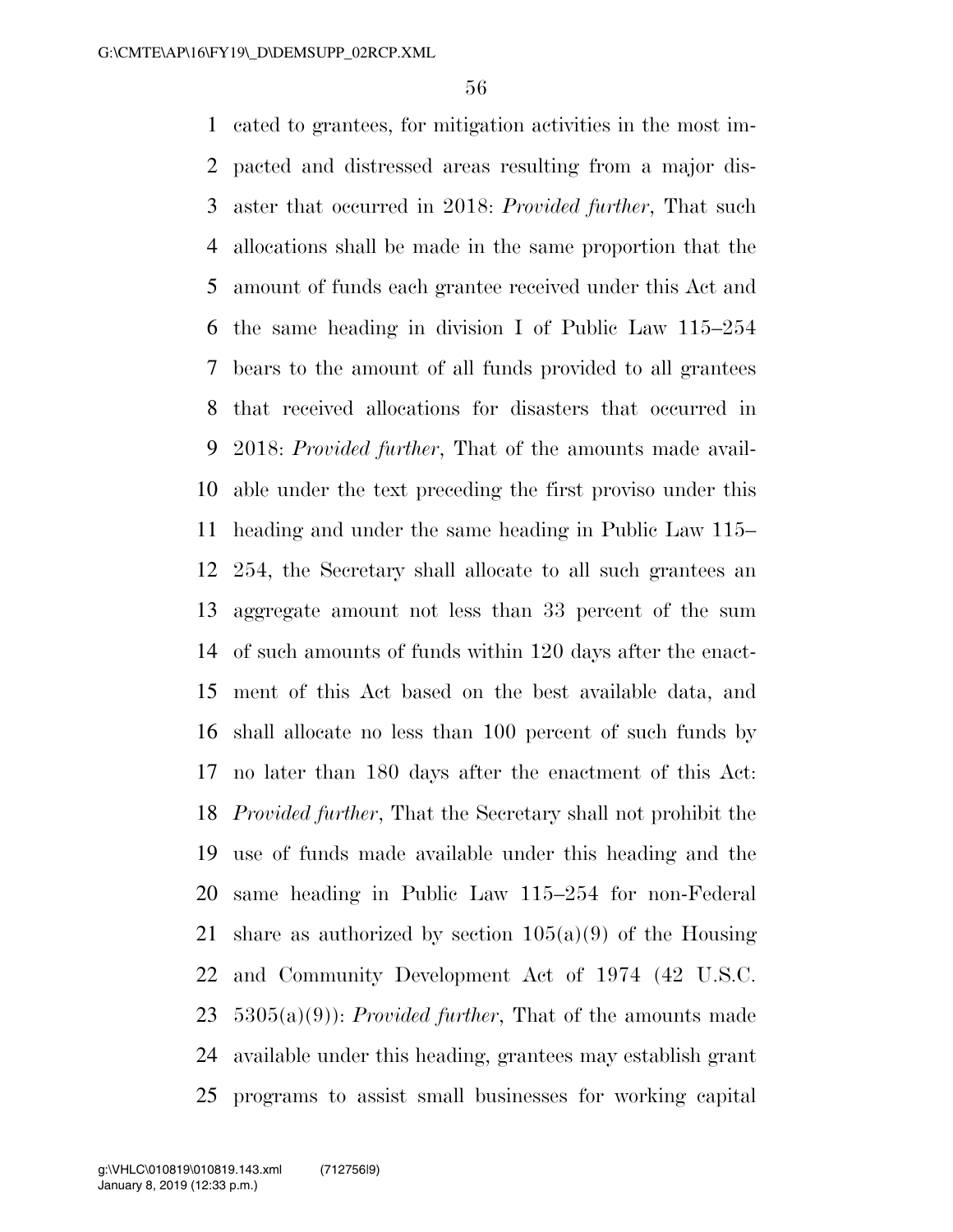purposes to aid in recovery: *Provided further*, That as a condition of making any grant, the Secretary shall certify in advance that such grantee has in place proficient finan- cial controls and procurement processes and has estab- lished adequate procedures to prevent any duplication of benefits as defined by section 312 of the Robert T. Staf- ford Disaster Relief and Emergency Assistance Act (42 U.S.C. 5155), to ensure timely expenditure of funds, to maintain comprehensive websites regarding all disaster re- covery activities assisted with these funds, and to detect and prevent waste, fraud, and abuse of funds: *Provided further*, That with respect to any such duplication of bene- fits, the Secretary and any grantee under this section shall not take into consideration or reduce the amount provided to any applicant for assistance from the grantee where such applicant applied for and was approved, but declined assistance related to such major disasters that occurred in 2018 from the Small Business Administration under section 7(b) of the Small Business Act (15 U.S.C. 636(b)): *Provided further*, That the Secretary shall require grantees to maintain on a public website information containing common reporting criteria established by the Department that permits individuals and entities awaiting assistance and the general public to see how all grant funds are used, including copies of all relevant procurement documents,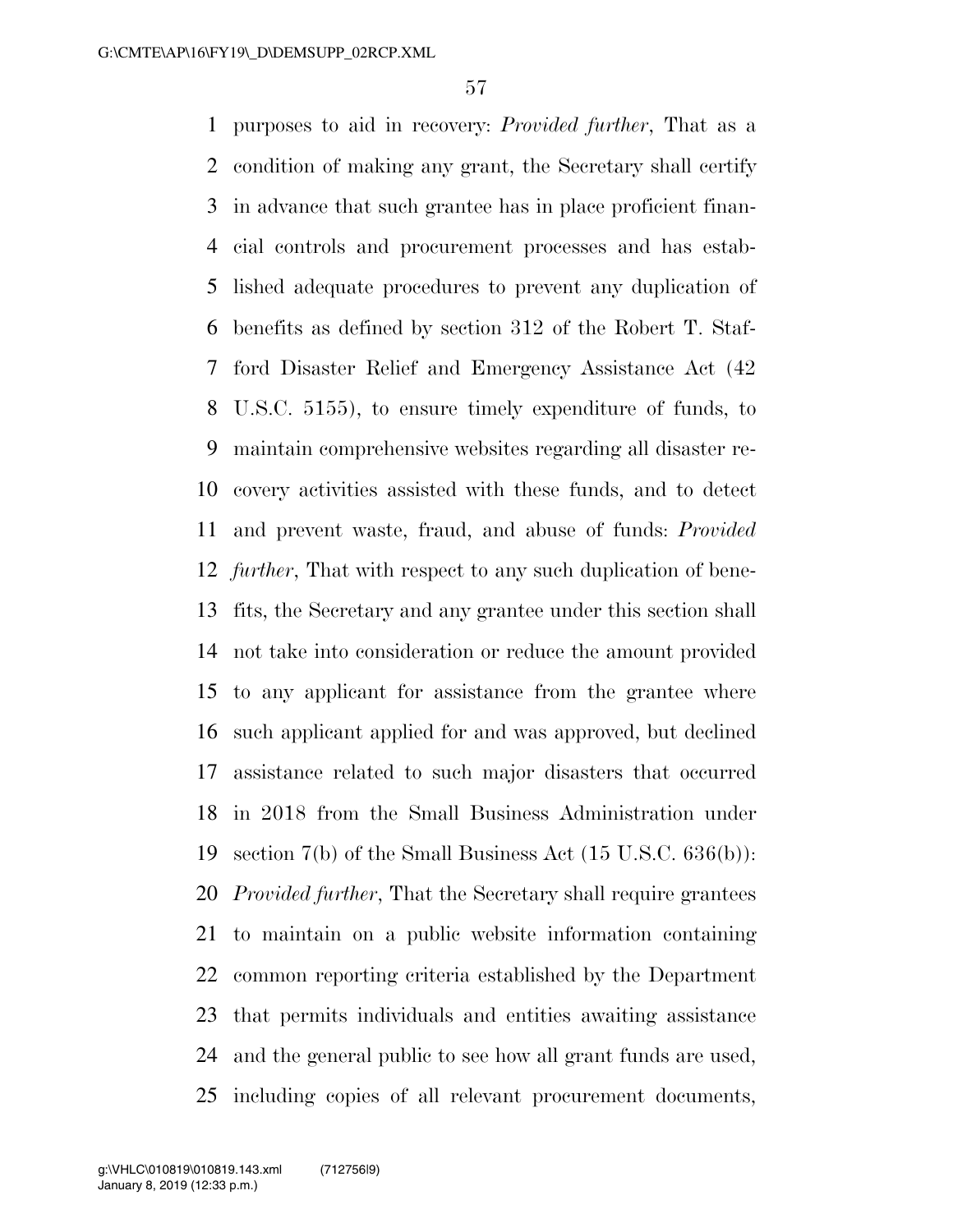grantee administrative contracts and details of ongoing procurement processes, as determined by the Secretary: *Provided further*, That prior to the obligation of funds a grantee shall submit a plan to the Secretary for approval detailing the proposed use of all funds, including criteria for eligibility and how the use of these funds will address long-term recovery and restoration of infrastructure and housing, economic revitalization, and mitigation in the most impacted and distressed areas: *Provided further*, That such funds may not be used for activities reimburs- able by, or for which funds are made available by, the Fed- eral Emergency Management Agency or the Army Corps of Engineers: *Provided further*, That funds allocated under this heading shall not be considered relevant to the non- disaster formula allocations made pursuant to section 106 of the Housing and Community Development Act of 1974 (42 U.S.C. 5306): *Provided further*, That a State, unit of general local government, or Indian tribe may use up to 5 percent of its allocation for administrative costs: *Pro- vided further*, That the first proviso under this heading in the Supplemental Appropriations for Disaster Relief Requirements Act, 2018 (division I of Public Law 115– 254) is amended by striking ''State or unit of general local government'' and inserting ''State, unit of general local government, or Indian tribe (as such term is defined in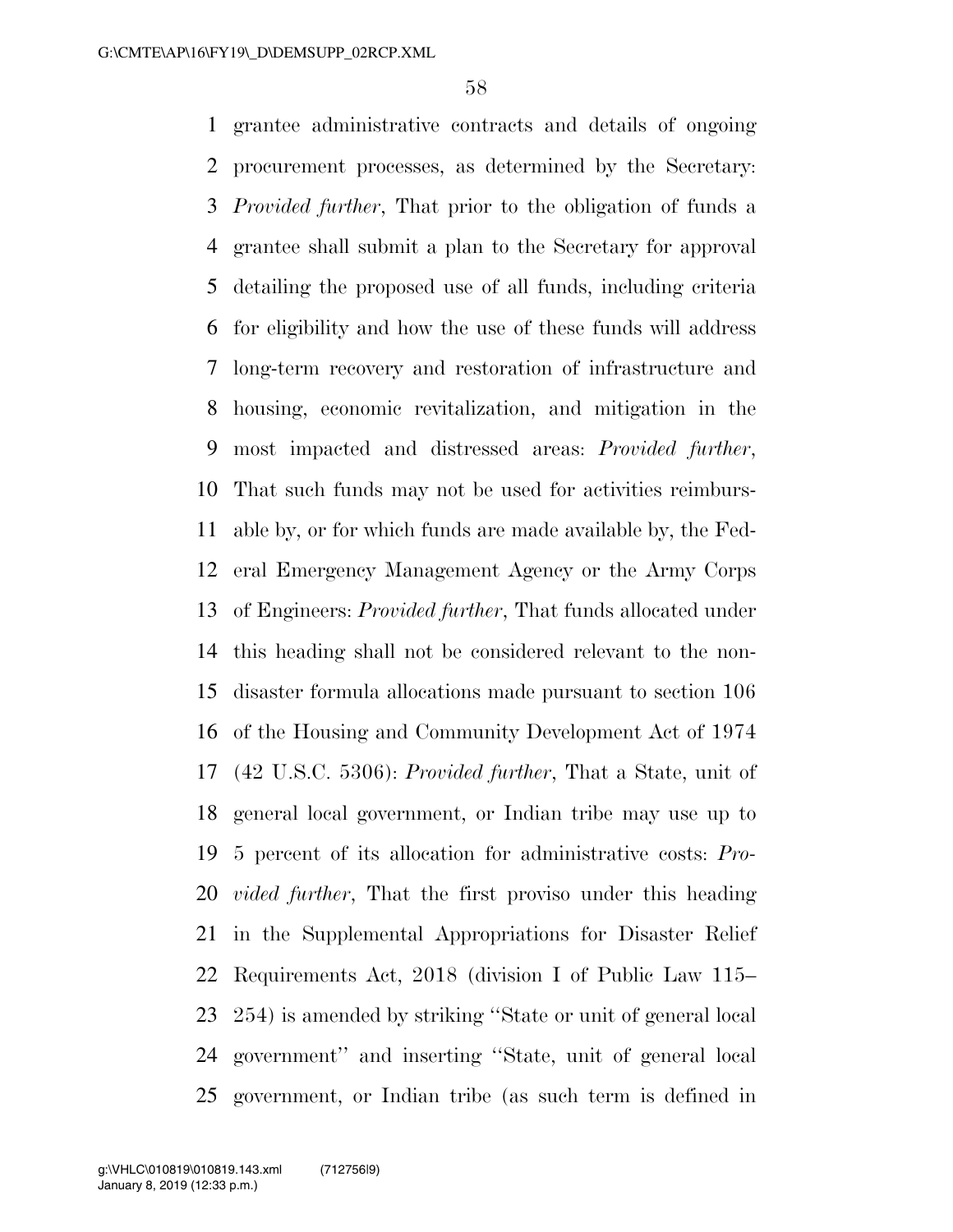section 102 of the Housing and Community Development Act of 1974 (42 U.S.C. 5302))'': *Provided further*, That the sixth proviso under this heading in the Supplemental Appropriations for Disaster Relief Requirements Act, 2018 (division I of Public Law 115–254) is amended by striking ''State or subdivision thereof'' and inserting ''State, unit of general local government, or Indian tribe (as such term is defined in section 102 of the Housing and Community Development Act of 1974 (42 U.S.C. 5302))'': *Provided further*, That in administering the funds under this heading, the Secretary of Housing and Urban Development may waive, or specify alternative re- quirements for, any provision of any statute or regulation that the Secretary administers in connection with the obli- gation by the Secretary or the use by the recipient of these funds (except for requirements related to fair housing, nondiscrimination, labor standards, and the environment), if the Secretary finds that good cause exists for the waiver or alternative requirement and such waiver or alternative requirement would not be inconsistent with the overall purpose of title I of the Housing and Community Develop- ment Act of 1974: *Provided further*, That, notwithstanding the preceding proviso, recipients of funds provided under this heading that use such funds to supplement Federal assistance provided under section 402, 403, 404, 406,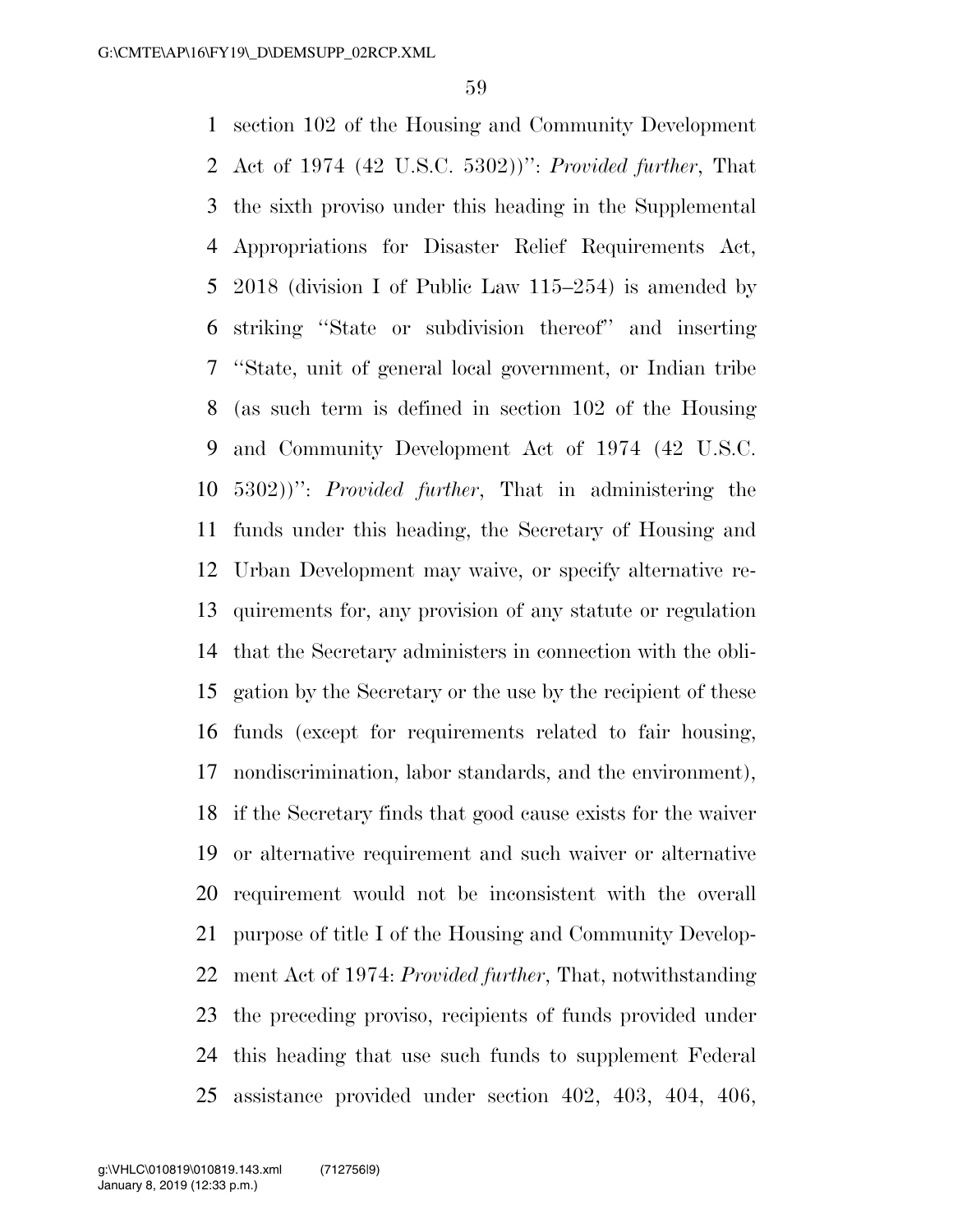407, 408 (c)(4), or 502 of the Robert T. Stafford Disaster Relief and Emergency Assistance Act (42 U.S.C. 5121 et seq.) may adopt, without review or public comment, any environmental review, approval, or permit performed by a Federal agency, and such adoption shall satisfy the re- sponsibilities of the recipient with respect to such environ- mental review, approval or permit: *Provided further*, That, 8 notwithstanding section  $104(g)(2)$  of the Housing and Community Development Act of 1974 (42 U.S.C.  $5304(g)(2)$ , the Secretary may, upon receipt of a request for release of funds and certification, immediately approve the release of funds for an activity or project assisted under this heading if the recipient has adopted an environ- mental review, approval or permit under the preceding proviso or the activity or project is categorically excluded from review under the National Environmental Policy Act of 1969 (42 U.S.C. 4321 et seq.): *Provided further*, That the Secretary shall publish via notice in the Federal Reg- ister any waiver, or alternative requirement, to any statute or regulation that the Secretary administers pursuant to title I of the Housing and Community Development Act of 1974 no later than 5 days before the effective date of such waiver or alternative requirement: *Provided further*, That of the amounts made available under this heading, up to \$5,000,000 shall be made available for capacity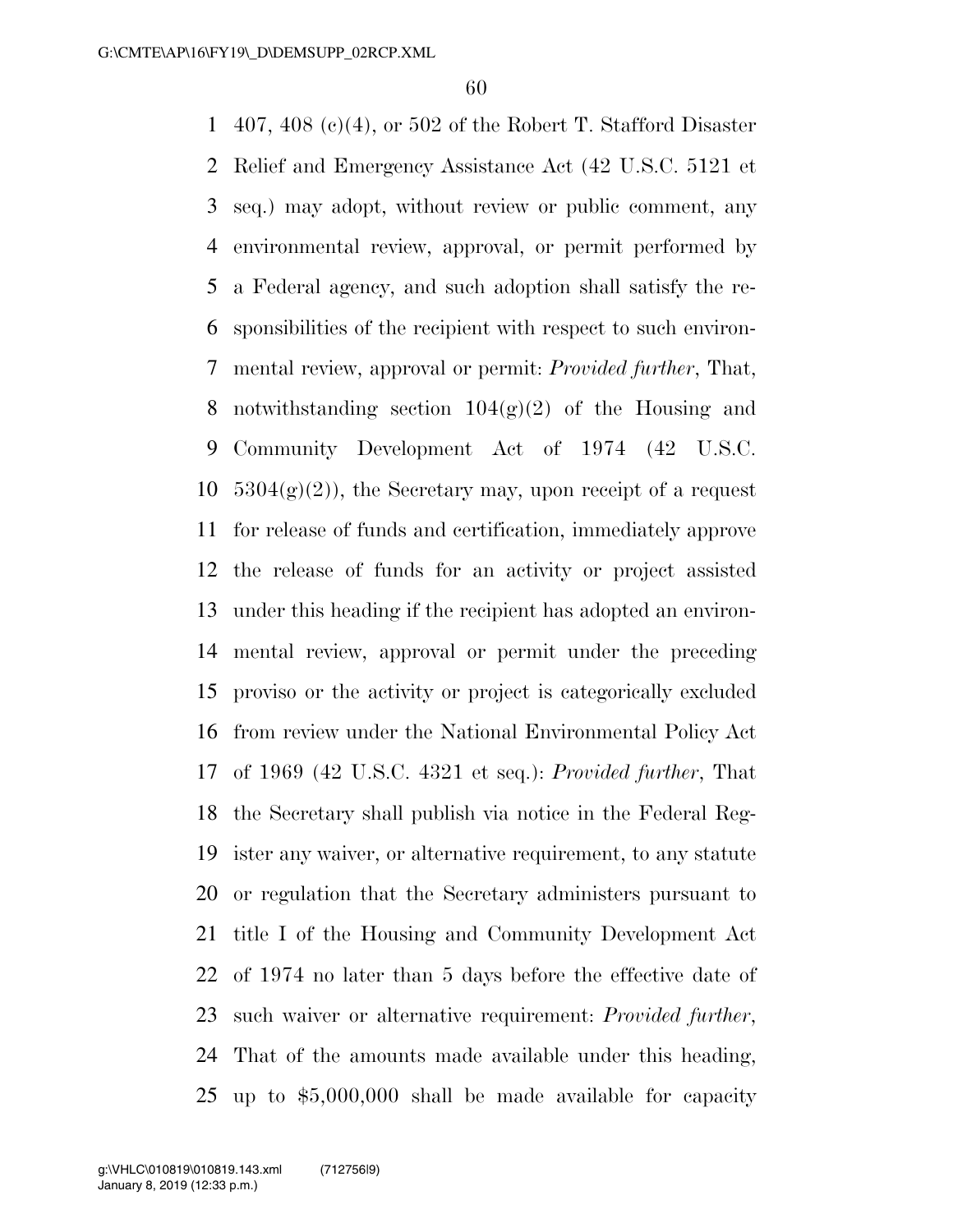building and technical assistance, including assistance on contracting and procurement processes, to support States, units of general local government, or Indian tribes (and their subrecipients) that receive allocations pursuant to this heading, received disaster recovery allocations under the same heading in Public Law 115–254, or may receive similar allocations for disaster recovery in future appro- priations Acts: *Provided further*, That of the amounts made available under this heading and under the same heading in Public Law 115–254, up to \$2,500,000 shall be transferred, in aggregate, to ''Department of Housing and Urban Development—Program Office Salaries and Expenses—Community Planning and Development'' for necessary costs, including information technology costs, of administering and overseeing the obligation and expendi- ture of amounts under this heading: *Provided further*, That the amount specified in the preceding proviso shall be combined with funds appropriated under the same heading and for the same purpose in Public Law 115– 254 and the aggregate of such amounts shall be available for any of the same such purposes specified under this heading or the same heading in Public Law 115–254 with- out limitation: *Provided further*, That such amount is des-ignated by the Congress as being for an emergency re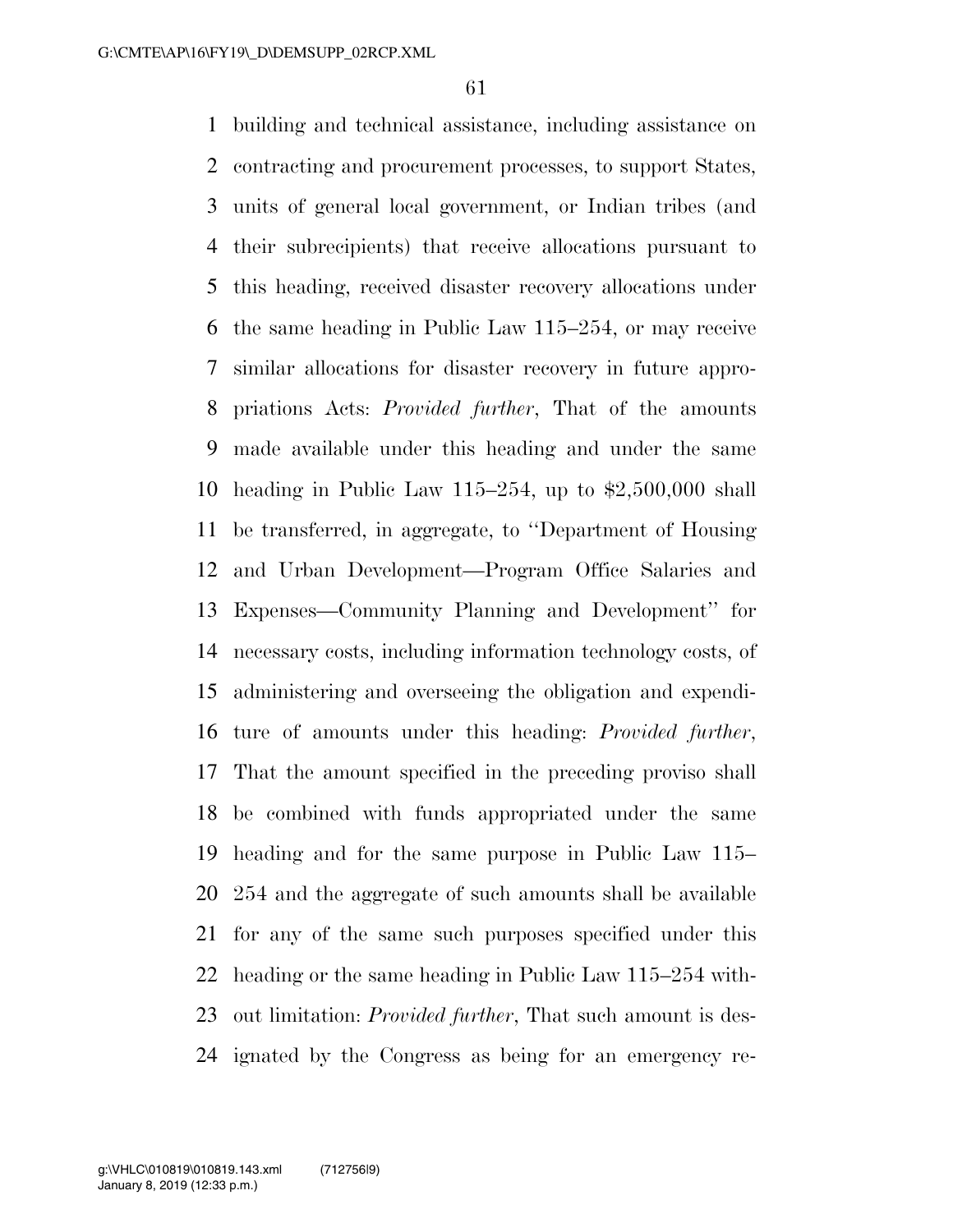1 quirement pursuant to section  $251(b)(2)(A)(i)$  of the Bal-anced Budget and Emergency Deficit Control Act of 1985.

#### GENERAL PROVISION—THIS TITLE

 SEC. 1001. (a) Amounts previously made available for activities authorized under title I of the Housing and Community Development Act of 1974 (42 U.S.C. 5301 et seq.) related to disaster relief, long-term recovery, restora- tion of infrastructure and housing, economic revitalization, and mitigation in the most impacted and distressed areas resulting from a major disaster, including funds provided under section 145 of division C of Public Law 114–223, section 192 of division C of Public Law 114–223 (as added by section 101(3) of division A of Public Law 114– 254), section 421 of division K of Public Law 115–31, and any mitigation funding provided under the heading ''Department of Housing and Urban Development—Com- munity Planning and Development—Community Develop- ment Fund'' of Public Law 115–123, that were allocated in response to Hurricane Matthew, may be used inter- changeably and without limitation for the same activities in the most impacted and distressed areas related to Hur- ricane Florence. In addition, any funds provided under the heading ''Department of Housing and Urban Develop- ment—Community Planning and Development—Commu-nity Development Fund'' in this Act or in division I of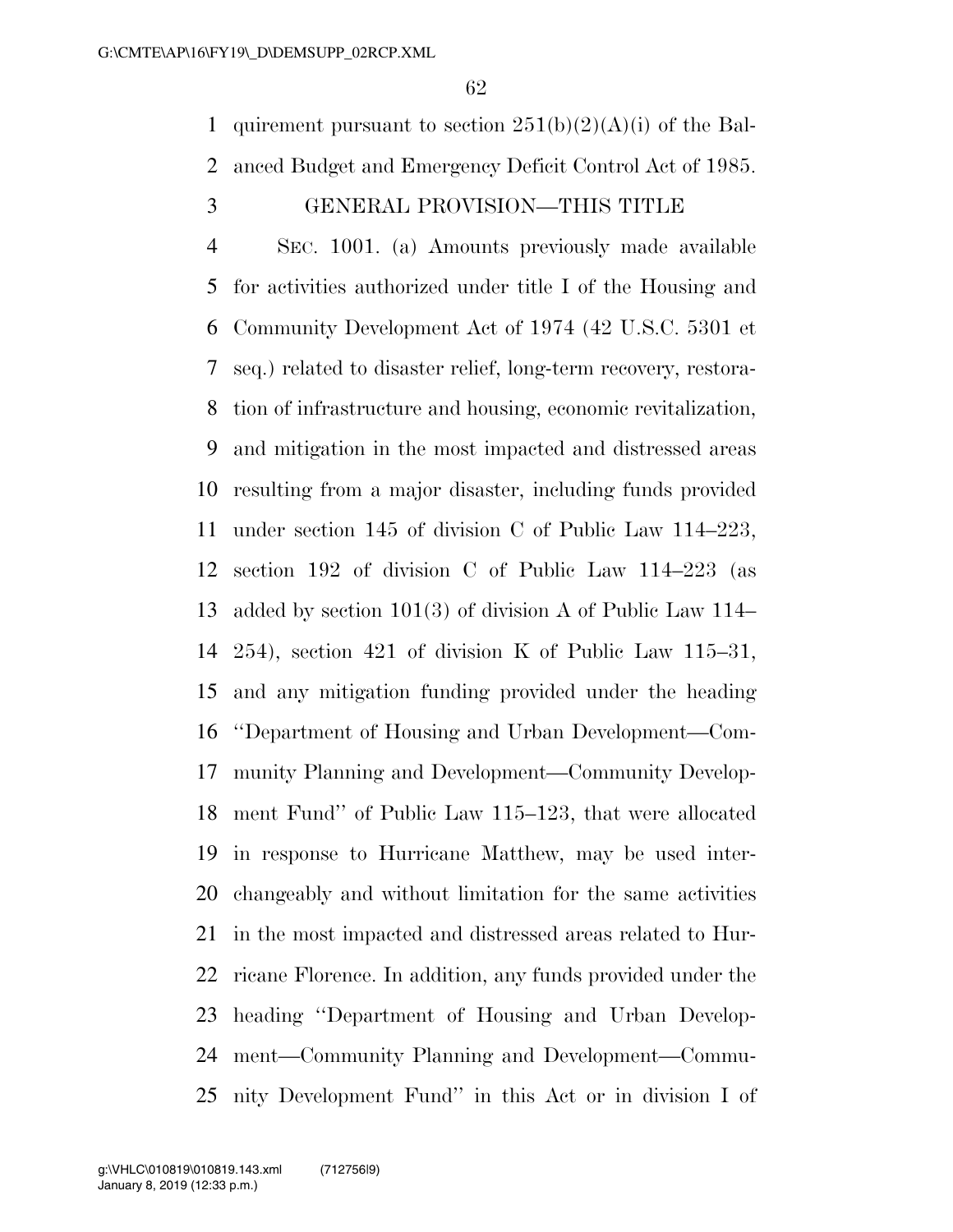Public Law 115–254 that are allocated in response to Hurricane Florence may be used interchangeably and without limitation for the same activities in the most im- pacted and distressed areas related to Hurricane Matthew. Until HUD publishes the Federal Register Notice imple- menting this provision, grantees may submit for HUD ap- proval revised plans for the use of funds related to Hurri- cane Matthew that expand the eligible beneficiaries of ex- isting programs contained in such previously approved plans to include those impacted by Hurricane Florence. Approval of any such revised plans shall include the execu- tion of revised grant terms and conditions as necessary. Once the implementing Notice is published, any additional action plan revisions shall follow the requirements con-tained therein.

 (b) Amounts made available for administrative costs for activities authorized under title I of the Housing and Community Development Act of 1974 (42 U.S.C. 5301 et seq.) related to disaster relief, long-term recovery, restora- tion of infrastructure and housing, economic revitalization, and mitigation in the most impacted and distressed areas under this Act or any future Act, and amounts previously provided under section 420 of division L of Public Law 114–113, section 145 of division C of Public Law 114– 223, section 192 of division C of Public Law 114–223 (as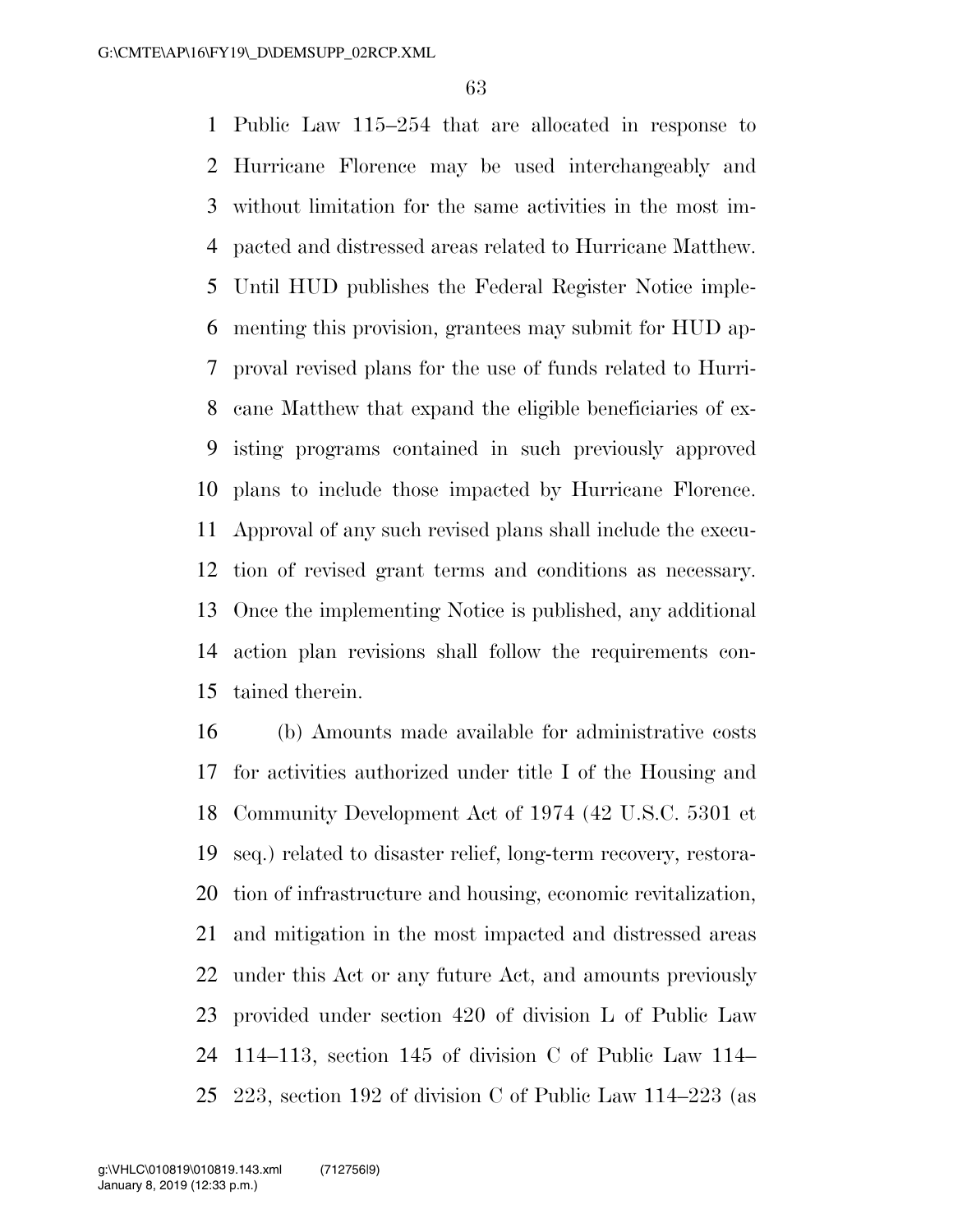added by section 101(3) of division A of Public Law 114– 254), section 421 of division K of Public Law 115–31, and under the heading ''Department of Housing and Urban Development—Community Planning and Develop- ment—Community Development Fund'' of division B of Public Law 115–56, Public Law 115–123, and Public Law 115–254, shall be available for eligible administrative costs of the grantee related to any disaster relief funding identified in this subsection without regard to the par- ticular disaster appropriation from which such funds origi-nated.

 (c) The additional uses pursuant to this section for amounts that were previously designated by the Congress, respectively, as an emergency requirement or as being for disaster relief pursuant to the Balanced Budget and Emergency Deficit Control Act are designated by the Con- gress as being for an emergency requirement pursuant to 18 section  $251(b)(2)(A)(i)$  of the Balanced Budget and Emergency Deficit Control Act of 1985 or as being for 20 disaster relief pursuant to section  $251(b)(2)(D)$  of the Balanced Budget and Emergency Deficit Control Act of 1985.